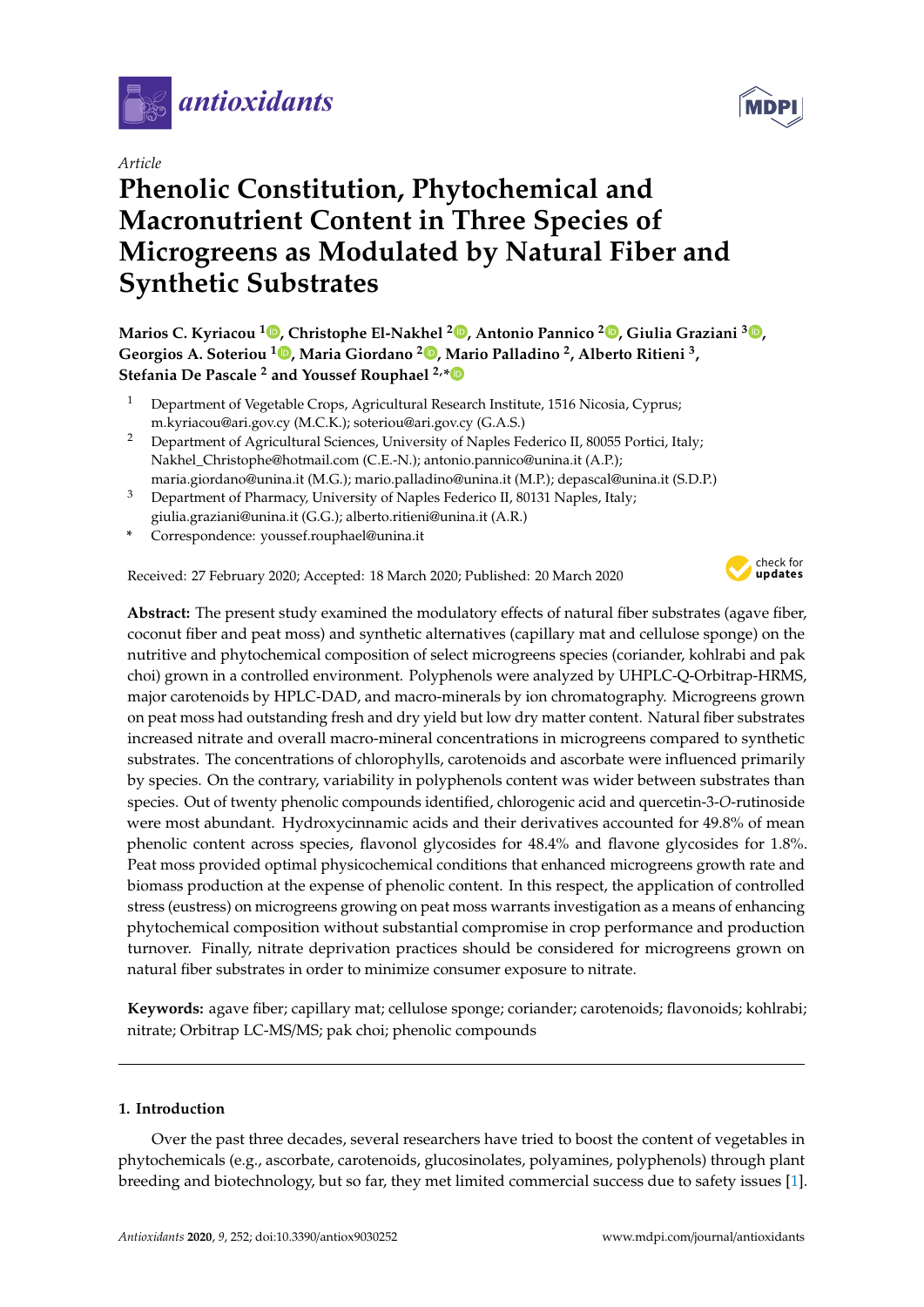Therefore, searching for nutrient-dense vegetables through the manipulation of phytochemicals by environmental (air temperature, light quality, intensity and photoperiod) and innovative crop management practices (growing media, nutrition and biofortification) represents a promising and balanced approach between safety, cost and effectiveness [\[2,](#page-19-1)[3\]](#page-19-2). Microgreens (i.e., edible seedlings of herbs, grains and vegetables), also known as vegetable confetti, are an emerging class of specialty crop that have gained increasing popularity among consumers, urban farmers, food technologists and nutritionists due to their fortified phytochemical composition, accumulated in the two fully developed cotyledons and the first true leaves, compared to their mature counterparts [\[4](#page-19-3)[–9\]](#page-19-4). In addition to their potential nutritional and functional benefits, microgreens production presents the following advantages: (i) short cultivation cycle, (ii) all-year round production, (iii), ease of cultivation, (iv) suitability for indoor farming technology, (v) high potential returns/profitability for producers with an estimated value of 30–50 \$ per pound and (vi) higher sustainability compared to growing mature herbs and vegetables, offering a small footprint in terms of space, water and fertilizers [\[8](#page-19-5)[,10](#page-19-6)[,11\]](#page-19-7). Moreover, the brief production cycle combined with rigorous potential returns for farmers makes microgreens a prominent controlled environment candidate crop [\[8\]](#page-19-5).

Although several studies revealed that variation in microgreens' content of bioactive compounds is based on several pre-harvest factors such as genetic material (i.e., species), conditions of cultivation and light parameters (i.e., spectral quality and intensity), additional variables have also been implicated in shaping microgreens' nutritive and phytochemical composition, including nutrition/biofortification and choice of growth medium [\[4,](#page-19-3)[10,](#page-19-6)[12](#page-20-0)[–21\]](#page-20-1). Notwithstanding the short crop cycle, special attention must be placed on the selection of growth media for microgreens, which represents one of the most important factors in the production process influencing microgreens quality [\[22\]](#page-20-2). Among common growing media used to produce microgreens, peat-based media come first, followed by coconut coir and synthetic fibrous media [\[10\]](#page-19-6). Recently, natural fiber-based media such as burlap, jute, cotton, cellulose pulp, kenaf and hemp fibers have gained increasing popularity in the microgreens industry, since they represent natural, sustainable and cheap alternatives for microgreens production [\[10,](#page-19-6)[22\]](#page-20-2). However, few studies have examined the effects different types or combinations of media have on the yield of variable microgreens genotypes [\[22,](#page-20-2)[23\]](#page-20-3). Muchjajib et al. [\[23\]](#page-20-3) demonstrated that the 1:1 mixture of coconut coir dust and peat provided the highest yield for spinach microgreens, while the 1:1 mix of coconut coir dust with sugarcane filter cake exhibited the maximum yield for radish, mustard, krathin and kangkong microgreens. Additionally, Di Gioia and co-workers [\[22\]](#page-20-2) demonstrated that organic (peat) and recycled fibrous materials (textile and jute-kenaf fibers) supported a fresh yield of rapini (*Brassica rapa* L.) higher by 15% to that on the synthetic fibrous material Sure-to-Grow®, which is marketed as a substrate consisting of plastic fibers with high water retention capacity. The same authors reported that peat-grown rapini microgreens had the highest population of *Escherichia coli* and *Enterobacteriaceae*, which was not detected on *B. rapa* microgreens grown on other substrates. However, scientific information on phytochemical profiles, and how these bioactive secondary metabolites respond to organic, synthetic and novel by-product substrates in emerging microgreens like coriander, kohlrabi and pak choi is completely missing.

Microgreens are currently considered among the five most profitable crops globally, along with mushrooms, ginseng, saffron and goji berries. Therefore, developing species-specific growth media to support year-round production and to enhance valuable antioxidant components is affordable and of utmost importance for the microgreens industry; particularly as the latter is characterized by high investment in technology (e.g., lighting and growth substrates) driven by the necessity to cultivate novel, highly fortified microgreen species. Considering the above considerations, the present study aimed (i) to characterize and elucidate the modulatory effects of natural fiber substrates (agave fiber, coconut fiber and peat moss) and synthetic substrates (capillary mat and cellulose sponge) on the nutritional and phytochemical composition (minerals, nitrate, chlorophylls, target carotenoids, ascorbate and polyphenols) of select microgreens (coriander, kohlrabi and pak choi), and (ii) to appraise possible clustering patterns underscoring microgreens composition and substrates physico-chemical characteristics.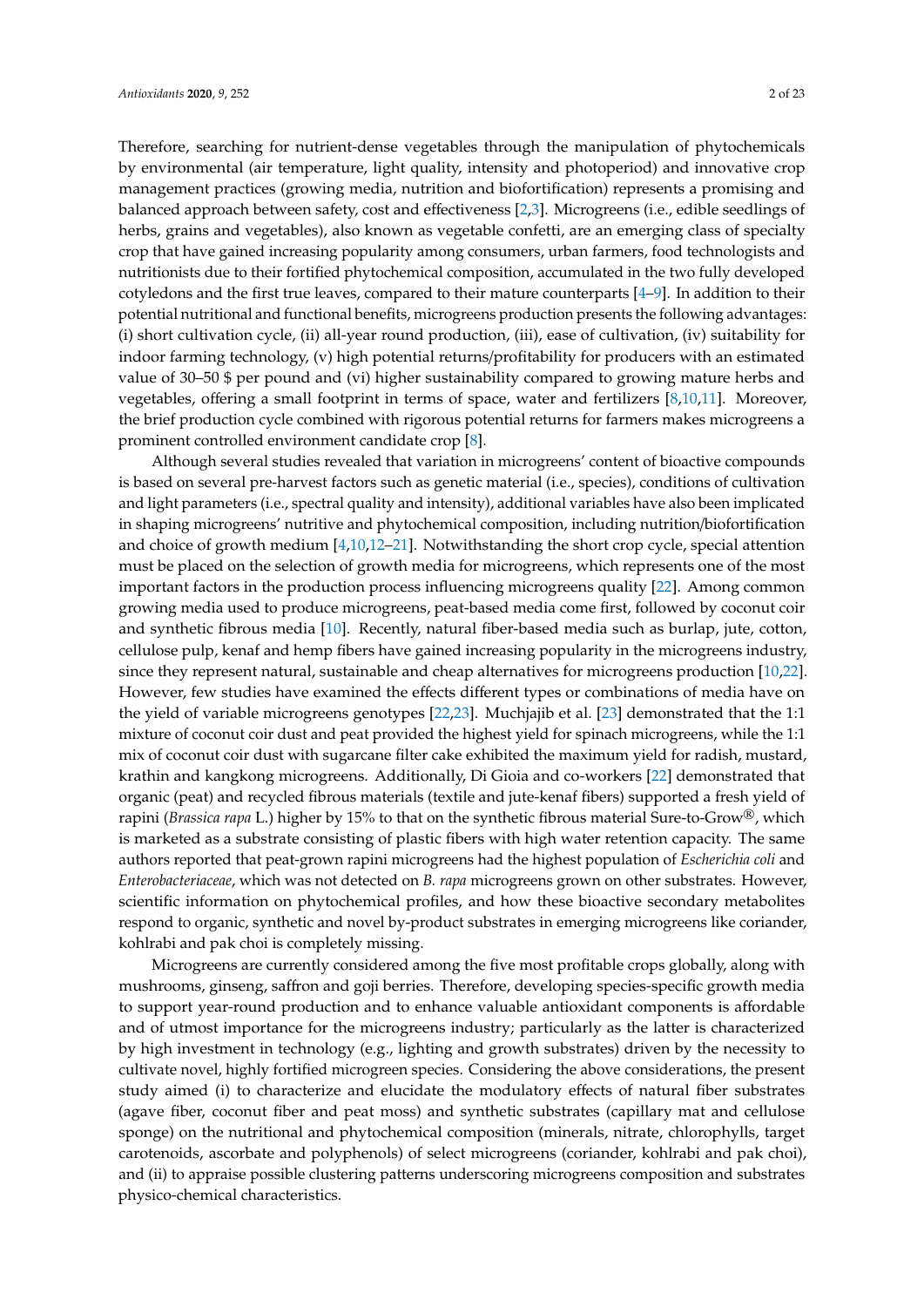#### **2. Materials and Methods**

### *2.1. Reagents and Standards Preparation*

The reagents methanol and formic acid (LC-MS grade) were purchased from Merck KGaA (Darmstadt, Germany); β-carotene, chicoric acid, chlorogenic acid, caffeic acid, catechin, epicatechin, ferulic acid, lutein, quercetin-3-*O*-glucoside, rosmarinic acid, rutin and vitexin standards were purchased from Sigma (St. Louis, MO, USA) and 3,5-di-*O*-caffeoyl quinic acid, kaempferol-7-*O*-glucoside, kaempferol-3-*O*-rutinoside and quercetin-3-*O*-galactoside from Extrasynthese (Genay, France). A Milli-Q Gradient A10 water purification system (Merck Millipore, Darmstadt, Germany) was used to produce ultrapure water. The standards were 98% pure, prepared with methanol to form 1 mg mL−<sup>1</sup> initial stock solutions, while for lutein and β-carotene, chloroform was used to prepare the stocks of 1 mg mL<sup>-1</sup> as well. Then, in order to acquire standard calibration curves of 0.01–5.0 mg L<sup>-1</sup> span, individual standard stock solutions were combined to prepare multiple standards stock solutions by applying further dilutions made with methanol.

### *2.2. Plant Material and Climate Chamber Conditions*

Three microgreen species, kohlrabi (*Brassica oleracea* L. var. *gongylodes*; Purple Vienna, Condor Seed Production, Yuma, AZ, USA), pack choi (*Brassica rapa* L. subsp. *chinensis*; Red Wizard F1, CN Seeds Ltd., Pymoor, Ely, Cambrigeshire, UK) and coriander (*Coriandrum sativum* L.; Micro Splits, CN Seeds Ltd., Pymoor, Ely, Cambrigeshire, UK), were sown in 5 different substrates: agave fiber (Sisal Fibre, Imola, Italy), capillary mat (Aquamat capillary matting, Premier Netting, Norfolk, UK), cellulose sponge (Spontex SAS, Colombes, France), coconut fiber (Sisal Fibre, Imola, Italy) and peat moss (Floragard, Oldenburg, Deutschland). Sowing density was 60,000, 63,000 and 46,000 seeds m−<sup>2</sup> for kohlrabi, pack choi and coriander, respectively. Hundred-seed weight was 0.320, 0.240 and 0.684 g for kohlrabi, pack choi and coriander, respectively.

Experiments were carried out in a climate chamber (Panasonic MIR-554, Gunma, Japan) at the Agricultural Research Institute (ARI), Nicosia, Cyprus, using Light Emitting Diode (LED) panel units (K5 Series XL750, Kind LED, Santa Rosa, CA, USA) procuring a photosynthetic photon flux density (PPFD) of 300  $\pm$ 10 µmol m<sup>-2</sup> s<sup>-1</sup> and a spectral composition matching the optimal absorption spectrum of photosynthesis. Seed germination occurred in darkness at 24 ℃ and 100% relative humidity. Day/night temperatures during the growth cycle were set at  $22/18 \pm 1$  °C with a 12 h photoperiod and a relative air humidity of  $65\%/75\% \pm 5\%$ . These levels of relative humidity ensured that the development of potentially harmful mycotoxins-producing molds was not observed in our experiments. The substrates were placed in plastic trays ( $14 \times 19 \times 6$  cm: W  $\times$  L  $\times$  D). Fertigation was applied everyday manually by means of a laboratory beaker. The nutrient solution corresponded to a quarter-strength modified Hoagland formulation (2.0 mM nitrate, 0.25 mM sulfur, 0.20 mM phosphorus, 0.62 mM potassium, 0.75 mM calcium, 0.17 mM magnesium, 0.25 mM ammonium, 20 µM iron, 9  $\mu$ M manganese,0.3  $\mu$ M cupper, 1.6  $\mu$ M zinc, 20  $\mu$ M boron, and 0.3  $\mu$ M molybdenum), with an electrical conductivity (EC) and pH of  $0.4 \pm 0.1$  dS m<sup>-1</sup> and  $6 \pm 0.2$ , respectively. Each treatment was replicated three times, and the substrate trays were positioned randomly in the climate chamber. Daily rotation of the trays was performed to ensure homogenous light and humidity across the shelf surface.

### *2.3. Growing Substrates Physicochemical Characterization*

The physical properties of the five growing substrates, such as bulk density, total pore space, water holding capacity and air capacity, were appraised according to Di Gioia et al. [\[22\]](#page-20-2). For the assessment of chemical properties, substrate samples were dried to a constant weight at 105 ◦C. The EC and pH of the different substrates were determined in 1:2.5 substrate:water suspensions stirred overnight before measurements were performed. A benchtop electrical conductivity meter (SevenMulti, Metler-Toledo GmbH, Greifensee, Switzerland) and an electrochemical pH meter (SevenMulti; Mettler-Toledo GmbH, Schwerzenbach, Switzerland) were used for these measurements.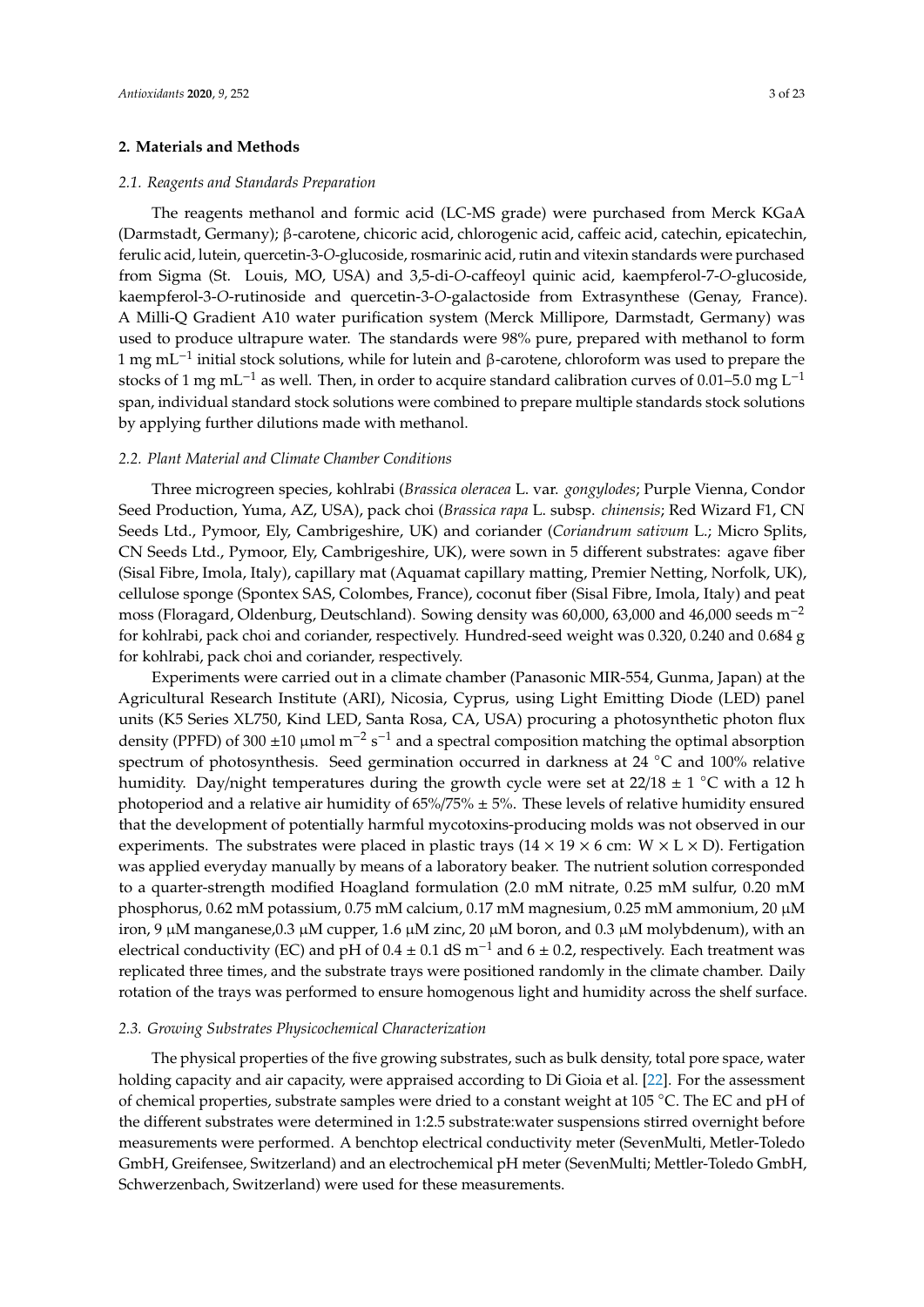For the mineral content analysis of the substrates, 500 mg of each substate was suspended in 50 mL ultrapure water and shook in an orbital lab shaker (KS125 basic, IKA, Staufen, Germany) for 10 min. Later on, the water extracts were analyzed to determine the concentration of  $NO<sub>3</sub><sup>-</sup>$ , P, K<sup>+</sup>, Ca<sup>2+</sup>, Mg<sup>2+</sup>, S, NH<sub>4</sub><sup>+</sup>, Na<sup>+</sup> and Cl<sup>−</sup> by ion chromatography (ICS-3000, Dionex, Sunnyvale, CA, USA) with a conductivity detector. All physical and chemical analyzes were performed in triplicate, and the results are listed in Table [1.](#page-4-0)

#### *2.4. Harvesting Schedule, Sampling, Growth Analysis and Colorimeter Measurement*

Shortly before harvesting, the microgreens' canopy color lightness  $(L^*)$  was measured at six different points on each plastic tray using an 8 mm-aperture Minolta CR-400 Chroma Meter (Minolta Camera Co. Ltd., Osaka, Japan). All microgreens were harvested as soon as the second true leaf emerged, by cutting at the substrate level. The harvested material was weighed to determine the fresh weight, expressed in kg (fw) m<sup>-2</sup>. Directly after, 10 g of fresh microgreens were instantly stored in liquid nitrogen and then stored at −80 ◦C prior to liophilization in a freeze drier (Christ, Alpha 1-4, Osterode, Germany).

Microgreens' dry weight (dw) was measured on an analytical balance (XT120A; Precisa Gravimetrics, Dietikon, Switzerland) after desiccation of the remaining material in a forced-air oven at 65 ◦C until reaching constant weight. Dry matter (DM) content was also calculated and expressed as a percentage of microgreens' fresh mass. The dry material (microgreens leaves and stems) was ground in a Wiley Mill to pass through an 841-microns screen and used for chemical analyses.

### *2.5. Mineral Analysis, Nitrate, Total Chlorophyll and Total Ascorbic Acid*

Nitrate, macro-minerals and sodium concentrations were determined by ion chromatography (ICS-3000, Dionex, Sunnyvale, CA, USA) coupled to a conductivity detector, as described in Rouphael et al. [\[24\]](#page-20-4). The results were expressed in g kg<sup>-1</sup> dw, except for nitrate that was converted to mg kg−<sup>1</sup> fw based on each sample's dw. Total chlorophyll content (mg kg−<sup>1</sup> fw) was extracted by grinding 200 mg fw of microgreens in 80% ammoniacal acetone using a mortar and pestle; then the extract was centrifuged for 3 min at 3000g. The supernatant absorbance was read at 647 and 664 nm through a Hach DR 2000 spectrophotometer (Hach Co., Loveland, Colorado, USA) to determine the content of chlorophyll a and b, respectively, and their sum was taken as the total chlorophyll content [\[25\]](#page-20-5).

As reported by Kampfenkel et al. [\[26\]](#page-20-6), the sum of ascorbic and dehydroascorbic acids defined the total ascorbic acid concentration assessed by UV–Vis spectrophotometry (Hach DR 2000; Hach Co., Loveland, CO, USA). The quantification was carried out at 525 nm against an ascorbic acid (AA) standard calibration curve (5–100 µmol mL<sup>-1</sup>) and expressed in mg AA kg<sup>-1</sup> fw.

### *2.6. Carotenoids and Polyphenols Extraction and Quantification*

Lutein and β-carotene were extracted from lyophilized samples and separated on a Shimadzu HPLC Model LC 10 (Shimadzu, Osaka, Japan) using a reverse phase 250 × 4.6 mm, 5 µm Gemini C18 column (Phenomenex, Torrance, CA, USA) according to the method described by Kim et al. [\[27\]](#page-20-7) and the modifications introduced by Kyriacou et al. [\[13\]](#page-20-8). Quantification was performed against calibration curves built with lutein and β-carotene external standards (5–100 μg mL<sup>-1</sup>) and results were expressed in mg kg−<sup>1</sup> dw. The levels of carotenoids were calculated using the regression equation *y* = 1.163*x* − 994 ( $r^2$  = 0.992) for β-carotene and  $y = 1.053x - 0.651$  ( $r^2$  = 0.990) for lutein. The limit of quantification (LOQ) was calculated for each standard and was determined as the lowest injected amount which could be reproducibly quantified (RSD  $\leq$  3%). The LOQ value was 0.25 ppm for both carotene and lutein.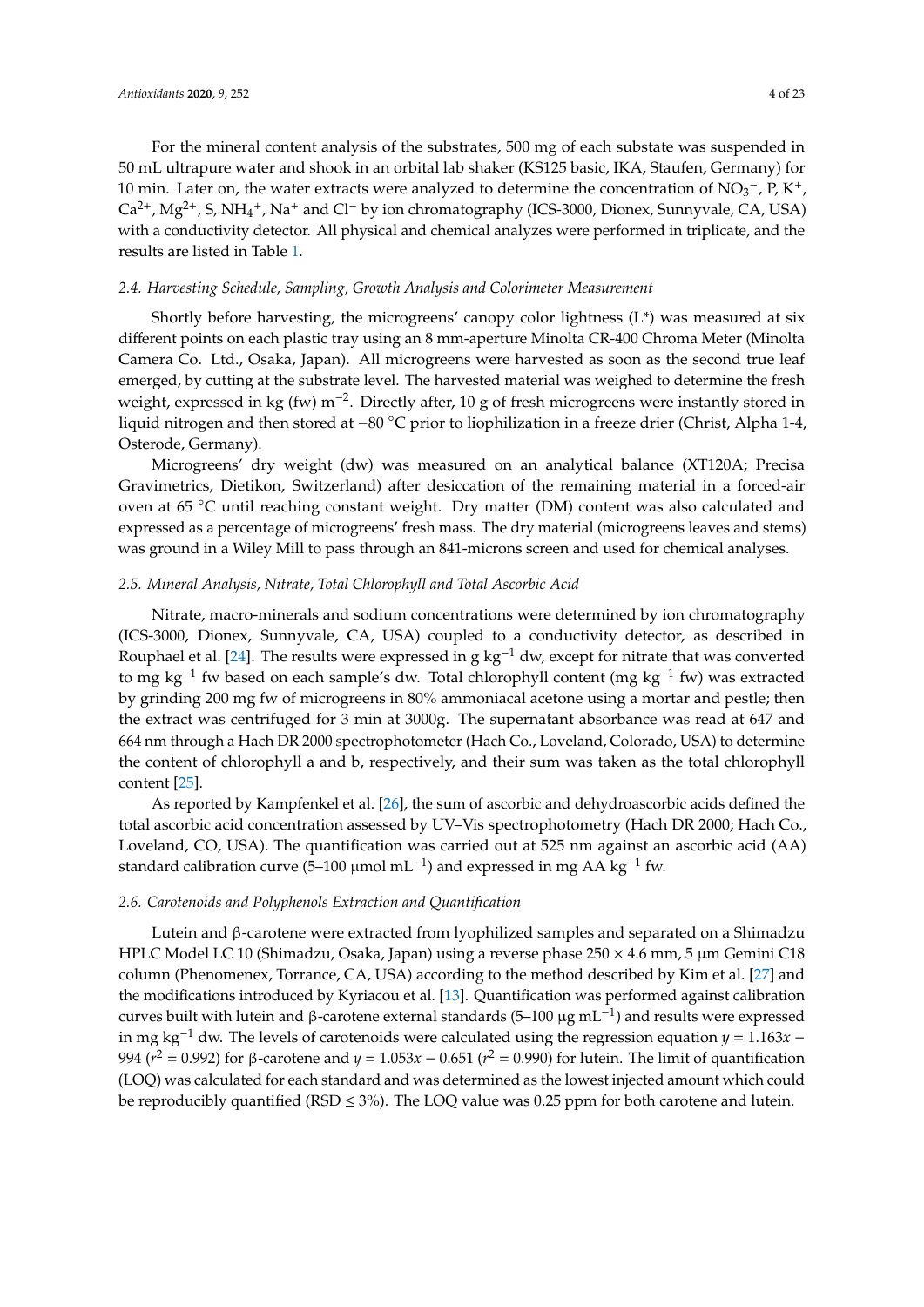| <b>Physicochemical Parameters</b>               | Substrate                     |                                |                              |                               |                               |              |  |  |  |  |  |  |
|-------------------------------------------------|-------------------------------|--------------------------------|------------------------------|-------------------------------|-------------------------------|--------------|--|--|--|--|--|--|
|                                                 | <b>Agave Fiber</b>            | Capillary Mat                  | <b>Cellulose Sponge</b>      | <b>Coconut Fiber</b>          | Peat Moss                     | Significance |  |  |  |  |  |  |
| Bulk density (kg m <sup><math>-3</math></sup> ) | $144.2 \pm 4.49^b$            | $240.7 \pm 6.24$ <sup>a</sup>  | $39.6 \pm 0.23^d$            | $112.4 \pm 0.19^c$            | $147.8 \pm 1.15^b$            | ***          |  |  |  |  |  |  |
| Total pore space $(\% v/v)$                     | $95.6 \pm 0.28$ <sup>a</sup>  | $86.4 \pm 0.52$ <sup>d</sup>   | $93.8 \pm 0.42^b$            | $90.8 \pm 0.16^c$             | $87.4 \pm 0.16$ <sup>d</sup>  | ***          |  |  |  |  |  |  |
| Water-holding capacity (% $v/v$ )               | $76.6 \pm 0.3^b$              | $71.1 \pm 0.5^{\rm d}$         | $80.2 \pm 0.58$ <sup>a</sup> | $74 \pm 0.12$ <sup>c</sup>    | $58.8 \pm 0.27$ <sup>e</sup>  | ***          |  |  |  |  |  |  |
| Air capacity (% $v/v$ )                         | $19 \pm 0.25^{\rm b}$         | $15.3 \pm 0.21$ <sup>d</sup>   | $13.7 \pm 0.61^e$            | $16.8 \pm 0.07^c$             | $28.7 \pm 0.27$ <sup>a</sup>  | ***          |  |  |  |  |  |  |
| EC ( $\mu$ S cm <sup>-1</sup> )                 | $254 \pm 0.50^e$              | $1258 \pm 8.00^a$              | $702 \pm 0.50^{\circ}$       | $879 \pm 1.00^{\rm b}$        | $282 \pm 1.50^{\rm d}$        | ***          |  |  |  |  |  |  |
| pH                                              | $4.90 \pm 0.005^e$            | $5.71 \pm 0.010^b$             | $8.49 \pm 0.010^a$           | $5.34 \pm 0.005^{\rm d}$      | $5.48 \pm 0.005$ <sup>c</sup> | ***          |  |  |  |  |  |  |
| $NO_3$ (g kg <sup>-1</sup> dw)                  | $9.07 \pm 0.21$ <sup>a</sup>  | $0.54 \pm 0.11$ <sup>d</sup>   | $1.16 \pm 0.06^c$            | $2.63 \pm 0.18^{\circ}$       | $0.24 \pm 0.05^{\rm d}$       | ***          |  |  |  |  |  |  |
| $P(g kg^{-1} dw)$                               | $0.67 \pm 0.03^c$             | $0.07 \pm 0.00$ <sup>d</sup>   | $0.01 \pm 0.00^e$            | $1.72 \pm 0.00^a$             | $1.04 \pm 0.01^{\rm b}$       | ***          |  |  |  |  |  |  |
| $K(g kg^{-1} dw)$                               | $15.00 \pm 0.32^b$            | $13.39 \pm 0.03$ <sup>bc</sup> | $1.93 \pm 0.92^d$            | $81.41 \pm 1.83$ <sup>a</sup> | $12.10 \pm 0.88$ <sup>c</sup> | ***          |  |  |  |  |  |  |
| Ca $(g \, kg^{-1} \, dw)$                       | $10.66 \pm 0.02$ <sup>c</sup> | $3.44 \pm 0.26^e$              | $9.89 \pm 0.09$ <sup>d</sup> | $16.67 \pm 0.29^b$            | $30.34 \pm 0.19^a$            | ***          |  |  |  |  |  |  |
| $Mg (g kg-1 dw)$                                | $4.92 \pm 0.95^{\rm b}$       | $2.75 \pm 0.74^{\rm b}$        | $12.23 \pm 0.59^{\text{a}}$  | $5.73 \pm 0.33^b$             | $2.66 \pm 1.17^b$             | $***$        |  |  |  |  |  |  |
| $S(g \, kg^{-1} \, dw)$                         | $0.98 \pm 0.14$ <sup>d</sup>  | $9.15 \pm 0.00^a$              | $1.72 \pm 0.01$ <sup>c</sup> | $1.10 \pm 0.16^d$             | $6.09 \pm 0.09^b$             | $***$        |  |  |  |  |  |  |
| $NH_4(g kg^{-1} dw)$                            | $2.12 \pm 0.06^b$             | $3.66 \pm 0.05^a$              | $0.20 \pm 0.16^c$            | $1.68 \pm 0.05^{\rm b}$       | $0.42 \pm 0.16^c$             | ***          |  |  |  |  |  |  |
| Na $(g kg^{-1} dw)$                             | $6.72 \pm 0.08$ <sup>d</sup>  | $21.73 \pm 0.16^a$             | $12.18 \pm 0.37^c$           | $19.80 \pm 0.11^{\rm b}$      | $3.89 \pm 0.29^e$             | ***          |  |  |  |  |  |  |
| $Cl (g kg-1 dw)$                                | $9.58 \pm 0.05^c$             | $6.42 \pm 0.77$ <sup>d</sup>   | $37.65 \pm 0.40^b$           | $77.52 \pm 1.09^{\rm a}$      | $2.05 \pm 0.06^e$             | ***          |  |  |  |  |  |  |

**Table 1.** Physicochemical characterization of natural fiber and synthetic substrates used for coriander, kohlrabi and pak choi microgreens production in a controlled environment. All data are expressed as mean ± standard error, *n* = 3.

<span id="page-4-0"></span>ns, \*\*, \*\*\* Nonsignificant or significant at  $p \le 0.01$ , and 0.001, respectively. Different superscript letters (a–e) within each row indicate significant differences according to Duncan's multiple-range test  $(p = 0.05)$ .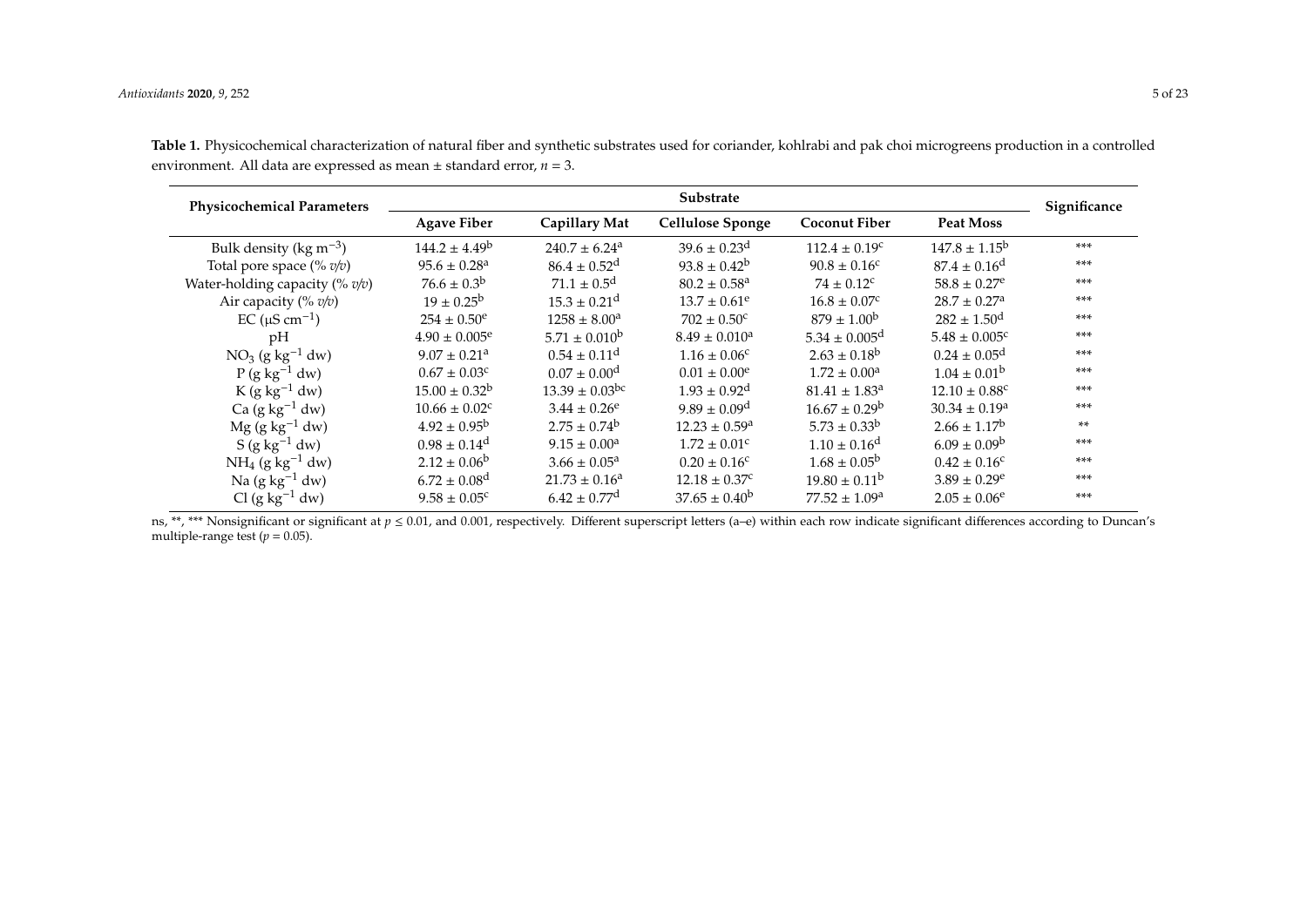Polyphenols were also extracted from lyophilized samples and separated on a UHPLC system (UHPLC, Thermo Fisher Scientific, Waltham, MA, USA) equipped with a Kinetex 1.7 µm Biphenyl  $(100 \times 2.1 \text{ mm})$  column (Phenomenex, Torrance, CA, USA) according to the conditions described by Llorach et al. [\[28\]](#page-20-9) and Kyriacou et al. [\[13\]](#page-20-8). Mass spectrometry analysis was performed on a Q Exactive Orbitrap LC-MS/MS (Thermo Fisher Scientific, Waltham, MA, USA). Acquisition of polyphenolic compounds was carried out on parallel reaction monitoring (PRM). This modality of acquisition allows a targeted MS/MS analysis using the mass inclusion list and expected retention times of the target analytes, with a 30 s time window, with the Orbitrap spectrometer operating in negative mode at 17,500 FWHM (*m*/*z* 200). The AGC target was set to 2e5, with the maximum injection time of 20 ms. The precursor ions in the inclusion list were filtered by the quadrupole at an isolation window of *m*/*z* 2 and fragmented in an HCD collision cell set at 30 Kv. A mass tolerance of 5 ppm was employed. The instrument calibration was checked daily using a reference standard mixture obtained from Thermo Fisher Scientific.

## *2.7. Statistics*

Experimental data were subjected to bifactorial (microgreens species × substrate) analysis of variance using SPSS 20 software package (IBM, Armonk, NY, USA). Treatment means were separated by Duncan's Multiple Range Test performed at *p* ≤ 0.05. Yield and compositional characteristics of microgreens were subjected to principal component analysis (PCA) to explore relationships among variables and to compare the collective effects of substrates on these traits.

## **3. Results and Discussion**

#### *3.1. Substrate Physicochemical Properties*

The five media presently evaluated as substrates for microgreens presented significant variation in physicochemical constitution (Table [1\)](#page-4-0). The mechanical properties of a substrate, particularly its porosity, are associated with its bulk density (BD), which also reflects on the transport cost for its distribution [\[22\]](#page-20-2). The BD ranged from the lightest cellulose sponge (39.6 kg m−<sup>3</sup> ) to the heaviest capillary mat (240.7 kg m−<sup>3</sup> ), whereas peat moss, agave fiber, and coconut fiber had moderate BD (112.4–147.8 kg m−<sup>3</sup> ). Nonetheless, all media registered a BD below 400 kg m−<sup>3</sup> , considered the maximum acceptable value according to the horticultural media inventory by Abad et al. [\[29\]](#page-20-10). Total pore space (TPS), which is the sum of a medium's water-holding and air-holding capacities (WC and AC, respectively) was lowest in capillary mat (86.4% *v*/*v*) and highest in agave fiber (95.6 % *v*/*v*), yet all substrates were within the optimal TSP range (>85 %; [\[29\]](#page-20-10)). However, substrates differed markedly in the type of porosity as indicated by differences in WC and AC (Table [1\)](#page-4-0). Peat moss had the lowest WC (58.8 %) and inversely the highest AC (28.7 %), reflecting its low content of micropores and high content of macropores. The low AC of cellulose sponge, capillary mat and coconut fiber reflects their high relative content of micropores that provides a less favorable environment for root function. The above results carry important implications for the behavior of the tested substrates particularly with regard to the frequency and volume of irrigation. An ideal growing medium must combine physical properties sustaining a favorable balance between aeration and water holding during and between irrigation events so as to avoid water potential extremes and hypoxia conditions in the root zone [\[30\]](#page-20-11). The synthetic substrates of the capillary mat and cellulose sponge were restrained by low AC and their use for microgreen cultivation would require reduced frequency and/or volume of irrigation in order to sustain adequate root aeration [\[31\]](#page-20-12). Peat moss, on the other hand, showed higher AC but lower WC than the rest of the natural fiber substrates and would thus require more frequent controlled irrigation. It must be noted, however, that the generally optimal physical properties of peat may vary depending on the material used for its production, with less decomposed peats demonstrating higher WC than older and more decomposed material [\[32\]](#page-20-13). Further to peat, agave fiber combined near optimal physical properties of AC and WC, with the latter being only slightly supra-optimal.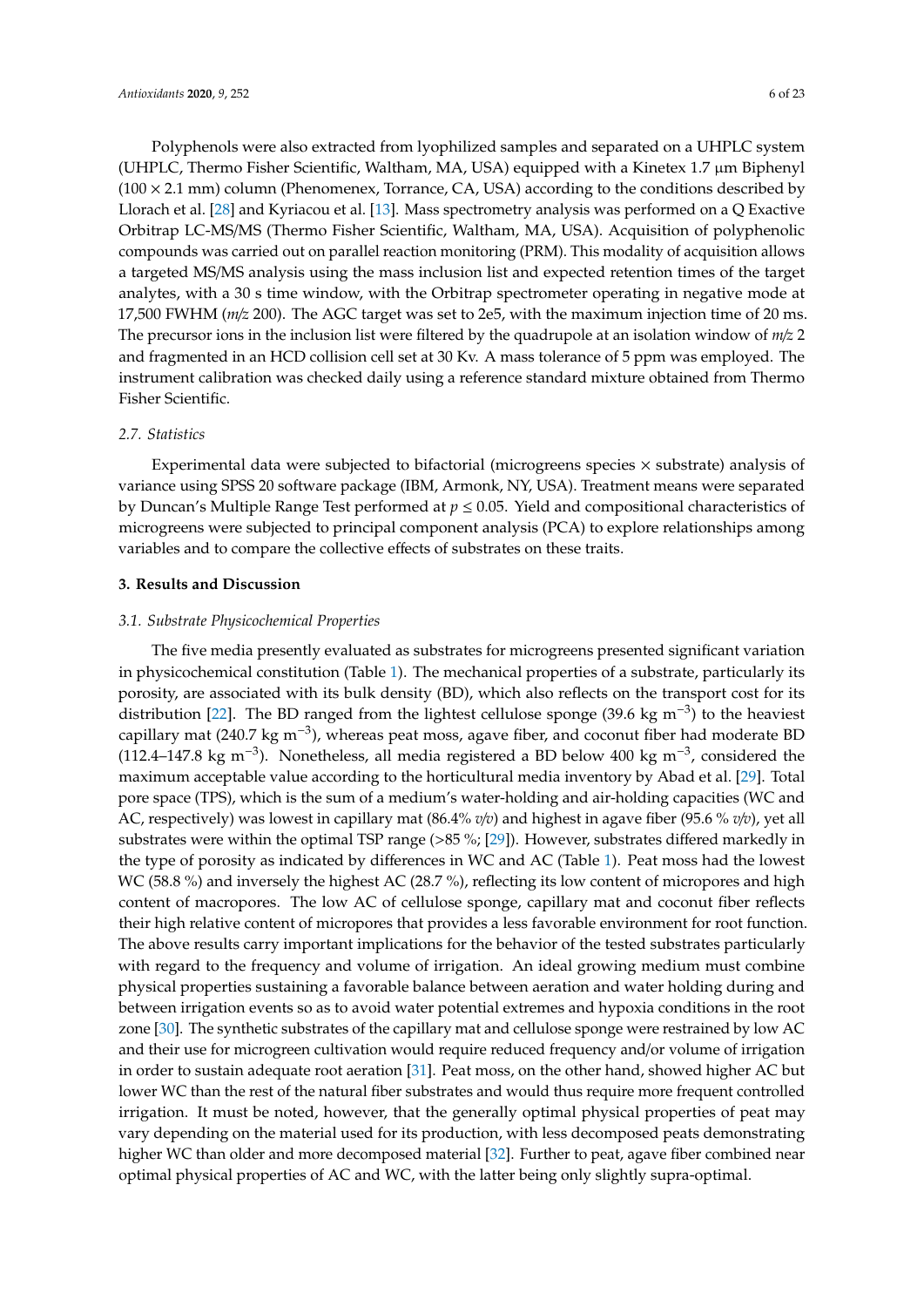Peat moss and agave fiber also presented the lowest electrical conductivity (EC; 282 and

254 µS cm<sup>-1</sup>, respectively) whereas capillary mat had the highest (1258 mS cm<sup>-1</sup>; Table [1\)](#page-4-0). The EC of coconut fiber (879 µS cm−<sup>1</sup> ) was also notably high, derived likely from the processing of raw material with saline water in coastal areas of coconut production [\[30\]](#page-20-11). The variably high EC of coconut fiber draws additional cost for salt-leaching treatments of this otherwise cheap and renewable material, comparable to peat, before being used as a substrate for salt-sensitive crops like microgreens. Substrates of inherently high salt concentration have been shown to impair seed germination and seedling growth, although the severity of deleterious effects is species-dependent [\[33\]](#page-21-0).

Coconut fiber, peat moss and capillary mat were all mildly acidic (pH 5.34–5.71) and their pH may be considered optimal for facilitating the availability of nutrients supplied through fertigation (Table [1;](#page-4-0) [\[29\]](#page-20-10)). Agave fiber was the most acidic medium (pH 4.90) and cellulose sponge is outstandingly the most alkaline (pH 8.49). The pH of agave fiber may be easily adjusted through the nutrient solution, whereas cellulose sponge may require an acidification pretreatment. Residual nitrate was lowest in peat moss and capillary mat (0.24 and 0.54 g kg<sup>-1</sup> dw, respectively) and highest in agave fiber (9.07 g kg<sup>-1</sup> dw). Ammonium residue was highest in capillary mat (3.66 g kg<sup>-1</sup> dw) and lowest in cellulose sponge and peat moss (0.20 and 0.42 g kg<sup>-1</sup> dw). Cellulose sponge and capillary mat were deficient in phosphorous (0.01 and 0.07 g kg<sup>-1</sup> dw, respectively), which was most abundant in coconut fiber (1.72 g kg<sup>-1</sup> dw). Cellulose sponge was also very low in potassium content (1.93 g kg<sup>-1</sup> dw), which was exceptionally high in coconut fiber (81.41 g kg<sup>-1</sup> dw). Peat moss was the substrate highest in calcium content (30.34 g kg<sup>-1</sup> dw) and capillary mat the lowest (3.34 g kg<sup>-1</sup> sw). Relatively limited variation was observed for magnesium content which was higher in cellulose sponge (12.23 g kg<sup>-1</sup> dw) than the rest media (2.66–5.73 g kg<sup>-1</sup> dw). Sulphur was lowest in agave fiber (0.98 g kg<sup>-1</sup> dw) and highest in capillary mat (9.15 g kg<sup>-1</sup> dw). While the deficiencies in macronutrients described above may be remedied through the nutrient solution, the concentrations of sodium and chloride are critical and require close monitoring to avert salt stress on tender microgreens [\[34\]](#page-21-1). Peat moss was the substrate found to be lowest in both sodium (3.89 g kg<sup>-1</sup> dw) and chloride (2.05 g kg<sup>-1</sup> dw) content. Sodium content was highest in capillary mat (21.73 g kg<sup>-1</sup> dw), while chloride was highest in coconut fiber (77.62 g kg−<sup>1</sup> dw) and cellulose sponge (37.65 g kg−<sup>1</sup> dw). Based on the overall physicochemical profile of the appraised substrates, peat moss and agave fiber present the most optimized environment for microgreens cultivation.

# *3.2. Fresh Biomass Yield, Dry Matter Content, Canopy Height and Color*

Species germination was progressively slower in the order pak choi, kohlrabi and coriander, as indicated by the intercepts and slopes of Figure [1A](#page-7-0)–C. Despite late germination, coriander microgreens exhibited faster growth than the other two species in the 2–4-day period immediately after emergence. The germination of coriander and pak choi was slowest on synthetic capillary mat, while for kohlrabi the slowest germination was on cellulose sponge. Considering the brief crop cycle of microgreens, the cost of controlled growth conditions and the demand for high turnover, a lag period of 1–2 days in the germination process may constitute an important setback associated with the above synthetic substrates [\[10\]](#page-19-6); which might in fact derive from their relatively low AC properties [\[31\]](#page-20-12). Moreover, all species demonstrated the tallest canopy throughout the growth period when grown on peat moss and the shortest when grown on capillary mat, except for coriander, which was shortest on coconut fiber (Figure [1A](#page-7-0)–C). Moreover, maximum canopy height was reached about two days earlier on peat moss compared to the rest of the substrates. It is thus apparent that the growth of all microgreen species availed of the optimal air-moisture-salinity conditions provided by peat moss and to a lesser extent by agave and coconut fibers. It is also evident that the inherently high EC of the synthetic substrates as well as that of coconut fiber can set back the growth of microgreens and prolong the crop cycle, especially of salt-sensitive species such as coriander [\[33,](#page-21-0)[35\]](#page-21-2).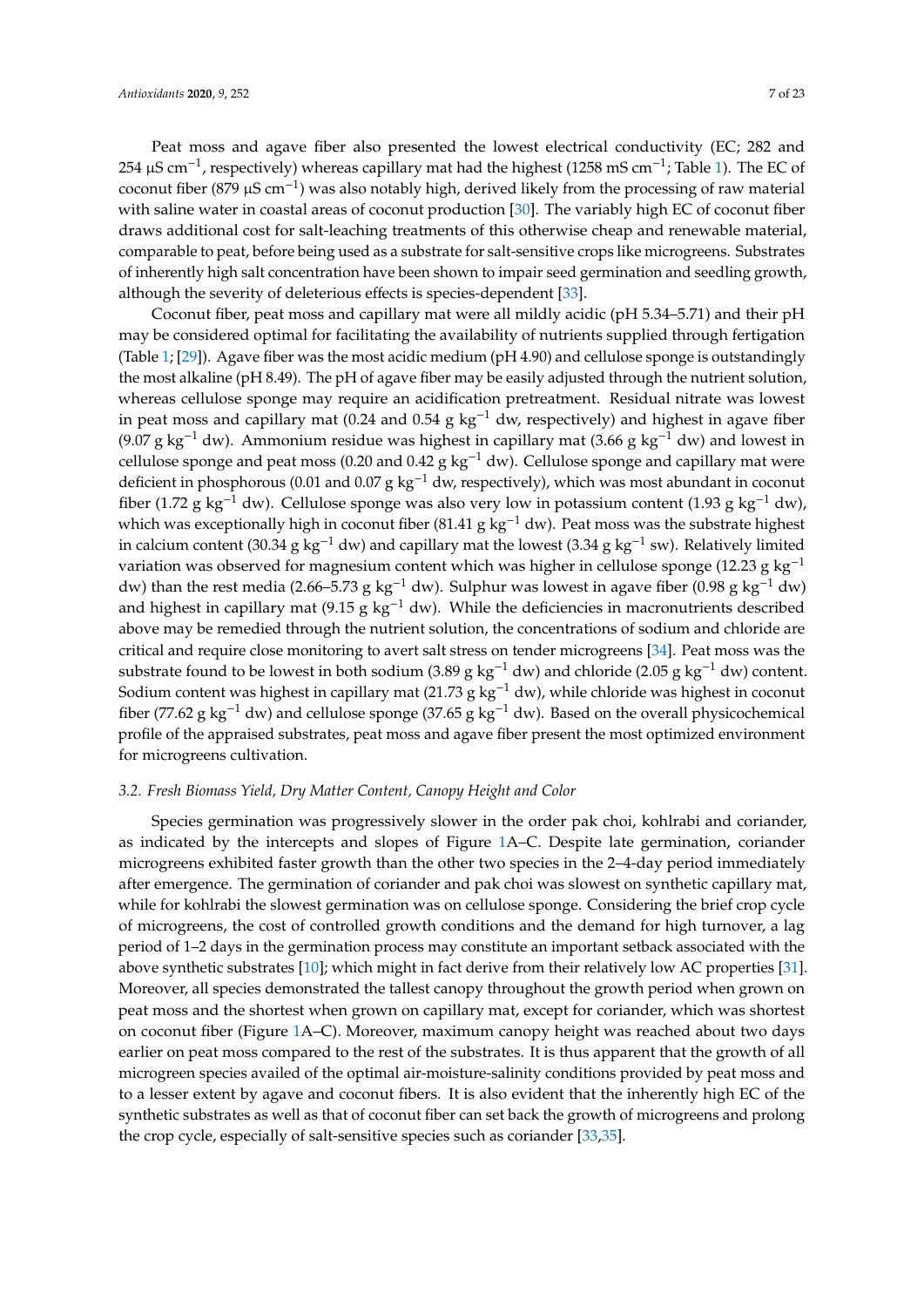<span id="page-7-0"></span>

**Figure 1.** Canopy height of coriander (**A**), kohlrabi (**B**) and pak choi (**C**) microgreens while growing on natural fiber and synthetic substrates under controlled environment. DAS: days after sowing. All natural fiber and synthetic substrates under controlled environment. DAS: days after sowing. All data data are expressed as mean ± standard error, *n* = 3. are expressed as mean ± standard error, *n* = 3.**Figure 1.** Canopy height of coriander (**A**), kohlrabi (**B**) and pak choi (**C**) microgreens while growing on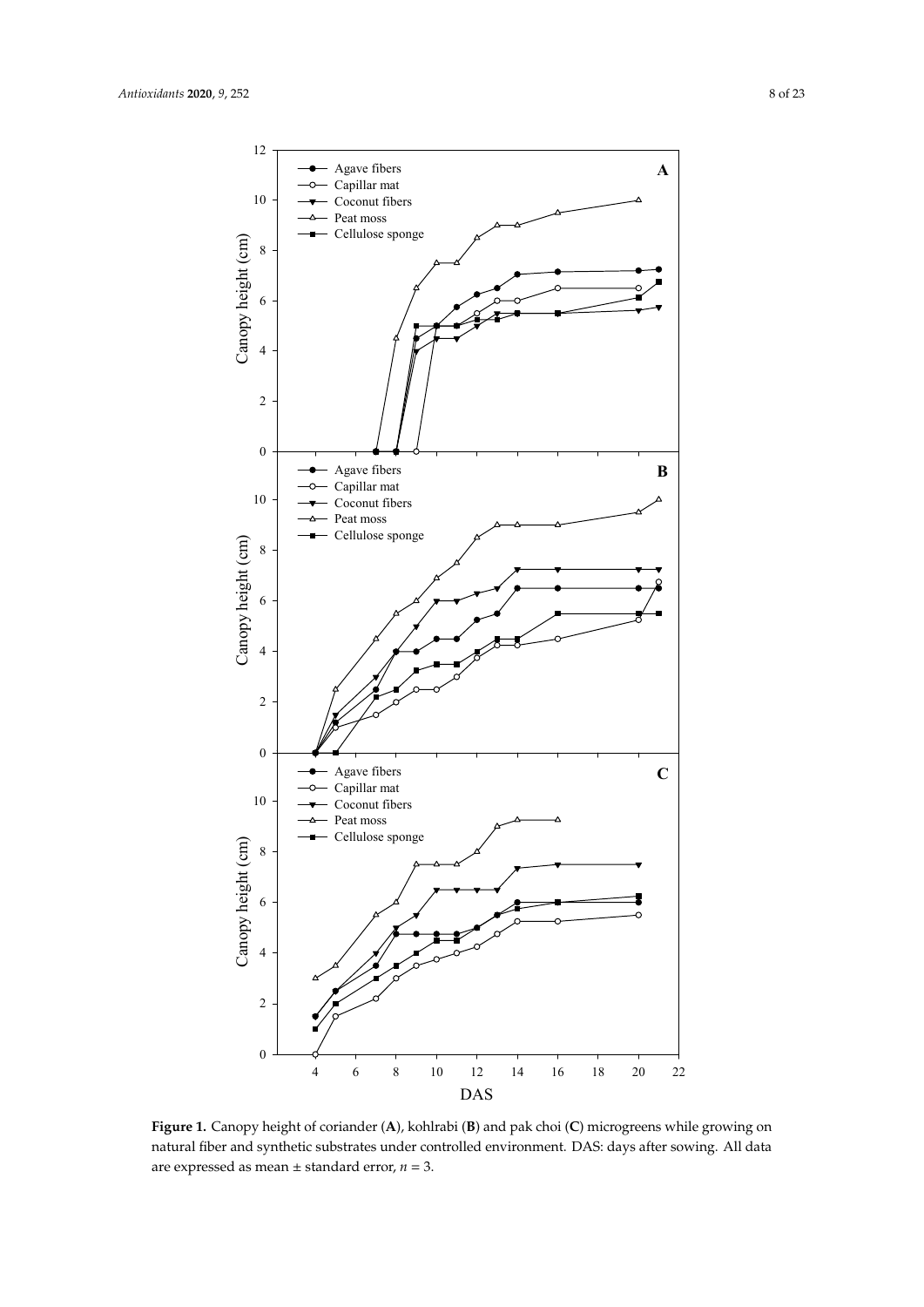The mean fresh yield obtained across species (1.66  $\pm$  0.30 kg fw m<sup>-2</sup>) compared favorably to the yields reported for several microgreens' species by previous workers [\[22,](#page-20-2)[36\]](#page-21-3). Moreover, the current results indicate that the mean fresh yield of pak choi and kohlrabi microgreens was 28.4% higher than that of coriander, regardless of substrate (Table [2\)](#page-9-0), which underscores previous reports of starkly differentiated growth rates and biomass production in different species of microgreens [\[10\]](#page-19-6). Regardless of interspecific differences in yield, microgreens of all species yielded outstandingly when grown on peat moss, amounting to a 55.1% increase compared to the other four substrates. Coconut fiber was the second-best substrate in terms of yield for kohlrabi and pak choi but not for coriander, reflecting the sensitivity of coriander to the high initial EC levels encountered in this medium that resulted in delayed germination and slower growth rate (Table [1;](#page-4-0) Figure [1;](#page-7-0) [\[33](#page-21-0)[,35\]](#page-21-2)). Dry yield was not differentiated among species; however, it was significantly affected by the choice of substrate (Table [2\)](#page-9-0). It was highest on peat moss, which exceeded that of the other four substrates by 35.7%. However, aside from peat moss, which maximized the yield of all species, ranking the rest four substrates for dry yield was confounded by M × S interaction. In terms of dry matter content, coriander microgreens attained the highest mean value (13.6%), which was 23.4% higher than the mean value of kohlrabi and pak choi. Microgreens grown on peat moss and coconut fiber had the lowest dry matter content overall, which was 31.1% lower than the average of the other four substrates. Nevertheless, significant  $M \times S$  interaction indicated that species response to substrate for dry matter content was not uniform. For instance, contrary to kohlrabi and pak choi, the dry matter content of coriander microgreens was highest when grown on coconut fiber, cellulose sponge and capillary mat (Table [2\)](#page-9-0), all of which were noted for their high EC content (Table [1\)](#page-4-0). Increase in dry matter content in response to salt stress has been previously reported for other salt-sensitive species such as lettuce [\[33](#page-21-0)[,37\]](#page-21-4). Finally, canopy coloration, evaluated in terms of lightness (CIELAB parameter L\*), incurred significant species and substrate effects without interaction. Microgreens canopy was progressively darker in the order coriander, kohlrabi, pak choi, expressed by significantly different and progressively lower L\* values (Table [2\)](#page-9-0). With respect to substrate, canopy color was significantly darker in microgreens grown on the synthetic substrates capillary mat and cellulose sponge compared to the natural fiber substrates of agave fiber, peat moss and coconut fiber. The lighter canopy color of microgreens grown on natural fibers is most probably linked to the faster growth and the generally lower dry matter content of microgreens grown on these media, which in turn is linked to their optimal aeration–water capacity balance [\[22](#page-20-2)[,31](#page-20-12)[,32\]](#page-20-13). Notwithstanding statistical differences, variation in canopy coloration was visually not readily perceptible, therefore it did not impact the marketable quality of microgreens.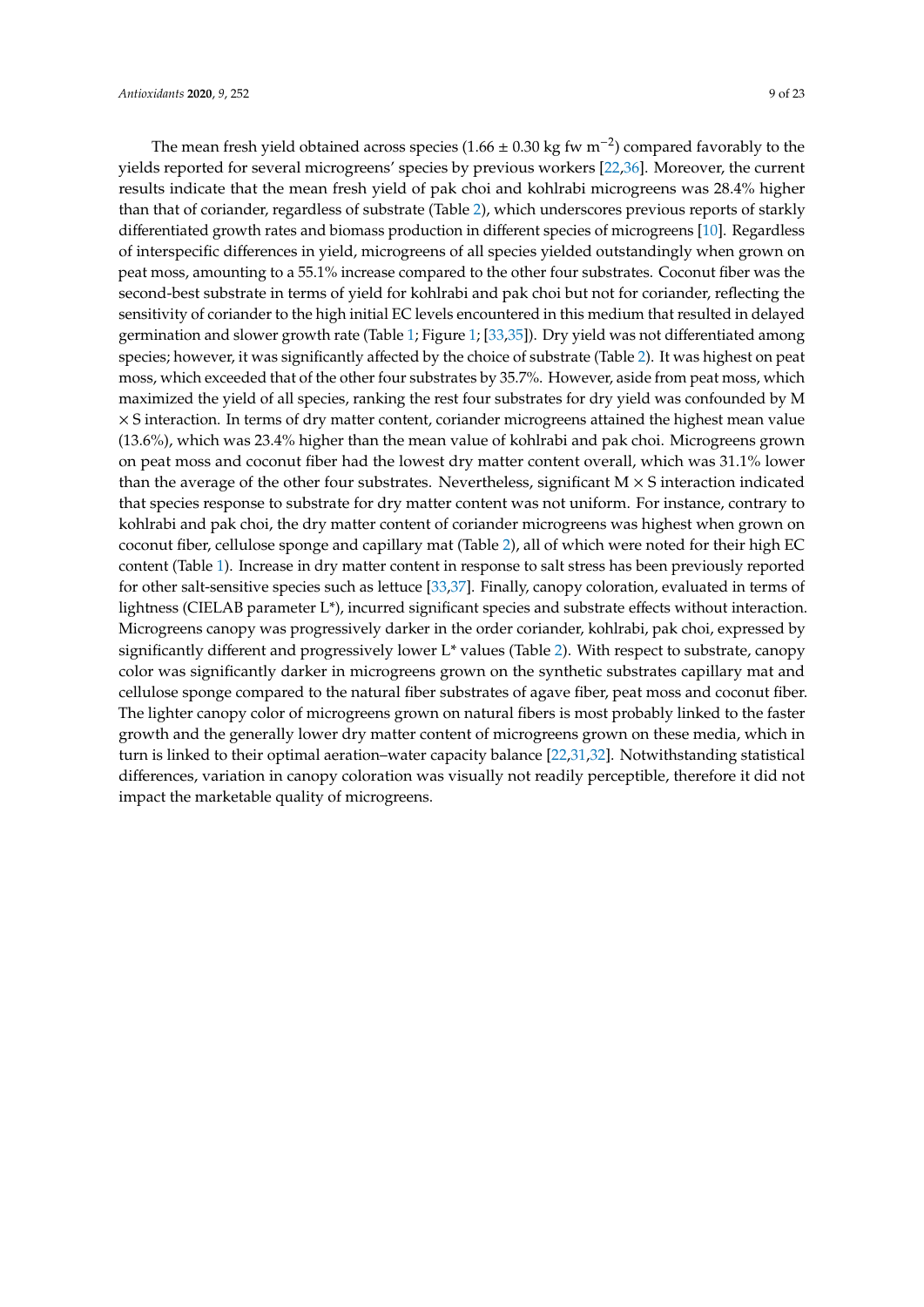| <b>Source of Variance</b>        | Yield (kg fw $m^{-2}$ )        | Dry Weight $(g m^{-2})$          | Dry Matter (%)                 | $L^*$                           |
|----------------------------------|--------------------------------|----------------------------------|--------------------------------|---------------------------------|
|                                  |                                | Microgreens Species (M)          |                                |                                 |
| Coriander                        | $1.31 \pm 0.14^{\rm b}$        | $169.03 \pm 11.06$               | $13.59 \pm 0.52^{\text{a}}$    | $33.68 \pm 0.30$ <sup>a</sup>   |
| Kohlrabi                         | $1.80 \pm 0.24$ <sup>a</sup>   | $182.89 \pm 17.63$               | $10.71 \pm 0.37^{\rm b}$       | $28.52 \pm 0.26^b$              |
| Pak choi                         | $1.86 \pm 0.20^a$              | $172.75 \pm 8.18$                | $10.12 \pm 0.64^b$             | $23.87 \pm 0.27^c$              |
|                                  |                                | Substrate (S)                    |                                |                                 |
| Agave fiber                      | $1.18 \pm 0.05^{\circ}$        | $143.46 \pm 8.92^c$              | $12.16 \pm 0.42^b$             | $29.57 \pm 1.39^a$              |
| Capillary mat                    | $1.18 \pm 0.12$ <sup>c</sup>   | $134.73 \pm 7.17^c$              | $11.95 \pm 0.68^{\rm b}$       | $27.98 \pm 1.26^c$              |
| Cellulose sponge                 | $1.31 \pm 0.06^c$              | $172.81 \pm 5.22^b$              | $13.30 \pm 0.52^{\text{a}}$    | $28.27 \pm 1.57$ <sup>bc</sup>  |
| Coconut fiber                    | $1.65 \pm 0.18^{\rm b}$        | $178.71 \pm 9.43^b$              | $11.54 \pm 0.94^b$             | $28.72 \pm 1.36$ <sup>abc</sup> |
| Peat moss                        | $2.96 \pm 0.19^a$              | $244.75 \pm 17.17^a$             | $8.43 \pm 0.57$ <sup>c</sup>   | $28.91 \pm 1.64^{ab}$           |
|                                  |                                | $M \times S$                     |                                |                                 |
| Coriander $\times$ Agave fiber   | $1.28 \pm 0.04$ <sup>ef</sup>  | $175.33 \pm 8.20$ <sup>cd</sup>  | $13.66 \pm 0.39^b$             | $34.49 \pm 0.19$                |
| Coriander $\times$ Capillary mat | $0.80 \pm 0.08$ <sup>g</sup>   | $111.04 \pm 8.59$ <sup>g</sup>   | $13.91 \pm 0.39$ <sup>ab</sup> | $32.55 \pm 0.90$                |
| Coriander × Cellulose sponge     | $1.16 \pm 0.12$ <sup>efg</sup> | $174.67 \pm 14.95$ <sup>cd</sup> | $15.11 \pm 0.32^{\text{a}}$    | $33.63 \pm 0.49$                |
| Coriander × Coconut fiber        | $1.02 \pm 0.02$ <sup>fg</sup>  | $153.66 \pm 5.15$ def            | $15.12 \pm 0.74$ <sup>a</sup>  | $33.27 \pm 0.05$                |
| Coriander $\times$ Peat moss     | $2.27 \pm 0.10^{\rm b}$        | $230.45 \pm 13.00^{\rm b}$       | $10.12 \pm 0.14$ <sup>ef</sup> | $34.49 \pm 0.82$                |
| Kohlrabi $\times$ Agave fiber    | $1.08 \pm 0.04$ <sup>fg</sup>  | $121.70 \pm 4.95$ <sup>fg</sup>  | $11.29 \pm 0.12$ <sup>de</sup> | $29.16 \pm 0.48$                |
| Kohlrabi × Capillary mat         | $1.20 \pm 0.02$ <sup>ef</sup>  | $144.69 \pm 8.70$ <sup>def</sup> | $12.07 \pm 0.85$ <sup>cd</sup> | $27.21 \pm 0.31$                |
| Kohlrabi × Cellulose sponge      | $1.41 \pm 0.03$ <sup>ef</sup>  | $164.00 \pm 3.24$ <sup>de</sup>  | $11.65 \pm 0.10^d$             | $28.32 \pm 0.49$                |
| Kohlrabi × Coconut fiber         | $1.86 \pm 0.23$ <sup>cd</sup>  | $180.27 \pm 20.61$ <sup>cd</sup> | $9.72 \pm 0.42^f$              | $28.93 \pm 0.59$                |
| Kohlrabi × Peat moss             | $3.43 \pm 0.18^a$              | $303.77 \pm 15.78$ <sup>a</sup>  | $8.84 \pm 0.05$ <sup>f</sup>   | $28.98 \pm 0.47$                |
| Pak choi $\times$ Agave fiber    | $1.17 \pm 0.13$ <sup>efg</sup> | $133.33 \pm 8.20$ <sup>efg</sup> | $11.54 \pm 0.50$ <sup>d</sup>  | $25.05 \pm 0.68$                |
| Pak choi $\times$ Capillary mat  | $1.53 \pm 0.17^{\rm de}$       | $148.44 \pm 6.60$ def            | $9.86 \pm 0.76$ <sup>f</sup>   | $24.19 \pm 0.46$                |
| Pak choi × Cellulose sponge      | $1.37 \pm 0.08$ <sup>ef</sup>  | $179.77 \pm 5.31$ <sup>cd</sup>  | $13.14 \pm 0.35$ <sup>bc</sup> | $22.85 \pm 0.39$                |
| Pak choi × Coconut fiber         | $2.08 \pm 0.13$ bc             | $202.19 \pm 5.12$ <sup>bc</sup>  | $9.76 \pm 0.43^f$              | $23.97 \pm 0.49$                |
| Pak choi $\times$ Peat moss      | $3.16 \pm 0.14$ <sup>a</sup>   | $200.02 \pm 16.64$ <sup>bc</sup> | $6.31 \pm 0.32$ <sup>g</sup>   | $23.27 \pm 0.11$                |
|                                  |                                | Significance                     |                                |                                 |
| Microgreens species (M)          | ***                            | ns                               | ***                            | ***                             |
| Substrate (S)                    | ***                            | ***                              | ***                            | **                              |
| $M \times S$                     | ***                            | $***$                            | ***                            | ns                              |

<span id="page-9-0"></span>**Table 2.** Fresh and dry yield, dry matter content and canopy lightness (L\*) of coriander, kohlrabi and pak choi substrates grown on natural fiber and synthetic substrates under a controlled environment. All data are expressed as mean  $\pm$  standard error,  $n = 3$ .

ns, \*\*, \*\*\* Nonsignificant or significant at *p* ≤ 0.01, and 0.001, respectively. Different superscript letters (a–g) within each column indicate significant differences according to Duncan's multiple-range test (*p* = 0.05).

## *3.3. Nitrate Concentration and Mineral Composition*

Substrate effect on nitrate and mineral (P, K, Ca, Mg, S and Na) concentrations of microgreens differed across species as denoted by significant  $M \times S$  interaction (Table [3\)](#page-11-0). Overall, nitrate concentration was higher in the brassicaceous species pak choi (601.6 mg kg−<sup>1</sup> fw) and kohlrabi (500.1 mg kg−<sup>1</sup> fw) compared to coriander (398.5 mg kg−<sup>1</sup> fw), which confirms that the general tendency of the *Brassicaceae* members for nitrate hyper-accumulation is as pertinent for microgreens as it is for their mature counterparts [\[38,](#page-21-5)[39\]](#page-21-6). Significant differences in microgreens' nitrate concentrations were also observed in response to substrate. In all species, the highest concentration was obtained on peat moss ( $\bar{x}$  = 888.0 mg kg<sup>-1</sup> fw), which was 54.6% higher than the mean concentration encountered in the rest substrates (403.1 mg kg−<sup>1</sup> fw). Overall, the natural fiber substrates resulted in higher nitrate concentrations in microgreens compared to the synthetic substrates. Nitrate uptake is largely facilitated through the transpiration stream [\[39\]](#page-21-6), therefore natural fibers abundant in macropores are expected to exert lower suction on water, which is readily available to facilitate higher transpiration and faster rates coupled with increased nitrate uptake [\[40\]](#page-21-7). The nitrate concentrations presently determined were substantially below the tolerance levels set for key salad crops (lettuce, spinach and rocket) by effective regulations [\[41\]](#page-21-8); moreover, the limited quantity of microgreens consumed ensures that the daily toxic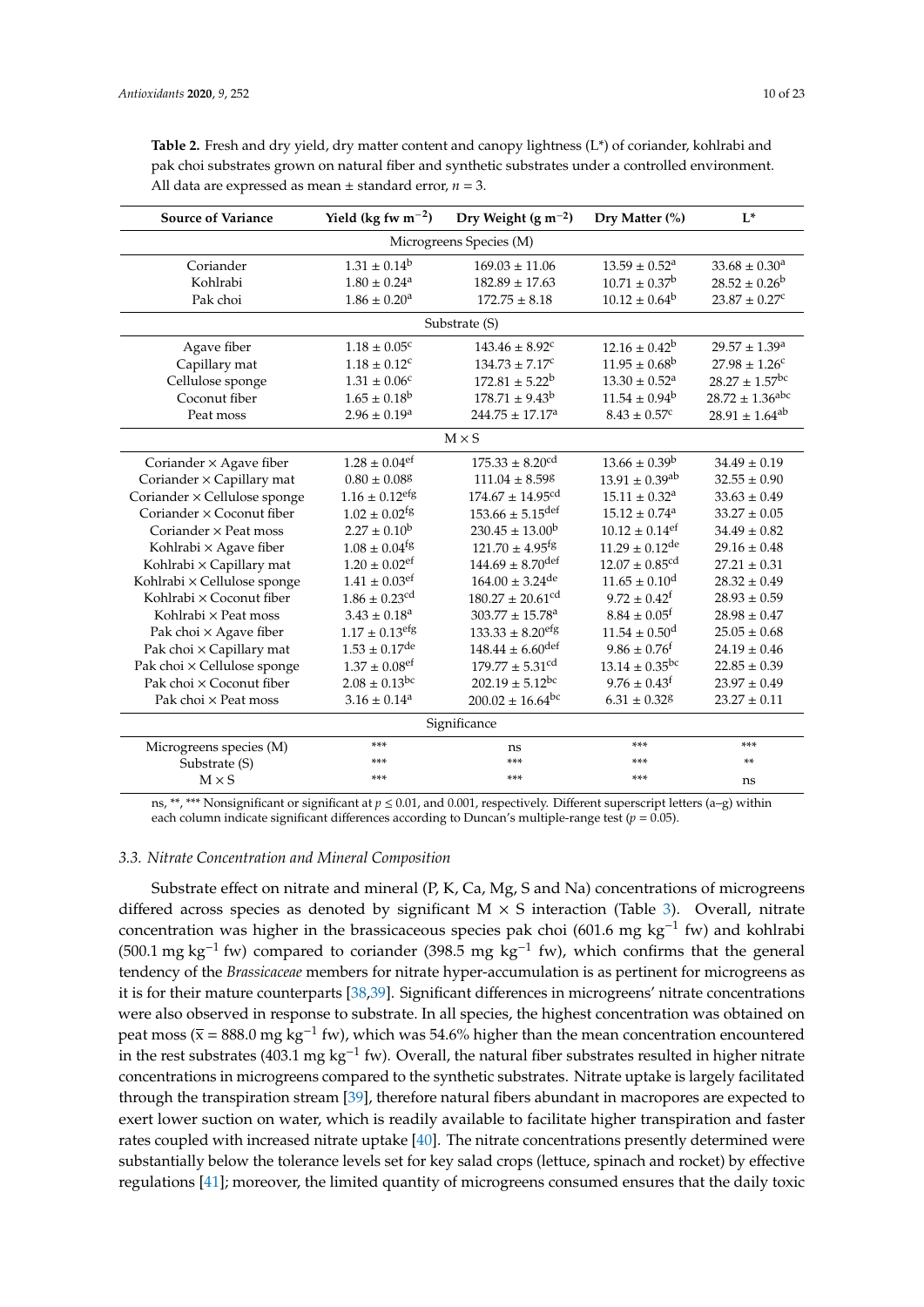threshold (3.7 mg kg<sup>-1</sup> body weight) set by the World Health Organization and the European Union is not easily violated [\[42\]](#page-21-9). Nitrate intake from various dietary sources is nonetheless cumulative and the current study indicates that nitrate deprivation practices applied on microgreens grown on natural fiber substrates, peat moss in particular, should be examined in order to minimize consumer exposure to nitrate residues. Among others, such practices may include reducing the nitrate concentration of the nutrient solution and reverting to a nitrate-free solution for 2–5 days before harvest [\[2,](#page-19-1)[39\]](#page-21-6).

The role of macro-minerals in ameliorating nutritional deficiencies and maintaining homeostasis and metabolic functions in the human body has been well described [\[43\]](#page-21-10). The dietary contribution of the macro-minerals K, Mg, Na, P, and Ca from vegetal sources has been estimated at approximately 35%, 24%, 11%, 11% and 7%, respectively [\[44\]](#page-21-11). The relative abundance of macrominerals in the microgreen species presently examined was largely in accordance with previous reports covering microgreens of wide-ranging botanical taxa [\[13](#page-20-8)[,14](#page-20-14)[,22](#page-20-2)[,45\]](#page-21-12), which in order of decreasing concentrations was K > Ca > P>Mg > S > Na. This finding contributes towards establishing a reference base for the nutritional value of microgreens in terms of mineral content, for which there remains a paucity of information. Moreover, little is known on the impact that different types of substrate may have on microgreens' mineral content. In the current study, natural fiber substrates including peat moss delivered microgreens of higher P concentration (4.26 ± 0.17 g kg<sup>-1</sup> dw) than the synthetic substrates  $(3.83 \pm 0.18 \text{ g kg}^{-1} \text{ dw})$ , notwithstanding significant M × S interaction (Table [3\)](#page-11-0). Higher K content was obtained from microgreens grown on peat moss and coconut fiber; however, the synthetic capillary mat was also noted for delivering high K kohlrabi and pak choi microgreens. The highest Ca concentration in all species was clearly obtained in microgreens grown on peat moss, which was 54.2% higher than the mean concentration of the rest substrates. Peat moss also delivered coriander and kohlrabi microgreens of the highest Mg concentration, but substrate differences were more limited in the case of pak choi. Peat moss further sustained the highest S concentration in microgreens of all species. Finally, Na concentrations tended to be highest in microgreens grown on capillary mat and peat moss. In the former case, this stemmed from the high initial Na concentration of the capillary mat, whereas high evapotranspiration drove a buildup of Na in peat moss. Pronounced species differences in S concentration were observed, which was lower in coriander than kohlrabi and pak choi. High S content in the latter two species is unsurprising, since sulphur-rich glucosinolates constitute a signature trait of the *Brassicaceae* family [\[46\]](#page-21-13). Mg and P concentrations were the least variable across species. Of the three microgreens species examined, coriander was the species that accumulated the lowest concentrations of both nitrate and minerals overall.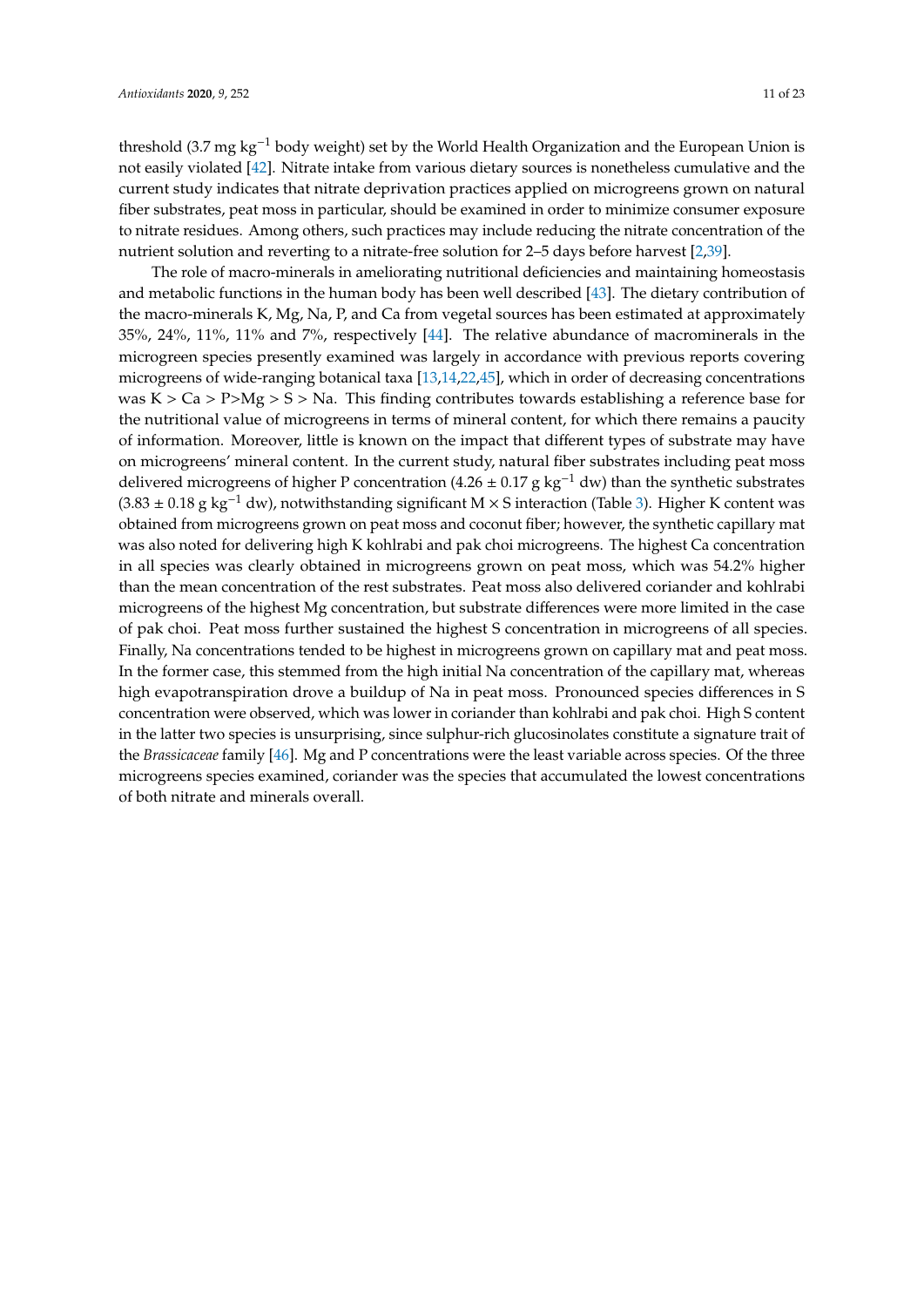| <b>Source of Variance</b>        | <b>Nitrate</b><br>$(mg kg-1 fw)$ | P<br>$(g\ kg^{-1}\ dw)$        | $\mathbf{K}$<br>$(g kg-1 dw)$   | Ca<br>$(g kg-1 dw)$            | Mg<br>$(g kg-1 dw)$            | S<br>(g $\rm kg^{-1}$ dw)     | Na<br>$(g kg-1 dw)$            |
|----------------------------------|----------------------------------|--------------------------------|---------------------------------|--------------------------------|--------------------------------|-------------------------------|--------------------------------|
|                                  |                                  |                                | Microgreens species (M)         |                                |                                |                               |                                |
| Coriander                        | $398.5 \pm 80.0^{\circ}$         | $4.14 \pm 0.25^{\rm b}$        | $15.60 \pm 0.77^{\rm b}$        | $6.46 \pm 1.26^c$              | $4.27 \pm 0.21$                | $0.98 \pm 0.17^c$             | $0.48 \pm 0.10^c$              |
| Kohlrabi                         | $500.1 \pm 59.6^b$               | $3.93 \pm 0.18^b$              | $10.88 \pm 0.69^c$              | $12.98 \pm 1.21^a$             | $4.25 \pm 0.21$                | $3.10 \pm 0.22^b$             | $1.78 \pm 0.37^b$              |
| Pak choi                         | $601.6 \pm 52.9^{\text{a}}$      | $4.92 \pm 0.29^{\rm a}$        | $21.20 \pm 1.31$ <sup>a</sup>   | $9.58 \pm 0.73^b$              | $4.22 \pm 0.11$                | $4.03 \pm 0.52$ <sup>a</sup>  | $2.68 \pm 0.47$ <sup>a</sup>   |
|                                  |                                  |                                | Substrate (S)                   |                                |                                |                               |                                |
| Agave fiber                      | $361.3 \pm 48.5$ <sup>c</sup>    | $4.68 \pm 0.32^{\text{a}}$     | $13.69 \pm 1.52^c$              | $8.04 \pm 1.15$ <sup>c</sup>   | $4.51 \pm 0.19^b$              | $2.23 \pm 0.37$ <sup>bc</sup> | $0.44 \pm 0.09$ <sup>d</sup>   |
| Capillary mat                    | $324.3 \pm 52.7^c$               | $3.95 \pm 0.38$ <sup>bc</sup>  | $16.32 \pm 1.94^b$              | $6.12 \pm 0.71$ <sup>d</sup>   | $3.45 \pm 0.16^d$              | $2.64 \pm 0.52^b$             | $3.16 \pm 0.66^a$              |
| Cellulose sponge                 | $396.1 \pm 60.7^c$               | $3.70 \pm 0.27$ <sup>c</sup>   | $11.97 \pm 1.29$ <sup>c</sup>   | $9.43 \pm 1.29^b$              | $3.93\pm0.14^{\rm c}$          | $1.82 \pm 0.36^c$             | $0.64 \pm 0.14$ <sup>d</sup>   |
| Coconut fiber                    | $530.5 \pm 71.3^b$               | $4.82 \pm 0.20^a$              | $19.06 \pm 2.21$ <sup>a</sup>   | $7.70 \pm 0.89^c$              | $4.42 \pm 0.08^{\rm b}$        | $2.07 \pm 0.38^c$             | $1.25 \pm 0.28^c$              |
| Peat moss                        | $888.0 \pm 31.8^a$               | $4.49 \pm 0.41^{ab}$           | $18.43 \pm 1.41^a$              | $17.07 \pm 1.16^a$             | $4.92 \pm 0.22^a$              | $4.77 \pm 0.80^a$             | $2.75 \pm 0.53^{\rm b}$        |
|                                  |                                  |                                |                                 |                                |                                |                               |                                |
| Coriander $\times$ Agave fiber   | $236.8 \pm 25.2$ <sup>et</sup>   | $5.17 \pm 0.92$ <sup>ab</sup>  | $15.62 \pm 1.50$ <sup>efg</sup> | $3.94 \pm 0.29^{\rm h}$        | $4.26 \pm 0.49$ <sup>cde</sup> | $0.80 \pm 0.10^d$             | $0.17 \pm 0.018$               |
| Coriander × Capillary mat        | $186.5 \pm 43.2^f$               | $3.53 \pm 0.22$ <sup>cd</sup>  | $13.82 \pm 1.07$ <sup>efg</sup> | $3.58 \pm 0.42^{\rm h}$        | $3.61 \pm 0.12^f$              | $0.81 \pm 0.09$ <sup>d</sup>  | $0.69 \pm 0.03$ def            |
| Coriander × Cellulose sponge     | $255.4 \pm 15.9$ <sup>ef</sup>   | $3.20 \pm 0.06$ <sup>cd</sup>  | $12.18 \pm 0.19$ <sup>gh</sup>  | $4.39 \pm 0.10^{\rm h}$        | $3.70 \pm 0.09$ <sup>ef</sup>  | $0.48 \pm 0.05^{\rm d}$       | $0.14 \pm 0.008$               |
| Coriander $\times$ Coconut fiber | $333.1 \pm 49.0$ def             | $4.65 \pm 0.24$ <sup>abc</sup> | $16.77 \pm 1.03$ <sup>def</sup> | $4.58 \pm 0.31^h$              | $4.27 \pm 0.17$ <sup>cde</sup> | $0.62 \pm 0.04$ <sup>d</sup>  | $0.33 \pm 0.02$ <sup>fg</sup>  |
| Coriander $\times$ Peat moss     | $980.6 \pm 37.2^a$               | $4.15 \pm 0.11$ bcd            | $19.61 \pm 0.60^{cd}$           | $15.80 \pm 0.68^{\rm b}$       | $5.53 \pm 0.19^a$              | $2.19 \pm 0.09^c$             | $1.09 \pm 0.04^{\rm de}$       |
| Kohlrabi $\times$ Agave fiber    | $301.3 \pm 6.3$ <sup>ef</sup>    | $4.53 \pm 0.20$ <sup>abc</sup> | $8.03 \pm 0.26i$                | $11.79 \pm 0.25$ <sup>de</sup> | $4.87 \pm 0.16^{\rm abc}$      | $2.71 \pm 0.08^c$             | $0.36 \pm 0.02$ efg            |
| Kohlrabi × Capillary mat         | $276.4 \pm 4.6$ <sup>ef</sup>    | $3.06 \pm 0.13$ <sup>d</sup>   | $11.54 \pm 0.48^{\rm hi}$       | $8.31 \pm 0.30^f$              | $2.89 \pm 0.08$ <sup>g</sup>   | $2.79 \pm 0.11$ <sup>c</sup>  | $4.01\pm0.34^{\rm b}$          |
| Kohlrabi × Cellulose sponge      | $399.8 \pm 15.6$ <sup>cde</sup>  | $3.95 \pm 0.30^{bcd}$          | $7.99 \pm 0.36^{\rm i}$         | $12.84 \pm 0.21$ <sup>cd</sup> | $3.90 \pm 0.05^{\text{def}}$   | $2.67 \pm 0.19^c$             | $0.71 \pm 0.10^{\text{defg}}$  |
| Kohlrabi × Coconut fiber         | $729.0 \pm 64.9^b$               | $4.64 \pm 0.10^{abc}$          | $13.07 \pm 0.83$ <sup>fgh</sup> | $10.60 \pm 0.23^e$             | $4.49 \pm 0.11$ bcd            | $2.63 \pm 0.20^c$             | $1.21 \pm 0.14$ <sup>d</sup>   |
| Kohlrabi × Peat moss             | $793.8 \pm 24.8$ <sup>ab</sup>   | $3.46 \pm 0.12$ <sup>cd</sup>  | $13.76 \pm 0.56$ <sup>efg</sup> | $21.35 \pm 1.12^a$             | $5.08 \pm 0.07$ <sup>ab</sup>  | $4.71 \pm 0.09^b$             | $2.59 \pm 0.06^c$              |
| Pak choi × Agave fiber           | $545.8 \pm 31.6^c$               | $4.32 \pm 0.36$ bcd            | $17.43 \pm 0.64$ <sup>de</sup>  | $8.37 \pm 0.45$ <sup>f</sup>   | $4.39 \pm 0.21$ <sup>cde</sup> | $3.17 \pm 0.26^c$             | $0.78 \pm 0.05^{\text{defg}}$  |
| Pak choi × Capillary mat         | $509.9 \pm 59.6$ <sup>cd</sup>   | $5.28 \pm 0.52$ <sup>ab</sup>  | $23.59 \pm 1.70^{\rm b}$        | $6.49 \pm 0.11^8$              | $3.83 \pm 0.22$ def            | $4.31 \pm 0.34^b$             | $4.79 \pm 0.55^{\text{a}}$     |
| Pak choi × Cellulose sponge      | $533.0 \pm 156.4^c$              | $3.96 \pm 0.77$ bcd            | $15.74 \pm 2.19$ <sup>efg</sup> | $11.06 \pm 0.15^e$             | $4.19 \pm 0.39$ <sup>cde</sup> | $2.32 \pm 0.36^c$             | $1.07 \pm 0.08$ <sup>def</sup> |
| Pak choi × Coconut fiber         | $529.5 \pm 123.2^c$              | $5.19 \pm 0.54$ <sup>ab</sup>  | $27.33 \pm 1.40^a$              | $7.92 \pm 0.56$ <sup>f</sup>   | $4.52 \pm 0.14$ <sup>bcd</sup> | $2.95\pm0.24^{\rm c}$         | $2.22 \pm 0.21$ <sup>c</sup>   |
| Pak choi × Peat moss             | $889.6 \pm 37.4$ <sup>ab</sup>   | $5.85 \pm 0.69^{\rm a}$        | $21.91 \pm 2.39$ bc             | $14.08 \pm 0.15$ <sup>c</sup>  | $4.16 \pm 0.24$ <sup>cde</sup> | $7.41 \pm 0.93$ <sup>a</sup>  | $4.56 \pm 0.54$ <sup>ab</sup>  |
|                                  |                                  |                                | Significance                    |                                |                                |                               |                                |
| Microgreens species (M)          | $***$                            | ***                            | $***$                           | ***                            | ns                             | ***                           | ***                            |
| Substrate (S)                    | $***$                            | **                             | $***$                           | ***                            | ***                            | ***                           | ***                            |
| $M \times S$                     | $***$                            | **                             | $***$                           | ***                            | $***$                          | ***                           | ***                            |

**Table 3.** Nitrate and mineral content of coriander, kohlrabi and pak choi substrates grown on natural fiber and synthetic substrates under a controlled environment. All data are expressed as mean  $\pm$  standard error,  $n = 3$ .

<span id="page-11-0"></span>ns, \*\*, \*\*\* Nonsignificant or significant at  $p \le 0.01$ , and 0.001, respectively. Different superscript letters (a–i) within each column indicate significant differences according to Duncan's multiple-range test  $(p = 0.05)$ .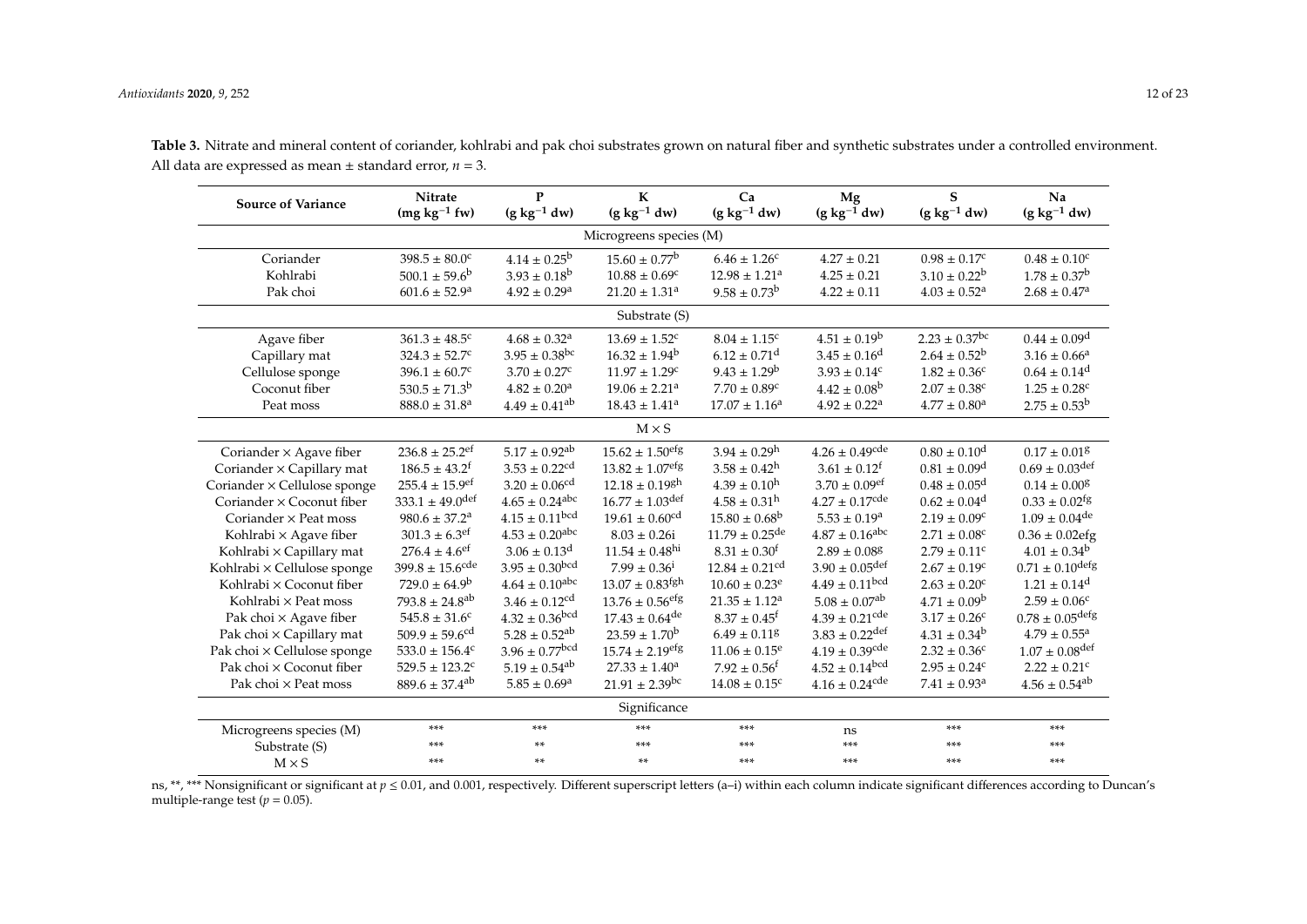## *3.4. Chlorophyll, Carotenoid and Ascorbate Content*

The total chlorophyll content of microgreens varied more with respect to species (8.85–14.33 mg kg<sup>-1</sup> fw) than substrate (11.16–13.13 mg kg<sup>-1</sup> fw; Table [4\)](#page-13-0). These levels were nearly two-fold higher than those found by Samuoliene et al. [\[16\]](#page-20-15) in kohlrabi, mibuna and mustard microgreens. Other than varietal, this difference possibly reflects harvest performed at different developmental stages, i.e., at the cotyledonary stage, at the appearance of the first or second true leaf, the latter being the canonical stage for microgreens [\[10\]](#page-19-6). Kohlrabi had significantly lower total chlorophyll content that amounted to only 63.3% of the mean content found in coriander and pak choi microgreens. Higher chlorophyll content was obtained from microgreens grown on synthetic capillary mat and cellulose sponge than peat moss and coconut fiber, whereas intermediate levels were obtained on agave fiber. These substrate effects were similar to those manifested on canopy color and are likely associated with the higher growth rate and lower dry matter content of microgreens grown on natural fiber substrates which sustain optimal moisture–aeration conditions [\[22,](#page-20-2)[31,](#page-20-12)[32\]](#page-20-13).

The content of microgreens in the major carotenoid compounds lutein and β-carotene contributes to their bioactive value, as both molecules are lipophilic antioxidants drawing light-absorbing and ROS-quenching properties from their long polyene chains [\[47\]](#page-21-14). Dietary supplementation with lutein has been associated with macular protection against oxidative damage and degeneration [\[48\]](#page-21-15); whereas β-carotene is a precursor of vitamin A, essential for growth, visual and immune functions. In the microgreen species presently examined, lutein content was highest in pak choi and lowest in kohlrabi (122.6 and 73.2 mg kg−<sup>1</sup> fw, respectively; Table [4\)](#page-13-0). Wide variation in lutein content was also observed between microgreens grown on cellulose sponge (70.4 mg kg−<sup>1</sup> fw) and those grown on the rest four media ( $\bar{x}$  = 105.1 mg kg<sup>-1</sup> fw). Beta-carotene content was highest in coriander, followed by pak choi and then kohlrabi. Significant  $M \times S$  interaction confounded the substrate effect. In the case of coriander, β-carotene was highest in microgreens grown on capillary mat; whereas, in kohlrabi and pak choi microgreens, differences between substrates were not statistically significant. Variability in the levels of lutein and β-carotene was higher in relation to species than in response to substrate.

Microgreens' ascorbate content was overall highest in kohlrabi, followed by pak choi and lowest in coriander (Table [4\)](#page-13-0). However, significant  $M \times S$  interaction was observed as species responded differently to the five substrates examined. Ascorbate content in coriander microgreens was significantly lower on peat moss compared to the other media. In kohlrabi microgreens, ascorbate content was lower on peat moss and coconut fiber compared to agave fiber, capillary mat and cellulose sponge. Finally, cellulose sponge was the substrate that delivered the highest ascorbate content in pak choi microgreens, whereas the other four substrates had non-significant differences among them.

#### *3.5. Phenolic Composition*

Chromatographic separation and quantitation of phenolic compounds by Q Exactive Orbitrap LC-MS/MS enabled the assessment of twenty constituent polyphenolic profiles for the three species of microgreens evaluated (Table [5\)](#page-15-0). The total sum of polyphenols was highest in kohlrabi (16.26  $\pm$ 0.78 mg g<sup>-1</sup> dw) and lowest in pak choi (14.22 ± 0.78 mg g<sup>-1</sup> dw), and it was overall higher than the range reported by Xiao et al. [\[5\]](#page-19-8) (1.5–7.0 mg g<sup>-1</sup> dw) and Bulgari et al. [\[36\]](#page-21-3) (164–328 µg g<sup>-1</sup> fw) through spectroscopic assessment of various species of microgreens. This might reflect variable developmental stages at harvest, genotypic differences and also differences in analytical methodology. Moreover, variation in the method of harvest applied and the severity of the mechanical trauma inflicted can affect phenolic accumulation via induced signaling that migrates to adjacent nonwounded tissue wherein it triggers respiratory climax and phenylpropanoid biosynthesis [\[49\]](#page-21-16). Comparatively wider variability in total polyphenols was encountered across substrate types than species of microgreens; significant interaction however highlighted a species-dependent response to substrate type (Table [5\)](#page-15-0). Coriander and pak choi microgreens exhibited analogous responses as their phenolic content decreased on peat moss and coconut fiber. The same response was observed in Kohlrabi microgreens grown on coconut fiber, intriguingly though the highest phenolic content was obtained on peat moss. The response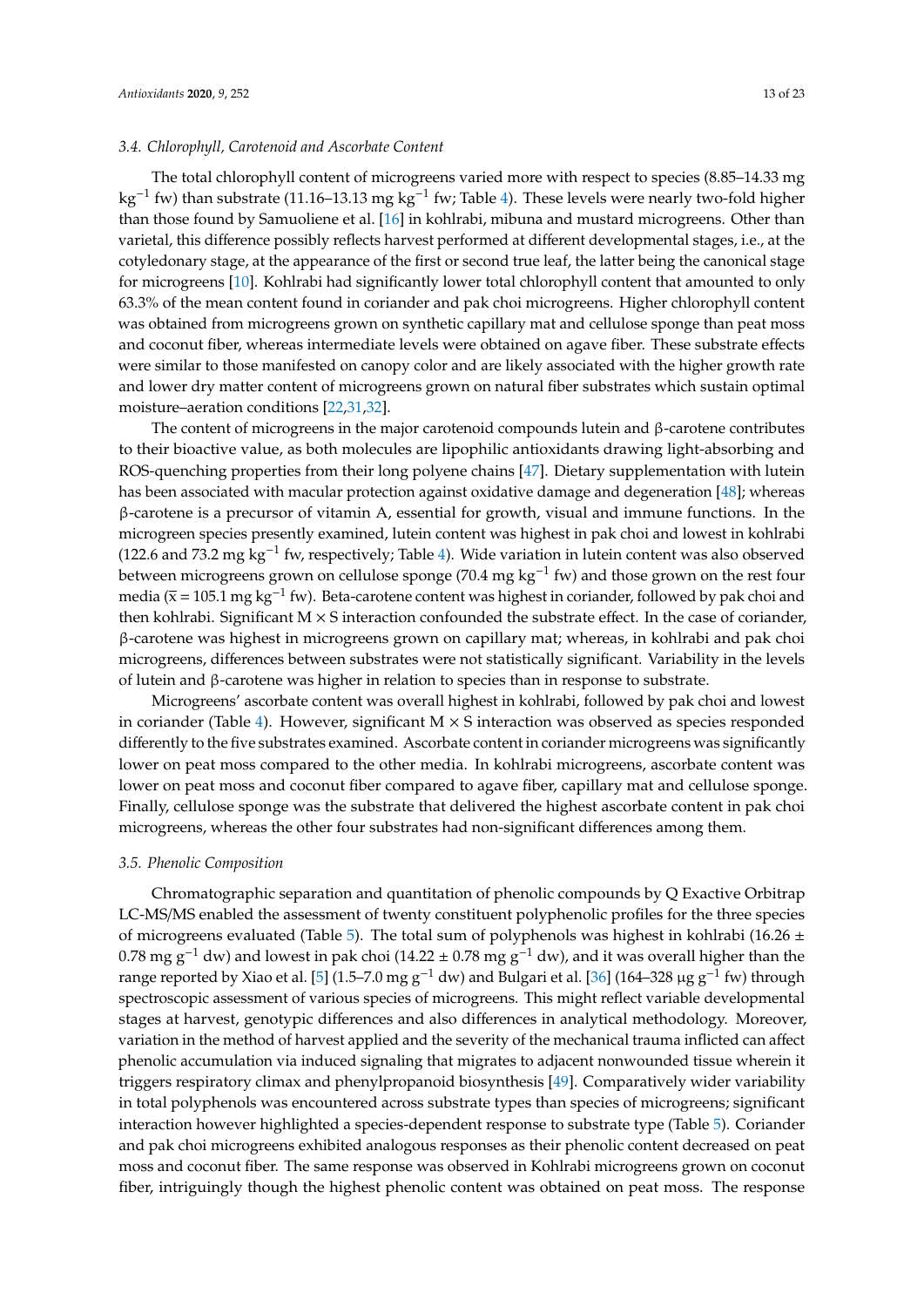encountered in coriander and pak choi microgreens can be readily interpreted in the context of the faster growth rate and lack of physiological stress afforded by the optimal root environment in peat moss and coconut fiber substrates (Table [1;](#page-4-0) Figure [1A](#page-7-0)–C).

<span id="page-13-0"></span>**Table 4.** Chlorophyll, lutein, β-carotene and ascorbate content of coriander, kohlrabi and pak choi substrates grown on natural fiber and synthetic substrates under a controlled environment. All data are expressed as mean ± standard error, *n* = 3.

| <b>Source of Variance</b>        | <b>Total Chlorophyll</b><br>$(mg kg-1 fw)$ | Lutein (mg<br>$kg^{-1}$ dw) | β-Carotene<br>$(mg kg-1 dw)$   | <b>Total Ascorbic Acid</b><br>(mg ascorbic acid $kg^{-1}$ dw) |
|----------------------------------|--------------------------------------------|-----------------------------|--------------------------------|---------------------------------------------------------------|
|                                  |                                            | Microgreens species (M)     |                                |                                                               |
| Coriander                        | $13.63 \pm 0.38^a$                         | $98.6 \pm 8.8^{b}$          | $325.1 \pm 38.1^a$             | $121.40 \pm 5.77^c$                                           |
| Kohlrabi                         | $8.85 \pm 0.37^b$                          | $73.2 \pm 5.9^{\circ}$      | $183.1 \pm 15.5^c$             | $199.87 \pm 8.77$ <sup>a</sup>                                |
| Pak choi                         | $14.33 \pm 0.59^{\text{a}}$                | $122.6 \pm 7.5^{\text{a}}$  | $236.8 \pm 19.0^b$             | $177.12 \pm 5.38^b$                                           |
|                                  |                                            | Substrate (S)               |                                |                                                               |
| Agave fiber                      | $12.59 \pm 0.90^{ab}$                      | $109.5 \pm 15.7^{\circ}$    | $233.2 \pm 31.6^b$             | $179.79 \pm 12.16^a$                                          |
| Capillary mat                    | $13.13 \pm 0.89^a$                         | $112.3 \pm 9.8^a$           | $351.1 \pm 56.0^a$             | $173.37 \pm 13.46^a$                                          |
| Cellulose sponge                 | $13.07 \pm 1.17^a$                         | $70.4 \pm 8.2^{\rm b}$      | $153.8 \pm 11.0^c$             | $187.39 \pm 16.08^a$                                          |
| Coconut fiber                    | $11.16 \pm 0.89^b$                         | $103.3 \pm 8.6^a$           | $250.3 \pm 28.9^b$             | $150.35 \pm 9.77^{\rm b}$                                     |
| Peat moss                        | $11.39 \pm 1.17^b$                         | $95.1 \pm 11.0^a$           | $253.2 \pm 23.9^b$             | $139.75 \pm 14.03^b$                                          |
|                                  |                                            | $M \times S$                |                                |                                                               |
| Coriander $\times$ Agave fiber   | $12.70 \pm 1.04$                           | $121.0 \pm 23.5$            | $312.9 \pm 36.0^{\rm bc}$      | $146.16 \pm 3.23$ bcd                                         |
| Coriander $\times$ Capillary mat | $15.03 \pm 0.84$                           | $99.4 \pm 15.8$             | $533.3 \pm 103.1^a$            | $128.92 \pm 4.93$ <sup>cd</sup>                               |
| Coriander × Cellulose sponge     | $13.76 \pm 0.24$                           | $57.8 \pm 7.2$              | $169.1 \pm 18.6$ def           | $128.01 \pm 6.92$ <sup>cd</sup>                               |
| Coriander × Coconut fiber        | $13.78 \pm 0.18$                           | $120.4 \pm 13.2$            | $355.2 \pm 25.4^{\rm b}$       | $116.41 \pm 8.80$ <sup>d</sup>                                |
| Coriander $\times$ Peat moss     | $12.89 \pm 1.22$                           | $94.3 \pm 19.3$             | $255.0 \pm 33.3$ bcd           | $87.52 \pm 7.88$ <sup>e</sup>                                 |
| Kohlrabi $\times$ Agave fiber    | $9.68 \pm 0.32$                            | $58.0 \pm 7.3$              | $134.9 \pm 16.7$ <sup>ef</sup> | $219.14 \pm 19.37$ <sup>a</sup>                               |
| Kohlrabi × Capillary mat         | $10.03 \pm 0.99$                           | $101.9 \pm 16.5$            | $234.5 \pm 29.3$ bcd           | $217.77 \pm 13.18^a$                                          |
| Kohlrabi × Cellulose sponge      | $9.35 \pm 0.30$                            | $52.2 \pm 4.2$              | $122.6 \pm 15.9^f$             | $226.75 \pm 11.88$ <sup>a</sup>                               |
| Kohlrabi × Coconut fiber         | $7.85 \pm 0.23$                            | $73.8 \pm 6.5$              | $180.8 \pm 18.6$ cde           | $158.42 \pm 11.07$ <sup>bc</sup>                              |
| Kohlrabi × Peat moss             | $7.34 \pm 0.92$                            | $79.8 \pm 8.2$              | $242.7 \pm 22.9$ bcd           | $177.27 \pm 7.44b$                                            |
| Pak choi $\times$ Agave fiber    | $15.40 \pm 0.50$                           | $149.4 \pm 13.3$            | $252.0 \pm 46.8$ bcd           | $174.08 \pm 5.81^{\rm b}$                                     |
| Pak choi $\times$ Capillary mat  | $14.34 \pm 0.77$                           | $135.5 \pm 14.8$            | $285.6 \pm 24.9$ bcd           | $173.42 \pm 1.85^{\rm b}$                                     |
| Pak choi × Cellulose sponge      | $16.09 \pm 2.10$                           | $101.2 \pm 3.6$             | $169.6 \pm 10.9$ def           | $207.41 \pm 13.28^a$                                          |
| Pak choi × Coconut fiber         | $11.86 \pm 0.50$                           | $115.7 \pm 4.7$             | $214.9 \pm 22.1$ cde           | $176.22 \pm 1.28^b$                                           |
| Pak choi $\times$ Peat moss      | $13.94 \pm 1.19$                           | $111.2 \pm 27.8$            | $261.9 \pm 71.7$ bcd           | $154.45 \pm 8.26$ <sup>bc</sup>                               |
|                                  |                                            | Significance                |                                |                                                               |
| Microgreens species (M)          | ***                                        | $***$                       | ***                            | ***                                                           |
| Substrate (S)                    | $\ast$                                     | $**$                        | ***                            | ***                                                           |
| $M \times S$                     | ns                                         | ns                          | *                              | $\ast$                                                        |

ns, \*, \*\*, \*\*\* Nonsignificant or significant at *p* ≤ 0.05, 0.01, and 0.001, respectively. Different superscript letters (a–f) within each column indicate significant differences according to Duncan's multiple-range test (*p* = 0.05).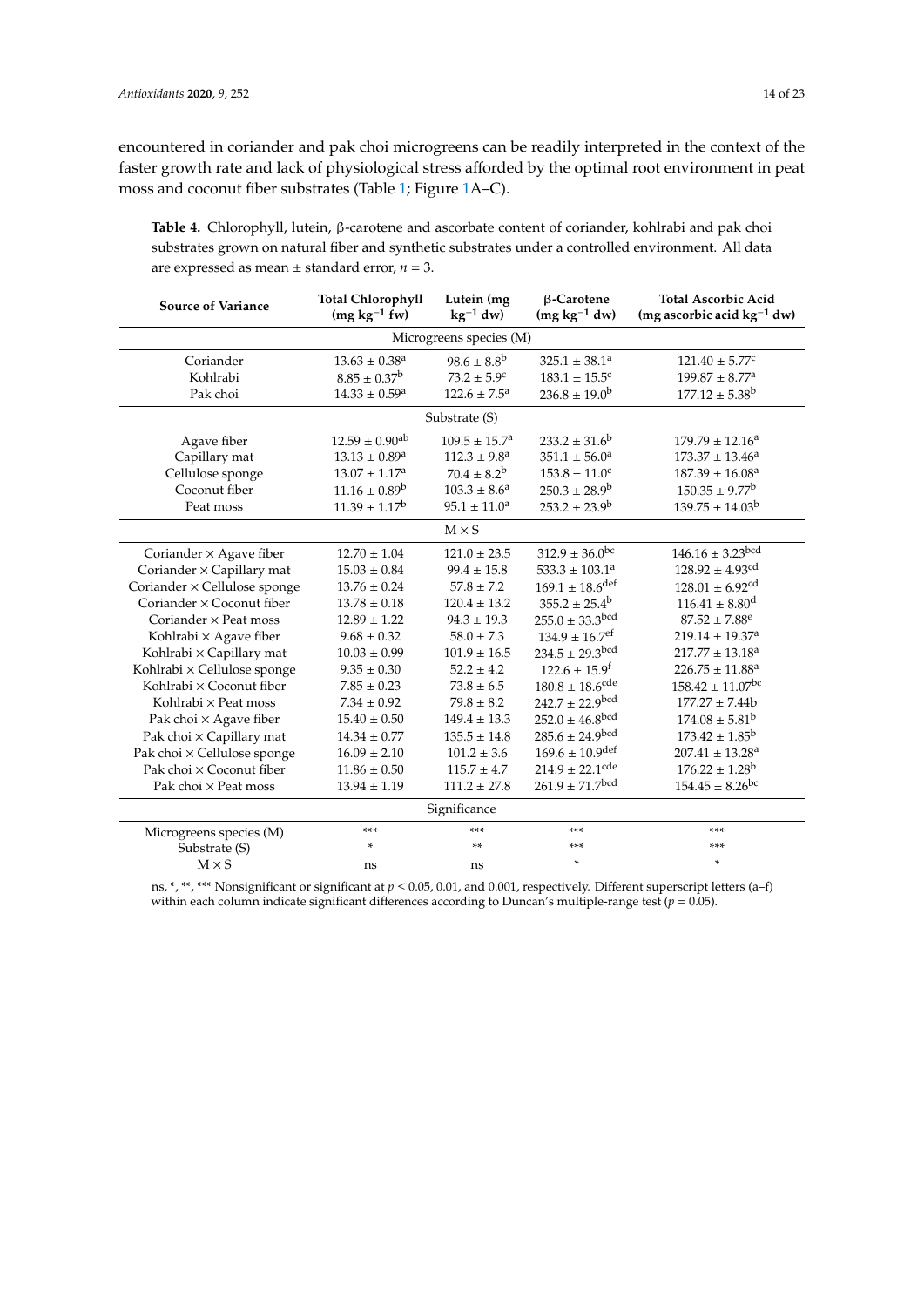**Table 5.** Phenolic composition of coriander, kohlrabi and pak choi substrates grown on natural fiber and synthetic substrates under a controlled environment. All data are expressed as mean  $\pm$  standard error,  $n = 3$ .

| Source of<br>variance               | Caffeic<br>acid                      | Caffeic<br>acid<br>hexoside      | Chloroge<br>nic acid            | oylquinic<br>acid                 | p-Coumar Dicaffeoyl<br>quinic<br>acid | Ferulic<br>acid                      | Feruloyl<br>quinic<br>acid        | Ferul<br>oylgly<br>coside             | Kaemp<br>ferol-3-O-<br>(caffeoyl)<br>sophoro<br>side-7-O-<br>glucoside | Kaemp<br>ferol-3-<br>O-(feruloyl)<br>sophoro<br>side-7-O-<br>glucoside | Kaempf<br>erol-3-O-<br>(synapil)<br>sophoro<br>side-7-O-<br>glucoside | ferol-3-<br>O-rutin<br>oside        | Kaemp Luteo Ouerce<br>lina-3-<br>noside oside | tin<br>O-ruti sophor                 | Querce<br>tin-3-O<br>-(ferulovl)<br>sophoro<br>side-7-O<br>-gluco side | Ouerce<br>tin-3-O-<br>sophoro<br>side-7-<br>O-glu<br>coside | Ouerce<br>tina-3-<br>O-gluc<br>oside | Ouerce<br>tina-3-<br>O-glucur<br>onide | Rosm<br>acid                        | arinic Rutin                          | Total<br>polyp<br>henols                |
|-------------------------------------|--------------------------------------|----------------------------------|---------------------------------|-----------------------------------|---------------------------------------|--------------------------------------|-----------------------------------|---------------------------------------|------------------------------------------------------------------------|------------------------------------------------------------------------|-----------------------------------------------------------------------|-------------------------------------|-----------------------------------------------|--------------------------------------|------------------------------------------------------------------------|-------------------------------------------------------------|--------------------------------------|----------------------------------------|-------------------------------------|---------------------------------------|-----------------------------------------|
|                                     | $(\mu g)$<br>$g^{-1}$<br>dw          | $(\mu g g^{-1})$<br>dw)          | $(\mu g g^{-1})$<br>dw)         | $(\mu g g^{-1})$<br>dw)           | $(\mu g g^{-1})$<br>dw)               | $(\mu g)$<br>$g^{-1}$<br>dw)         | $(\mu g g^{-1})$<br>dw            | $(\mu g)$<br>$g^{-1}$<br>dw)          | $(\mu g g^{-1})$<br>dw)                                                | $(\mu g g^{-1})$<br>dw)                                                | $(\mu g g^{-1})$<br>dw)                                               | $(\mu g)$<br>$g^{-1}$<br>dw)        | (μg<br>$g^{-1}$<br>dw)                        | $\int_{g^{-1}}^{(µ)}$<br>dw)         | $(\mu g\;g^{-1}\;dw)$                                                  | $(\mu g g^{-1})$<br>dw)                                     | $(\mu g g^{-1})$<br>dw)              | $(\mu g g^{-1})$<br>dw                 | $(\mu g)$<br>$g^{-1}$<br>dw)        | $\int_{g^{-1}}^{(µ)}$<br>dw)          | (mg)<br>$g^{-1}$<br>dw                  |
| Microgreens<br>species (M)          |                                      |                                  |                                 |                                   |                                       |                                      |                                   |                                       |                                                                        |                                                                        |                                                                       |                                     |                                               |                                      |                                                                        |                                                             |                                      |                                        |                                     |                                       |                                         |
| Coriander                           | 125.84<br>$\pm$<br>16.7 <sup>a</sup> | $88.53 \pm$<br>4.1 <sup>a</sup>  | $6367 \pm$<br>549 <sup>b</sup>  | 64.85 $\pm$<br>2.11 <sup>a</sup>  | $33.52 \pm$<br>1.22 <sup>a</sup>      | 20.55<br>$\pm$<br>0.04 <sup>a</sup>  | 533.8 $\pm$<br>20.6 <sup>a</sup>  | 93.14<br>$\pm$<br>2.6 <sup>c</sup>    | nd                                                                     | $319.0 \pm$<br>44.7 <sup>a</sup>                                       | $86.9 \pm 14^c$                                                       | 566.5<br>$\pm 51^{\circ}$           | 563<br>$\pm$<br>51.3 <sup>a</sup>             | 83.99<br>$\pm 6.0^{\mathrm{a}}$      | nd                                                                     | $4.89 \pm$<br>0.08 <sup>c</sup>                             | $381.4 \pm$<br>23.9 <sup>a</sup>     | $791.1 +$<br>48 <sup>a</sup>           | 20.41<br>Ŧ<br>0.08 <sup>c</sup>     | 5109<br>$\pm$<br>367 <sup>b</sup>     | 15.25<br>$_{\pm}$<br>0.57 <sup>ab</sup> |
| Kohlrabi                            | 40.34<br>$\pm 4.0^{\rm b}$           | $38.24 \pm$<br>4.5 <sup>b</sup>  | $6776 \pm$<br>516 <sup>b</sup>  | $22.99 \pm$<br>0.20 <sup>c</sup>  | $19.72 \pm$<br>0.03 <sup>b</sup>      | 19.55<br>$\pm$<br>0.01 <sup>c</sup>  | $78.95 \pm$<br>3.3 <sup>c</sup>   | 154.79<br>$\pm$<br>$17.0^{b}$         | $25.47 \pm$<br>1.44 <sup>b</sup>                                       | $169.9 \pm$<br>6.3 <sup>b</sup>                                        | $291.7 \pm$<br>10 <sup>b</sup>                                        | 114.1<br>$\pm$ 3 <sup>b</sup>       | 164<br>$\pm$<br>$21.0^{b}$                    | $4.40 \pm$<br>0.1 <sup>c</sup>       | $10.79 \pm$<br>0.40 <sup>b</sup>                                       | $30.45 \pm$<br>1.08 <sup>b</sup>                            | $222.0 \pm$<br>8.3 <sup>b</sup>      | nd                                     | 20.64<br>$\pm$<br>0.03 <sup>b</sup> | 8052<br>$\pm$<br>735 <sup>a</sup>     | 16.26<br>$\pm$<br>0.78 <sup>a</sup>     |
| Pak choi                            | 32.71<br>$\pm 1.1^{\circ}$           | $38.69 \pm$<br>3.1 <sup>b</sup>  | $9026 \pm$<br>837 <sup>a</sup>  | $25.90 \pm$<br>0.62 <sup>b</sup>  | $19.59 \pm$<br>0.03 <sup>b</sup>      | 20.24<br>$\pm$<br>$0.03^{b}$         | $117.66 \pm$<br>8.4 <sup>b</sup>  | 314.81<br>$\pm$<br>50.7 <sup>a</sup>  | $35.56 \pm$<br>2.25 <sup>a</sup>                                       | $113.4 \pm$<br>$8.4^{\circ}$                                           | $862.5 +$<br>40 <sup>a</sup>                                          | 128.4<br>$\pm 5^{\rm b}$            | 146<br>$\pm$<br>8.3 <sup>b</sup>              | 10.80<br>$\pm 0.3^{\rm b}$           | $45.50 \pm$<br>2.93 <sup>a</sup>                                       | $71.93 \pm$<br>4.02 <sup>a</sup>                            | $95.4 \pm$<br>6.0 <sup>c</sup>       | nd                                     | 20.78<br>士<br>$0.05^{\rm a}$        | 3096<br>$\pm$<br>$365^{\circ}$        | 14.22<br>$\pm$<br>0.78 <sup>b</sup>     |
| Substrate (S)                       |                                      |                                  |                                 |                                   |                                       |                                      |                                   |                                       |                                                                        |                                                                        |                                                                       |                                     |                                               |                                      |                                                                        |                                                             |                                      |                                        |                                     |                                       |                                         |
| Agave fiber                         | 48.79<br>± 7.2 <sup>d</sup>          | 55.07 $\pm$<br>8.1 <sup>b</sup>  | 9947 ±<br>1095a                 | $40.40 \pm$<br>4.78 <sup>ab</sup> | $23.75 \pm$<br>1.39 <sup>b</sup>      | 20.12<br>$\pm$<br>0.11 <sup>b</sup>  | $281.26 \pm$<br>54.2 <sup>a</sup> | 84.61<br>$\pm$<br>4.6 <sup>d</sup>    | $16.68 \pm$<br>0.89 <sup>c</sup>                                       | $136.4 \pm$<br>5.3 <sup>c</sup>                                        | $363.4 \pm$<br>70 <sup>c</sup>                                        | 265.3<br>$\pm 43^{\rm a}$           | 238<br>$\pm$<br>47.6 <sup>c</sup>             | 43.05<br>$\pm$<br>12.6 <sup>a</sup>  | $18.55 \pm$<br>3.14e                                                   | $21.99 \pm$<br>3.37 <sup>c</sup>                            | $216.3 \pm$<br>40.7 <sup>bc</sup>    | $754.1 \pm$<br>$46^{bc}$               | 20.52<br>$\pm$<br>0.07 <sup>b</sup> | 4027<br>$\pm$<br>581 <sup>d</sup>     | 16.11<br>$\pm$<br>0.71 <sup>a</sup>     |
| Capillary mat                       | 56.56<br>$\pm 4.7^{\circ}$           | $49.05 \pm$<br>5.9 <sup>bc</sup> | $8625 \pm$<br>780 <sup>b</sup>  | $42.01 \pm$<br>5.66 <sup>a</sup>  | $22.98 \pm$<br>$1.14^{b}$             | 20.08<br>$\pm$<br>0.10 <sub>b</sub>  | $260.1 \pm$<br>48.2 <sup>ab</sup> | 107.30<br>$\pm$<br>9.6 <sup>c</sup>   | $32.90 \pm$<br>1.03 <sup>b</sup>                                       | 180.8 $\pm$<br>$18.1^{\rm b}$                                          | 512.5 $\pm$<br>125 <sup>a</sup>                                       | 321.6<br>$\pm 80^{\rm a}$           | 340<br>$\pm$<br>$76.5^{ab}$                   | 26.88<br>$\pm 6.8^{\rm b}$           | $35.98\pm6.7^{\rm b}$                                                  | $33.97 \pm$<br>6.30 <sup>b</sup>                            | $239.2 \pm$<br>33.1 <sup>ab</sup>    | 1057.9 $\pm$<br>90 <sup>a</sup>        | 20.46<br>$\pm$<br>0.07 <sup>b</sup> | 5061<br>$\pm$<br>$390^{bc}$           | 16.32<br>$\pm$<br>0.39 <sup>a</sup>     |
| Cellulose<br>sponge                 | 119.46<br>$\pm$<br>31.6 <sup>a</sup> | 49.87 $\pm$<br>6.9 <sup>bc</sup> | $8757 \pm$<br>579b              | $32.47 \pm$<br>3.17 <sup>d</sup>  | $24.74 \pm$<br>1.70 <sup>b</sup>      | 20.05<br>$\pm$<br>0.09 <sup>b</sup>  | $210.8 \pm$<br>42.2 <sup>c</sup>  | 272.90<br>$\pm$<br>$53.0^{b}$         | $34.61 \pm$<br>1.06 <sup>ab</sup>                                      | $143.1 +$<br>13.6 <sup>c</sup>                                         | $446.2 +$<br>85 <sup>b</sup>                                          | 156.9<br>$\pm 20^{\rm b}$           | 223<br>$\pm$<br>12.9 <sup>c</sup>             | 44.30<br>$\pm$<br>13.1 <sup>a</sup>  | $22.35 \pm$<br>3.53 <sup>d</sup>                                       | $35.45 \pm$<br>6.10 <sub>b</sub>                            | $274.8 \pm$<br>35.4 <sup>a</sup>     | 580.6 $\pm$<br>66 <sup>c</sup>         | 20.61<br>$\pm$<br>$0.05^{b}$        | 4584<br>$\pm$<br>586 <sup>cd</sup>    | 15.65<br>$\pm$<br>$0.44^{a}$            |
| Coconut fiber                       | 40.81<br>± 7.1 <sup>e</sup>          | $43.28 \pm$<br>9.6 <sup>c</sup>  | 5290 $\pm$<br>466c              | $37.85 \pm$<br>$5.06^{bc}$        | $26.98 \pm$<br>2.94 <sup>a</sup>      | 20.22<br>$\pm$<br>0.13 <sup>a</sup>  | $229.8 \pm$<br>$60.8^{bc}$        | 94.75<br>$\pm$<br>3.4 <sup>d</sup>    | $30.94 \pm$<br>3.59 <sup>b</sup>                                       | $363.1 \pm$<br>71.1 <sup>a</sup>                                       | $362.0 \pm$<br>63 <sup>c</sup>                                        | 304.8<br>$\pm 73$ <sup>a</sup>      | 260<br>$\pm$<br>$79.0^{bc}$                   | 28.56<br>± 7.3 <sup>b</sup>          | $39.51 \pm$<br>9.02 <sup>a</sup>                                       | $43.40 \pm$<br>9.53 <sup>a</sup>                            | $171.1 \pm$<br>17.1 <sup>c</sup>     | $617.5 \pm$<br>98 <sup>c</sup>         | 20.95<br>土<br>0.09 <sup>a</sup>     | 5646<br>$\pm$<br>543 <sup>b</sup>     | 13.24<br>$\pm$<br>$0.75^{b}$            |
| Peat moss                           | 65.86<br>$\pm 4.4^{\rm b}$           | 78.49 $\pm$<br>3.2 <sup>a</sup>  | $4331 \pm$<br>500 <sup>d</sup>  | $36.84 \pm$<br>5.21 <sup>c</sup>  | $22.95 \pm$<br>1.18 <sup>b</sup>      | 20.11<br>$\pm$<br>0.11 <sup>b</sup>  | $235.5 \pm$<br>54.7 <sup>bc</sup> | 378.32<br>$\pm$<br>60.8 <sup>a</sup>  | $37.45$ $\pm$<br>4.35 <sup>a</sup>                                     | 180.3 $\pm$<br>23.7 <sup>b</sup>                                       | $384.5 \pm$<br>66 <sup>c</sup>                                        | 299.7<br>$\pm 74$ <sup>a</sup>      | 394<br>$\pm$<br>63.3 <sup>a</sup>             | 22.53<br>$\pm 5.7^{\rm b}$           | $24.34 \pm$<br>3.96 <sup>c</sup>                                       | 43.97 $\pm$<br>8.71 <sup>a</sup>                            | $263.4 \pm$<br>35.4 <sup>ab</sup>    | $945.6 \pm$<br>$84^{ab}$               | 20.51<br>土<br>0.07 <sup>b</sup>     | 7776<br>$\pm$<br>1377 <sup>a</sup>    | 14.91<br>$_{\pm}$<br>1.68 <sup>a</sup>  |
| $M \times S$                        |                                      |                                  |                                 |                                   |                                       |                                      |                                   |                                       |                                                                        |                                                                        |                                                                       |                                     |                                               |                                      |                                                                        |                                                             |                                      |                                        |                                     |                                       |                                         |
| Coriander ×<br>Agave fiber          | 86.11<br>$\pm$ 9.7 <sup>b</sup>      | $100.90 \pm$<br>5.7 <sup>a</sup> | $8244 \pm$<br>$1149$ de         | $67.41 \pm$<br>$2.82^{b}$         | $31.82 \pm$<br>$0.32$ bc              | 20.53<br>$\pm$<br>0.08 <sup>bc</sup> | 587.9 $\pm$<br>$25.4^{\rm a}$     | 86.11<br>$\pm$<br>$2.4^{\rm efg}$     | nd                                                                     | $116.2 \pm$<br>$2.7^{f}$                                               | $99.8 \pm 158$                                                        | 505.2<br>$\pm 40^{\rm b}$           | 502<br>$\pm$<br>39.8 <sup>bc</sup>            | 114.72<br>± 7.9 <sup>a</sup>         | nd                                                                     | $5.11 \pm$<br>0.17 <sup>h</sup>                             | $430.1 \pm$<br>49.5a                 | $754.1 \pm$<br>46b                     | 20.18<br>$\pm$<br>0.04 <sup>h</sup> | 5169<br>$\pm$<br>$344$ <sup>cde</sup> | 16.94<br>$\pm$<br>1.35 <sup>bcd</sup>   |
| Coriander $\times$<br>Capillary mat | 78.25<br>$\pm 0.5^{\rm bc}$          | $82.48 \pm$<br>2.6 <sup>a</sup>  | $4807$ $\pm$<br>$762$ gh        | $73.92 \pm$<br>4.53 <sup>a</sup>  | $29.45 \pm$<br>0.88 <sup>c</sup>      | 20.38<br>$\pm$<br>0.10 <sup>cd</sup> | 537.0 $\pm$<br>19.9 <sup>a</sup>  | 84.89<br>$\pm$<br>$5.2$ <sup>fg</sup> | nd                                                                     | $283.6 \pm$<br>1.9 <sup>b</sup>                                        | $55.0 \pm 148$                                                        | 741.7<br>$\pm 108$ <sup>a</sup>     | 738<br>$\pm$<br>$108.4^{a}$                   | 64.98<br>$\pm$ 5.4 $\rm^{bc}$        | nd                                                                     | $4.80\ \pm$<br>0.17 <sup>h</sup>                            | 378.8 $\pm$<br>42.1 <sup>a</sup>     | 1057.9 $\pm$<br>90 <sup>a</sup>        | 20.18<br>$\pm$<br>0.07 <sup>h</sup> | 6741<br>$\pm$<br>$813$ bc             | 15.80<br>$\pm$<br>0.80 <sup>bcdef</sup> |
| Coriander x<br>Cellulose<br>sponge  | 303.39<br>$\pm 3.0^{\circ}$          | $83.80 \pm$<br>9.9 <sup>a</sup>  | 9850 $\pm$<br>679 <sup>cd</sup> | $49.45 \pm$<br>3.88 <sup>c</sup>  | $34.60 \pm$<br>0.61 <sup>b</sup>      | 20.46<br>$\pm$<br>0.04 <sup>cd</sup> | 434.1 $\pm$<br>$53.1^{\rm b}$     | 82.59<br>$\pm$<br>1.6f <sup>g</sup>   | nd                                                                     | 137.8 $\pm$<br>2.7 <sup>ef</sup>                                       | $94.5 \pm 26^g$                                                       | 250.4<br>± 37 <sup>c</sup>          | 243<br>$\pm$<br>$37.3$ <sup>de</sup>          | 117.17<br>$\pm$<br>12.3 <sup>a</sup> | nd                                                                     | $5.28$ $\pm$<br>0.14 <sup>h</sup>                           | $428.9 \pm$<br>68.1 <sup>a</sup>     | 580.6 $\pm$<br>66 <sup>c</sup>         | 20.49<br>土<br>$0.13$ <sup>ef</sup>  | 2800<br>$\pm$<br>$474^{fg}$           |                                         |
| Coriander ×<br>Coconut fiber        | 76.75<br>$\pm$<br>$10.6^{bc}$        | $89.20 \pm$<br>17.0 <sup>a</sup> | $4113 +$<br>728 <sup>h</sup>    | $66.64 \pm$<br>3.34b              | 41.98 $\pm$<br>4.55 <sup>a</sup>      | 20.73<br>$\pm$<br>0.10 <sup>a</sup>  | $560.7 \pm$<br>69.8 <sup>a</sup>  | 102.25<br>$\pm$<br>3.5 <sup>ef</sup>  | nd                                                                     | $769.1 \pm$<br>44.9 <sup>a</sup>                                       | $50.4 \pm 16^g$                                                       | 644.4<br>$\pm$<br>139 <sup>ab</sup> | 641<br>$\pm$<br>$139.2^{ab}$                  | 69.25<br>$\pm 6.9^{\rm b}$           | nd                                                                     | $4.66 \pm$<br>0.15 <sup>h</sup>                             | $235.4 \pm$<br>18.0 <sup>b</sup>     | $617.5 \pm$<br>98 <sup>c</sup>         | 20.95<br>$\pm$<br>$0.24^{ab}$       | 5427<br>$\pm$<br>996 <sup>cde</sup>   | 13.55<br>$\pm$<br>1.93 <sup>efg</sup>   |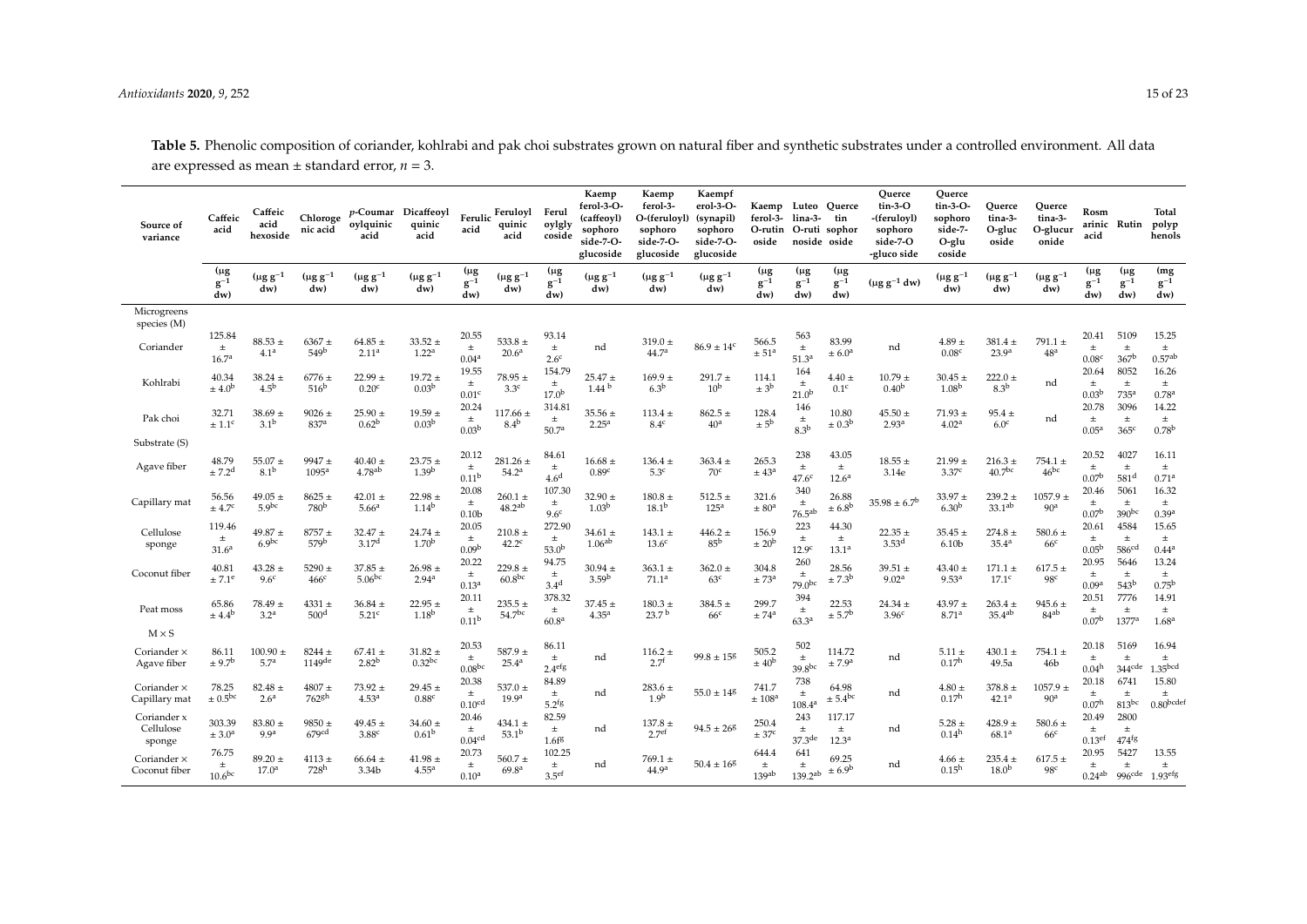# **Table 5.** *Cont.*

| Source of<br>variance             | Caffeic<br>acid                      | Caffeic<br>acid<br>hexoside      | Chloroge<br>nic acid            | p-Coumar<br>oylquinic<br>acid       | Dicaffeoyl<br>quinic<br>acid     | Ferulic<br>acid                      | Feruloyl<br>quinic<br>acid       | Ferul<br>oylgly<br>coside            | Kaemp<br>ferol-3-O-<br>(caffeoyl)<br>sophoro<br>side-7-O-<br>glucoside | Kaemp<br>ferol-3-<br>O-(feruloyl)<br>sophoro<br>side-7-O-<br>glucoside | Kaempf<br>erol-3-O-<br>(synapil)<br>sophoro<br>side-7-O-<br>glucoside | Kaemp Luteo Querce<br>ferol-3- lina-3-<br>O-rutin O-ruti sophor<br>oside | noside oside                          | tin                             | Ouerce<br>tin-3-O<br>-(feruloyl)<br>sophoro<br>side-7-O<br>-gluco side | Ouerce<br>tin-3-O-<br>sophoro<br>side-7-<br>O-glu<br>coside | Ouerce<br>tina-3-<br>O-gluc<br>oside | Ouerce<br>tina-3-<br>O-glucur<br>onide | Rosm<br>arinic Rutin<br>acid                            |                                       | Total<br>polyp<br>henols               |
|-----------------------------------|--------------------------------------|----------------------------------|---------------------------------|-------------------------------------|----------------------------------|--------------------------------------|----------------------------------|--------------------------------------|------------------------------------------------------------------------|------------------------------------------------------------------------|-----------------------------------------------------------------------|--------------------------------------------------------------------------|---------------------------------------|---------------------------------|------------------------------------------------------------------------|-------------------------------------------------------------|--------------------------------------|----------------------------------------|---------------------------------------------------------|---------------------------------------|----------------------------------------|
|                                   | (μg<br>$g^{-1}$<br>dw)               | $(\mu g g^{-1})$<br>dw)          | $(\mu g g^{-1})$<br>dw)         | $(\mu g g^{-1})$<br>dw)             | $(\mu g g^{-1})$<br>dw)          | $(\mu g)$<br>$g^{-1}$<br>dw)         | $(\mu g\;g^{-1}$<br>dw           | $(\mu g)$<br>$g^{-1}$<br>dw)         | ( $\mu$ g g <sup>-1</sup><br>dw)                                       | $(\mu g g^{-1})$<br>dw)                                                | $(\mu g g^{-1})$<br>dw)                                               | (μg<br>$\mathbf{g}^{-1}$<br>dw)                                          | $(\mu g)$<br>$g^{-1}$<br>dw)          | $(\mu g)$<br>$g^{-1}$<br>dw     | $(\mu g\;g^{-1}\;dw)$                                                  | $(\mu g g^{-1})$<br>dw)                                     | $(\mu g g^{-1})$<br>dw)              | $(\mu g g^{-1})$<br>dw)                | (μg<br>$g^{-1}$<br>dw)                                  | (μg<br>$\rm g^{-1}$<br>dw)            | (mg<br>$g^{-1}$<br>dw)                 |
| Coriander ×<br>Peat moss          | 84.70<br>± 1.4 <sup>b</sup>          | $86.24 \pm$<br>3.3 <sup>a</sup>  | $4822 \pm$<br>$852$ gh          | $66.81 \pm$<br>2.72 <sup>b</sup>    | $29.78 \pm$<br>0.47 <sup>c</sup> | 20.66<br>$\pm$<br>0.09 <sup>ab</sup> | 549.5 $\pm$<br>28.6 <sup>a</sup> | 109.85<br>$\pm$<br>5.6 <sup>e</sup>  | nd                                                                     | $288.1 \pm$<br>5.8 <sup>b</sup>                                        | $134.8 \pm$<br>548                                                    | 690.8<br>$\pm 103^{\rm a}$                                               | 689<br>$\pm$<br>102.8 <sup>a</sup>    | 53.83<br>$\pm 6.2^{\circ}$      | nd                                                                     | $4.57 \pm$<br>0.18 <sup>h</sup>                             | $434.0 \pm$<br>40.3 <sup>a</sup>     | $945.6 \pm$<br>84 <sup>a</sup>         | 20.2<br>$\pm$<br>$0.11$ gh                              | 5406<br>$\pm$<br>$530$ <sup>cde</sup> | 14.44<br>$\pm$<br>$0.43$ defg          |
| Kohlrabi ×<br>Agave fiber         | 23.73<br>$\pm$<br>0.3 <sup>gh</sup>  | $28.60 \pm$<br>0.5 <sup>cd</sup> | $5846 \pm$<br>1648 <sup>h</sup> | $22.95 \pm$<br>0.11 <sup>e</sup>    | $19.72 \pm$<br>0.02 <sup>d</sup> | 19.49<br>$\pm$<br>0.00 <sup>f</sup>  | $76.37 \pm$<br>2.8 <sup>de</sup> | 62.60<br>$\pm$<br>1.1 <sup>g</sup>   | $15.96 \pm$<br>1.75 <sup>e</sup>                                       | $130.8 \pm$<br>4.1 <sup>ef</sup>                                       | $228.3 +$<br>$11^f$                                                   | 127.8<br>±3c                                                             | 84.6<br>$\pm$<br>$18.5$ <sup>ef</sup> | $4.22 \pm$<br>0.1 <sup>d</sup>  | $8.13 \pm 0.19h$                                                       | $22.14 +$<br>0.71 <sup>g</sup>                              | $150.5 \pm$<br>3.8 <sup>cd</sup>     | nd                                     | 20.5<br>$\pm$<br>$0.03$ def                             | 6158<br>$\pm$<br>11 <sup>cd</sup>     | 13.05<br>$\pm$<br>$0.13$ <sup>fg</sup> |
| Kohlrabi ×<br>Capillary mat       | 59.64<br>± 1.9 <sup>d</sup>          | $36.52 \pm$<br>1.0 <sup>c</sup>  | $11974 \pm$<br>601 <sup>b</sup> | $24.77 \pm$<br>$0.21$ <sup>de</sup> | $19.95 \pm$<br>0.02 <sup>d</sup> | 19.54<br>$\pm$<br>0.01 <sup>f</sup>  | $97.49 \pm$<br>4.3 <sup>de</sup> | 159.55<br>$\pm$<br>9.4 <sup>d</sup>  | $33.24 \pm$<br>0.80 <sup>c</sup>                                       | $138.8 \pm$<br>3.9 <sup>ef</sup>                                       | $258.4 \pm 4$ <sup>ef</sup>                                           | 100.2<br>$\pm 3^{\circ}$                                                 | 154<br>$\pm$<br>3.7 <sup>ef</sup>     | $4.41 \pm$<br>0.1 <sup>d</sup>  | $13.89 \pm 0.69^{\circ}$                                               | $30.48 \pm$<br>$1.64$ <sup>ef</sup>                         | $262.4 \pm$<br>8.1 <sup>b</sup>      | nd                                     | 20.4<br>$\pm$<br>$0.04$ fgh                             | 4181<br>$\pm$<br>128 <sup>ef</sup>    | 17.59<br>$\pm$<br>$0.59^{bc}$          |
| Kohlrabi ×<br>Cellulose<br>sponge | 30.18<br>$\pm$<br>0.9 <sup>efg</sup> | $29.33 \pm$<br>0.6 <sup>cd</sup> | $5724$ $\pm$<br>$200$ gh        | $22.50 \pm$<br>0.16 <sup>e</sup>    | $19.81 \pm$<br>0.02 <sup>d</sup> | 19.55<br>$\pm$<br>$0.01^{\rm f}$     | $68.37 \pm$<br>3.2 <sup>de</sup> | 158.42<br>$\pm$<br>3.7 <sup>d</sup>  | $33.94 \pm$<br>0.74 <sup>c</sup>                                       | $213.5 \pm$<br>3.5 <sup>c</sup>                                        | $343.2 \pm$<br>18 <sup>de</sup>                                       | 109.8<br>± 5c                                                            | 207<br>$\pm$<br>10.0 <sup>def</sup>   | $4.28 \pm$<br>0.1 <sup>d</sup>  | $10.94 \pm$<br>0.50 <sup>g</sup>                                       | $34.65 \pm$<br>$1.42$ de                                    | $245.5 \pm$<br>7.0 <sup>b</sup>      | nd                                     | 20.7<br>$\pm$<br>0.04 <sup>bcdef</sup> 202 <sup>b</sup> | 7852<br>$\pm$                         |                                        |
| Kohlrabi ×<br>Coconut fiber       | 17.01<br>$\pm 0.5^{\rm h}$           | $12.96 \pm$<br>0.4 <sup>d</sup>  | $4176 \pm$<br>223 <sup>h</sup>  | $21.86 \pm$<br>$0.27^e$             | $19.49 \pm$<br>0.00 <sup>d</sup> | 19.50<br>$\pm$<br>0.00 <sup>f</sup>  | 55.75 $\pm$<br>2.1 <sup>e</sup>  | 78.18<br>$\pm$<br>2.88               | $19.56 \pm$<br>1.25 <sup>e</sup>                                       | $166.8 \pm$<br>2.9 <sup>de</sup>                                       | $357.3 +$<br>12 <sup>d</sup>                                          | 128.4<br>±4c                                                             | 28.1<br>$\pm$<br>0.7 <sup>f</sup>     | $4.58 \pm$<br>0.1 <sup>d</sup>  | $9.65 \pm$<br>$0.23$ gh                                                | $28.82 +$<br>0.94 <sup>f</sup>                              | $197.8 \pm$<br>4.9 <sup>bc</sup>     | nd                                     | 20.7<br>$\pm$<br>$0.06$ bcde $41$ bcd                   | 6601<br>$\pm$                         | 11.96<br>$\pm$<br>0.268                |
| Kohlrabi × Peat<br>moss           | 71.12<br>$\pm 1.4^c$                 | $83.79 \pm$<br>1.4 <sup>a</sup>  | $6162 \pm$<br>134 <sup>fg</sup> | $22.87 \pm$<br>0.13 <sup>e</sup>    | $19.65 \pm$<br>0.01 <sup>d</sup> | 19.64<br>$\pm$<br>0.01 <sup>f</sup>  | $96.79 \pm$<br>2.9 <sup>de</sup> | 315.19<br>$\pm$<br>15.9 <sup>c</sup> | $24.66 \pm$<br>1.74 <sup>d</sup>                                       | $199.7 \pm$<br>7.4 <sup>cd</sup>                                       | $271.3 +$<br>5 <sub>def</sub>                                         | 104.3<br>$\pm 2^{\rm c}$                                                 | 350<br>$\pm$<br>10.6 <sup>cd</sup>    | $4.52 \pm$<br>0.0 <sup>d</sup>  | $11.34 \pm$<br>0.428                                                   | $36.16 \pm$<br>1.80 <sup>d</sup>                            | $253.8 \pm$<br>7.0 <sup>b</sup>      | nd                                     | 20.8<br>$\pm$<br>$0.03$ bc                              | 15467<br>$\pm$<br>660 <sup>a</sup>    | 23.53<br>$\pm$<br>0.64 <sup>a</sup>    |
| Pak choi ×<br>Agave fiber         | 36.53<br>$\pm 0.7$ <sup>ef</sup>     | $35.70 \pm$<br>0.7 <sup>c</sup>  | $15750 \pm$<br>462 <sup>a</sup> | $30.84 \pm$<br>0.22 <sup>d</sup>    | $19.71 \pm$<br>0.01 <sup>d</sup> | 20.33<br>$\pm$<br>0.03 <sup>d</sup>  | $179.5 \pm$<br>$2.2^{\circ}$     | 105.13<br>$\pm$<br>5.0 <sup>ef</sup> | $17.40 \pm$<br>0.50 <sup>e</sup>                                       | $162.3 \pm$<br>5.9 <sup>de</sup>                                       | $762.1 \pm$<br>31c                                                    | 163.0<br>$\pm 2^{\rm c}$                                                 | 129<br>$\pm$<br>11.2 <sup>et</sup>    | 10.22<br>$\pm 0.1$ <sup>d</sup> | $28.96 \pm$<br>$0.27^e$                                                | $38.71 \pm$<br>1.45 <sup>d</sup>                            | $68.2 \pm$<br>1.2 <sup>d</sup>       | nd                                     | 20.8<br>$\pm$<br>$0.03$ bc                              | 753<br>$\pm$<br>35 <sup>h</sup>       | 18.33<br>$\pm$<br>0.49 <sup>b</sup>    |
| Pak choi ×<br>Capillary mat       | 31.80<br>$\pm$<br>0.4 <sup>efg</sup> | $28.16 \pm$<br>0.6 <sup>cd</sup> | $9093 \pm$<br>$256$ cde         | $27.33 \pm$<br>$0.38$ de            | $19.54 \pm$<br>0.00 <sup>d</sup> | 20.30<br>$\pm$<br>0.06 <sup>d</sup>  | $145.9 \pm$<br>5.1 <sup>cd</sup> | 77.46<br>$\pm$<br>1.6 <sub>5</sub>   | $32.56 \pm$<br>1.99c                                                   | $120.0 \pm$<br>$11.6^t$                                                | $1224.0 +$<br>44 <sup>a</sup>                                         | 122.8<br>$\pm$ 7°                                                        | 129<br>$\pm$<br>18.3 <sup>et</sup>    | 11.23<br>$\pm 0.4^d$            | 58.07 $\pm$<br>$1.53^{b}$                                              | $66.64 \pm$<br>4.02 <sup>c</sup>                            | 76.4 $\pm$<br>1.9 <sup>d</sup>       | nd                                     | 20.8<br>$\pm$<br>0.03 <sup>bcd</sup>                    | 4261<br>$\pm$<br>157 <sup>ef</sup>    | 15.57<br>$\pm$<br>$0.25$ cdef          |
| Pak choi ×<br>Cellulose<br>sponge | 24.80<br>$\pm$<br>0.2 <sup>fgh</sup> | $36.49 \pm$<br>6.6 <sup>c</sup>  | $10697 \pm$<br>$296^{bc}$       | $25.45 \pm$<br>$0.50$ <sup>de</sup> | $19.81 \pm$<br>0.01 <sup>d</sup> | 20.13<br>$\pm$<br>0.01 <sup>e</sup>  | $129.8 \pm$<br>$3.2$ cde         | 577.69<br>$\pm$<br>14.7 <sup>b</sup> | $35.29 \pm$<br>2.05 <sup>c</sup>                                       | $78.0 \pm 5.08$                                                        | $900.9 \pm$<br>$65^{\rm b}$                                           | 110.7<br>$\pm 1$ <sup>c</sup>                                            | 219<br>$\pm$<br>7.6 <sup>de</sup>     | 11.46<br>$\pm 0.9^{\rm d}$      | $33.77 \pm$<br>1.61 <sup>d</sup>                                       | $66.42 \pm$<br>2.05 <sup>c</sup>                            | $150.1 \pm$<br>6.1 <sup>cd</sup>     | nd                                     | 20.7<br>$\pm$<br>$0.04$ cdef $140$ <sup>fg</sup>        | 3100<br>$\pm$                         | 16.26<br>$\pm$<br>$0.42$ bcde          |
| Pak choi ×<br>Coconut fiber       | 28.66<br>$\pm$<br>$0.6$ fgh          | $27.68 \pm$<br>0.6 <sup>cd</sup> | $7580 \pm$<br>253 <sup>ef</sup> | $25.05 \pm$<br>$0.46$ <sup>de</sup> | $19.49 \pm$<br>0.00 <sup>d</sup> | 20.42<br>$\pm$<br>0.02 <sup>cd</sup> | 72.90 $\pm$<br>1.7 <sup>de</sup> | 103.81<br>$\pm$<br>3.7 <sup>ef</sup> | $42.32 \pm$<br>1.82 <sup>b</sup>                                       | $153.5 \pm$<br>6.7 <sup>ef</sup>                                       | $678.4 \pm$<br>16 <sup>c</sup>                                        | 141.5<br>$\pm 8^{\circ}$                                                 | 112<br>$\pm$<br>4.0 <sup>et</sup>     | 11.85<br>$\pm 0.6^{\rm d}$      | $69.36 \pm$<br>1.26 <sup>a</sup>                                       | $96.72 \pm$<br>3.75 <sup>a</sup>                            | $80.0 \pm$<br>2.6 <sup>d</sup>       | nd                                     | 21.2<br>$\pm$<br>0.05 <sup>a</sup>                      | 4912<br>$\pm$<br>$1308$ de            | 14.20<br>$\pm$<br>$1.19$ defg          |
| Pak choi × Peat<br>moss           | 41.77<br>$\pm 0.4^{\circ}$           | $65.44 \pm$<br>6.4 <sup>b</sup>  | $2009 \pm$<br>$87^{\rm i}$      | $20.83 \pm$<br>0.10 <sup>e</sup>    | $19.41 \pm$<br>0.00 <sup>d</sup> | 20.03<br>$\pm$<br>0.02 <sup>e</sup>  | $60.23 \pm$<br>2.0 <sup>e</sup>  | 709.93<br>$\pm$<br>13.4 <sup>a</sup> | $50.24 \pm$<br>3.84 <sup>a</sup>                                       | $53.0 \pm 3.08$                                                        | $747.3 \pm$<br>20 <sup>c</sup>                                        | 103.9<br>±1c                                                             | 144<br>$\pm$<br>2.6 <sup>ef</sup>     | $9.25 \pm$<br>0.6d              | $37.34 \pm$<br>1.11c                                                   | $91.17 \pm$<br>1.51 <sup>b</sup>                            | $102.3 \pm$<br>10.3 <sup>d</sup>     | nd                                     | 20.4<br>$\pm$<br>0.04 <sup>efg</sup>                    | 2454<br>$\pm$<br>56 <sup>g</sup>      | $6.76 \pm$<br>0.13 <sup>h</sup>        |
| Significance<br>Microgreens       | $3 - 3 - 3$                          | ***                              | ***                             | $3 - 3 - 3$                         | $3 - 3 - 3$                      | ***                                  | ***                              | $***$                                | ***                                                                    | $3 - 3 - 3$                                                            | ***                                                                   | $3 - 3 - 3$                                                              | ***                                   | $* * *$                         | ***                                                                    | ***                                                         | $* * *$                              | ***                                    | ***                                                     | $* * *$                               | ***                                    |
| species (M)<br>Substrate (S)      | ***                                  | ***                              | ***                             | ***                                 | ***                              | $*$                                  | **                               | $***$                                | ***                                                                    | $***$                                                                  | ***                                                                   |                                                                          | **×                                   | $* * *$                         | ***                                                                    | ***                                                         | ***                                  | ***                                    | ***                                                     | $* * * *$                             | ***                                    |
| $M \times S$                      | $***$                                | ***                              | ***                             | $***$                               | ***                              | ***                                  | **                               | ***                                  | $***$                                                                  | $***$                                                                  | ***                                                                   | ***                                                                      | ***                                   | $***$                           | ***                                                                    | ***                                                         | **                                   | ***                                    | ***                                                     | $* * *$                               | $***$                                  |

<span id="page-15-0"></span>ns, \*, \*\*, \*\*\* Nonsignificant or significant at *p* ≤ 0.05, 0.01, and 0.001, respectively. Different superscript letters (a–h) within each column indicate significant differences according to Duncan's multiple-range test ( $p = 0.05$ ).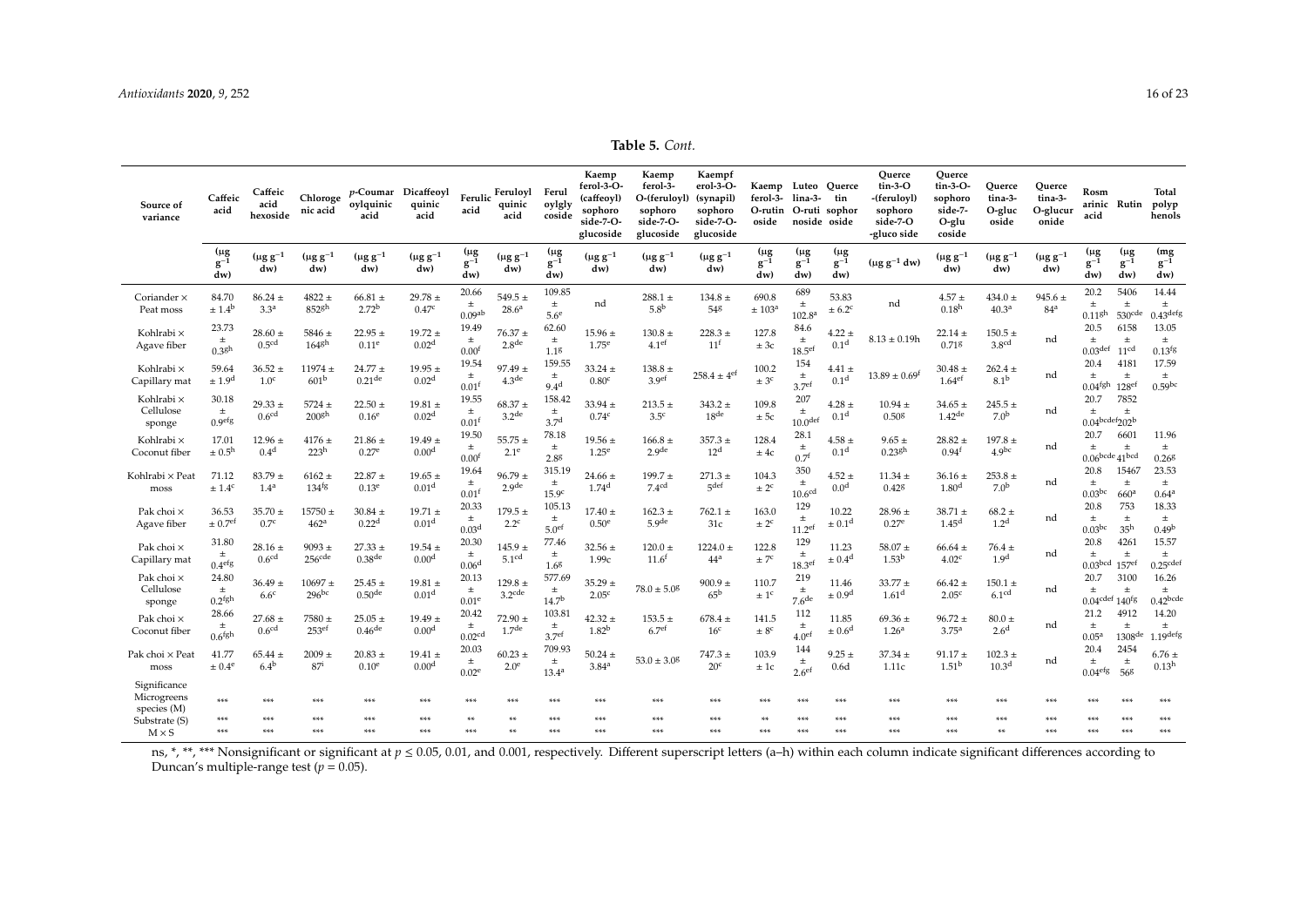Of the twenty phenolic compounds quantitated, chlorogenic acid and rutin (quercetin-3-*O*rutinoside) were the most abundant, accounting respectively for 48.5% and 35.5% of the total phenolic concentration (Table [5\)](#page-15-0). The abundance of chlorogenic acid in young plant tissues and its decline at subsequent developmental stages has been demonstrated by Vallejo et al. [\[50\]](#page-21-17) on *Brassica* seedlings, and probably relates to the intermediary role of chlorogenic acid in lignin biosynthesis [\[51\]](#page-21-18). Aside from this role, the abundance of chlorogenic acid in microgreens underpins their bioactive value based on chlorogenic acid's antihypertensive effects on arterial pressure [\[52\]](#page-21-19), and its putative anti-inflammatory action [\[53\]](#page-21-20). Previous work on eggplant has shown chlorogenic acid as the main contributor of in vitro antioxidant capacity, subject to genetic and environmental influence, such as developmental stage, genotype and cultural practices [\[54\]](#page-21-21). A recent study by Santos et al. [\[55\]](#page-21-22) demonstrated that the inhibition of lipoperoxidation, A549 cell proliferation and antihypertensive activity were highest in plant extracts having chlorogenic acid as a major phenolic constituent. Similarly, the analgesic and anti-inflammatory activities of ethyl acetate extracts of *Kleinia pendula* (Forssk.) DC. were attributed to their phenolic acid content that was particularly rich in chlorogenic acid [\[56\]](#page-22-0). Santos et al. [\[55\]](#page-21-22) also demonstrated that the ex vivo activity against low-density lipoprotein (LDL) oxidation, the protection of human erythrocytes and the cytotoxic-antiproliferative activity against HCT8 cancer cells was high in plant aqueous extracts rich in quercetin-3-rutinoside (rutin). In the present study, the mean phenolic content of microgreens across the species was made up of hydroxycinnamic acids and their derivatives by 49.8%, flavonol glycosides by 48.4% and flavone glycosides by 1.8%. This breakdown of polyphenolic constitution is relatively lower on hydroxycinnamic acids and higher on flavonol glycosides than previously found in cress, amaranth and mizuna microgreens [\[13](#page-20-8)[,14\]](#page-20-14), and reflects genotypic variation even within the *Brassicaceae* microgreens, as well as variation possibly introduced by slight differences in harvest maturity. It is in line, however, with the findings of previous researchers who demonstrated the predominance of quercetin and kampferol *O*-glycosides in the flavonol fraction of Brassica microgreens polyphenols [\[57,](#page-22-1)[58\]](#page-22-2) In this respect, the absence of kaempferol-3-*O*-(caffeoyl) sophoroside-7-*O*-glucoside and quercetin-3-*O*-glucuronide from coriander microgreens is unsurprising. Aside from the overall phenolic content, the presence of quercetin-3-*O*-glucuronide in the two brassicaceous microgreens (pak choi and kohlrabi) is important in view of studies demonstrating its protective role on dietary antioxidants found in the human plasma [\[59\]](#page-22-3). A recent study by Lesjak et al. [\[60\]](#page-22-4) demonstrated that quercetin derivatives, such as quercetin-3-*O*- glucuronide, entering systemic circulation after their consumption may exert antioxidant and anti-inflammatory activity, thus highlighting the overall nutraceutical value of a quercetin-rich diet. Despite certain outstanding differences observed between species in the mean concentration of particular polyphenols (e.g., higher mean concentration of rutin in kohlrabi; of caffeic acid and kaempferol-3-*O*-rutinoside in coriander; of chlorogenic acid and kaempferol-3-*O*-(synapil)sophoroside-7-*O*-glucoside in pak choi), significant species–substrate interaction confounded putative species signature traits and complicated the interpretation of substrate effects with respect to particular phenolic constituents. Given the heightened respiratory and metabolic activity encountered in the rapidly growing and differentiating tissues of microgreens [\[10\]](#page-19-6), even minimal differences in the stages of ontogeny at harvest may arrest disparate states of transient phenylpropanoid components thereby introducing qualitative variation in polyphenolic profiles, as previously demonstrated for mineral constituents during seedling ontogeny [\[7\]](#page-19-9). It is apparent nonetheless that substrates providing optimal environment for microgreens growth, such as peat moss, tend to enhance growth rate and biomass production at the expense of overall phenolic content. In this respect, the application of controlled stress (eustress) on microgreens growing on peat moss merits investigation as a means of enhancing phytochemical composition without significantly compromising crop performance and production turnover.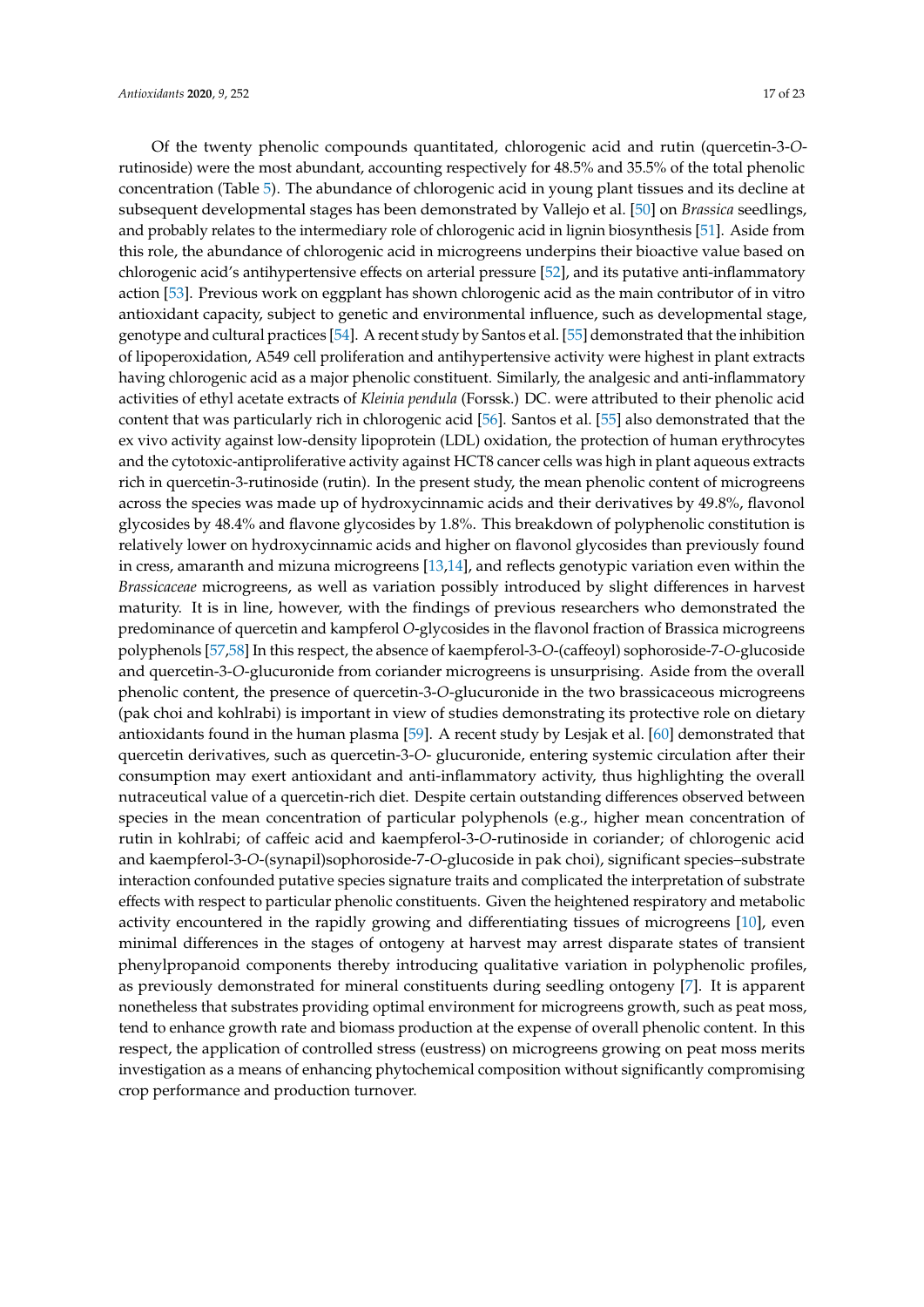Principal component analysis (PCA) has been previously demonstrated as an effective way of collectively representing sample population differences over multiple traits of productivity and quality in response to numerous cultivation factors [\[13,](#page-20-8)[14,](#page-20-14)[61\]](#page-22-5). In the current study, the PCA enabled a summarized view of the relations between microgreens crop performance and the compositional variables assessed (Figure [2A](#page-18-0)–C). Owing to the significant species-substrate interaction observed on most of these variables, PCA analysis was performed separately for each species. As a result, the species-dependent effects of the five substrates were better visualized and the quality of the PCA loading and score plots were improved, as indicated by the high percentage of the total variance (76.7–85.7%) accounted for the first two PCs. The main conclusive evidence provided with respect to the three species examined is the superiority of peat moss over other substrates in terms of microgreen yield and overall mineral content; however, peat moss also resulted in higher nitrate and lower dry matter content in microgreens across species. Chlorophyll content was particularly enhanced in microgreens grown on capillary mat and cellulose sponge. On the contrary, the concentrations of total polyphenols and major carotenoid molecules varied across substrates in a species-specific manner. For instance, total polyphenols were lowest on peat moss for coriander and pak choi microgreens, whereas kohlrabi microgreens grown on peat moss had the highest polyphenols. Therefore, the PCA representations underpin the main conclusion derived from the tabulated results (Tables [2–](#page-9-0)[5\)](#page-15-0) that although the superiority of peat moss in several productive and compositional traits of microgreens is demonstrable, further research work is warranted to elucidate the interactive effects of substrate on certain quality traits of particular species. Although the synthetic substrates presently examined do represent competitive alternatives to peat moss, particularly in terms of growth rate, fresh yield and microgreens mineral composition, research work on finding viable alternatives to peat moss is warranted by sustainability issues associated with peat moss extraction [\[30\]](#page-20-11), and also due to microbial safety aspects associated with the use of organic materials such as peat moss for microgreens production [\[22\]](#page-20-2).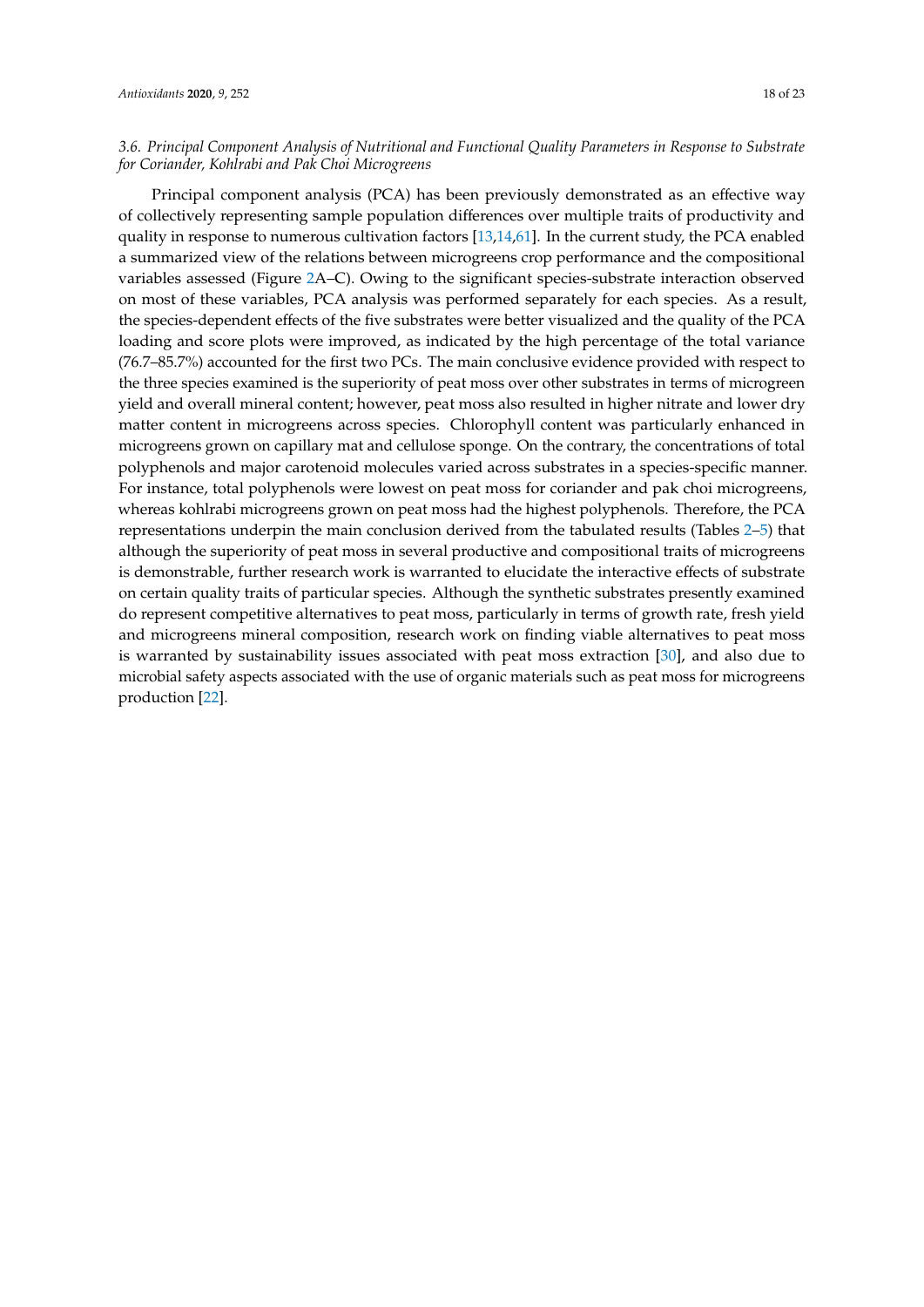<span id="page-18-0"></span>

**Figure 2.** Principal component analysis loading plot of yield, mineral and phytochemical composition **Figure 2.** Principal component analysis loading plot of yield, mineral and phytochemical composition traits of coriander  $(A)$ , kohlrabi  $(B)$  and pak choi  $(C)$  microgreens cultivated on natural fiber and synthetic substrates in a controlled growth environment. synthetic substrates in a controlled growth environment.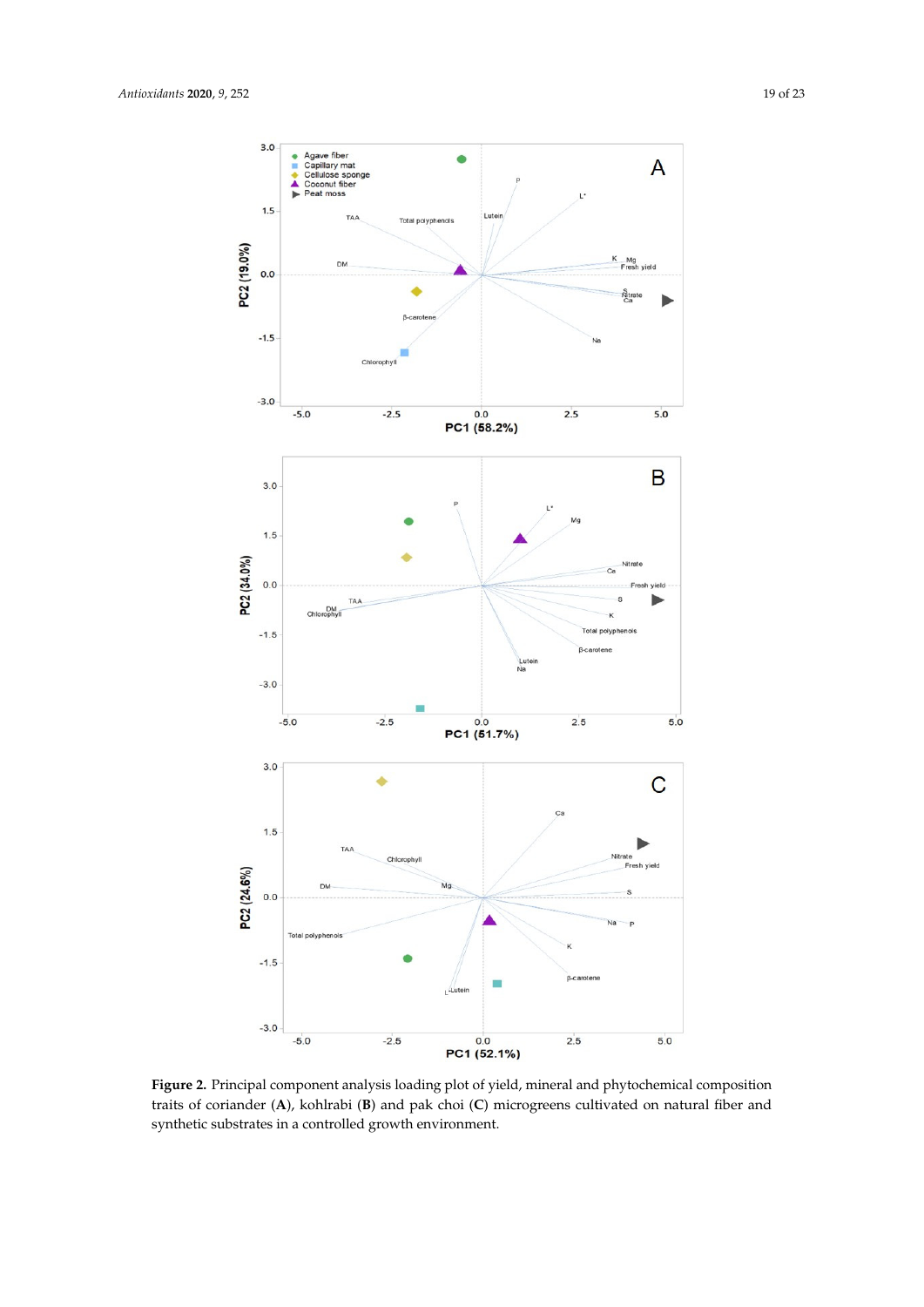## **4. Conclusions**

The current work constitutes a novel and unprecedented report on how the physicochemical properties of natural fiber and synthetic fiber substrates can influence the phytochemical content of microgreens. A key finding of the present work, which advances our understanding of the current and future literature on microgreens production and potential bioactive value, is that substrates which combine optimal physicochemical properties, such as peat moss, tend to promote faster growth and higher fresh yields that favor high production turnover; however, this is achieved at the expense of reduced phytochemical content, the foremost of polyphenols. Therefore, controlled stress applications (e.g., osmotic stress) on microgreens growing on such media warrants investigation as a means of enhancing phytochemical composition without substantial compromise in crop performance and production turnover. Substrates promoting fast growth (e.g., peat moss) also tend to promote nitrate accumulation in microgreens, especially in brassicaceous ones that are known nitrate hyperaccumulators. Therefore, nitrate deprivation practices should be considered for microgreens grown on such substrates in order to minimize consumer exposure to nitrates.

**Author Contributions:** Conceptualization, M.C.K. and Y.R.; methodology, G.A.S.; software, C.E.-N, A.P., M.P., and M.G.; validation, C.E.-N, A.P. and M.G. and M.P.; investigation, M.C.K.; resources, Y.R.; data curation, A.P. and G.G.; writing—original draft preparation, M.C.K., C.E.-N. and Y.R.; writing—review and editing, M.C.K. and Y.R.; visualization, A.R. and S.D.P.; supervision, M.C.K., A.R., S.D.P. and Y.R.; project administration, Y.R.; funding acquisition, S.D.P. and Y.R. All authors have read and agreed to the published version of the manuscript.

**Funding:** The authors acknowledge the project In-situ REsource Bio -Utilization for life Support system (ReBUS), unique project code (CUP) F74I16000000005 financed by the Italian Space Agency. The work was supported by the Italian Space Agency through the project "Microgreens × Microgravity (MICRO×2)."

**Conflicts of Interest:** The authors declare no conflict of interest.

## **References**

- <span id="page-19-0"></span>1. Poiroux-Gonord, F.; Bidel, L.P.; Fanciullino, A.L.; Gautier, H.; Lauri-Lopez, F.; Urban, L. Health benefits of vitamins and secondary metabolites of fruits and vegetables and prospects to increase their concentrations by agronomic approaches. *J. Agric. Food Chem.* **2010**, *58*, 12065–12082. [\[CrossRef\]](http://dx.doi.org/10.1021/jf1037745)
- <span id="page-19-1"></span>2. Kyriacou, M.C.; Rouphael, Y. Towards a new definition of quality for fresh fruits and vegetables. *Sci. Hortic.* **2018**, *234*, 463–469. [\[CrossRef\]](http://dx.doi.org/10.1016/j.scienta.2017.09.046)
- <span id="page-19-2"></span>3. Rouphael, Y.; Kyriacou, M.C.; Petropoulos, S.A.; de Pascale, S.; Colla, G. Improving vegetable quality in controlled environments. *Sci. Hortic.* **2018**, *234*, 275–289. [\[CrossRef\]](http://dx.doi.org/10.1016/j.scienta.2018.02.033)
- <span id="page-19-3"></span>4. Xiao, Z.; Lester, G.E.; Luo, Y.; Wang, Q. Assessment of vitamin and carotenoid concentrations of emerging food products: Edible microgreens. *J. Agric. Food Chem.* **2012**, *60*, 7644–7651. [\[CrossRef\]](http://dx.doi.org/10.1021/jf300459b)
- <span id="page-19-8"></span>5. Xiao, Z.; Lester, G.E.; Park, E.; Saftner, R.A.; Luo, Y.; Wang, Q. Evaluation and correlation of sensory attributes and chemical compositions of emerging fresh produce: Microgreens. *Postharvest Biol. Technol.* **2015**, *110*, 140–148. [\[CrossRef\]](http://dx.doi.org/10.1016/j.postharvbio.2015.07.021)
- 6. Di Gioia, F.; Mininni, C.; Santamaria, P. How to grow microgreens. In *Microgreens: Novel Fresh and Functional Food to Explore All the Value of Biodiversity*; di Gioia, F., Santamaria, P., Eds.; Eco-Logica Srl: Bari, Italy, 2015; pp. 51–79.
- <span id="page-19-9"></span>7. Pinto, E.; Almeida, A.A.; Aguiar, A.A.; Ferreira, I.M.P.L.V.O. Comparison between the mineral profile and nitrate content of microgreens and mature lettuces. *J. Food Comp. Anal.* **2015**, *37*, 38–43. [\[CrossRef\]](http://dx.doi.org/10.1016/j.jfca.2014.06.018)
- <span id="page-19-5"></span>8. Choe, U.; Yu, L.L.; Wang, T.T.Y. The science behind microgreens as an exciting new food for the 21st century. *J. Agric. Food Chem.* **2018**, *66*, 11519–11530. [\[CrossRef\]](http://dx.doi.org/10.1021/acs.jafc.8b03096) [\[PubMed\]](http://www.ncbi.nlm.nih.gov/pubmed/30343573)
- <span id="page-19-4"></span>9. Lenzi, A.; Orlandini, A.; Bulgari, R.; Ferrante, A.; Bruschi, P. Antioxidant and mineral composition of three wild leafy species: A comparison between microgreens and baby greens. *Foods* **2019**, *8*, 487. [\[CrossRef\]](http://dx.doi.org/10.3390/foods8100487)
- <span id="page-19-6"></span>10. Kyriacou, M.C.; Rouphael, Y.; di Gioia, F.; Kyratzis, A.; Serio, F.; Renna, M.; de Pascale, S. Micro-scale vegetable production and the rise of microgreens. *Trends Food Sci. Technol.* **2016**, *57*, 103–115. [\[CrossRef\]](http://dx.doi.org/10.1016/j.tifs.2016.09.005)
- <span id="page-19-7"></span>11. Kyriacou, M.C.; de Pascale, S.; Kyratzis, A.; Rouphael, Y. Microgreens as a component of space life support systems: A cornucopia of functional food. *Front. Plant Sci.* **2017**, *8*, 1587. [\[CrossRef\]](http://dx.doi.org/10.3389/fpls.2017.01587)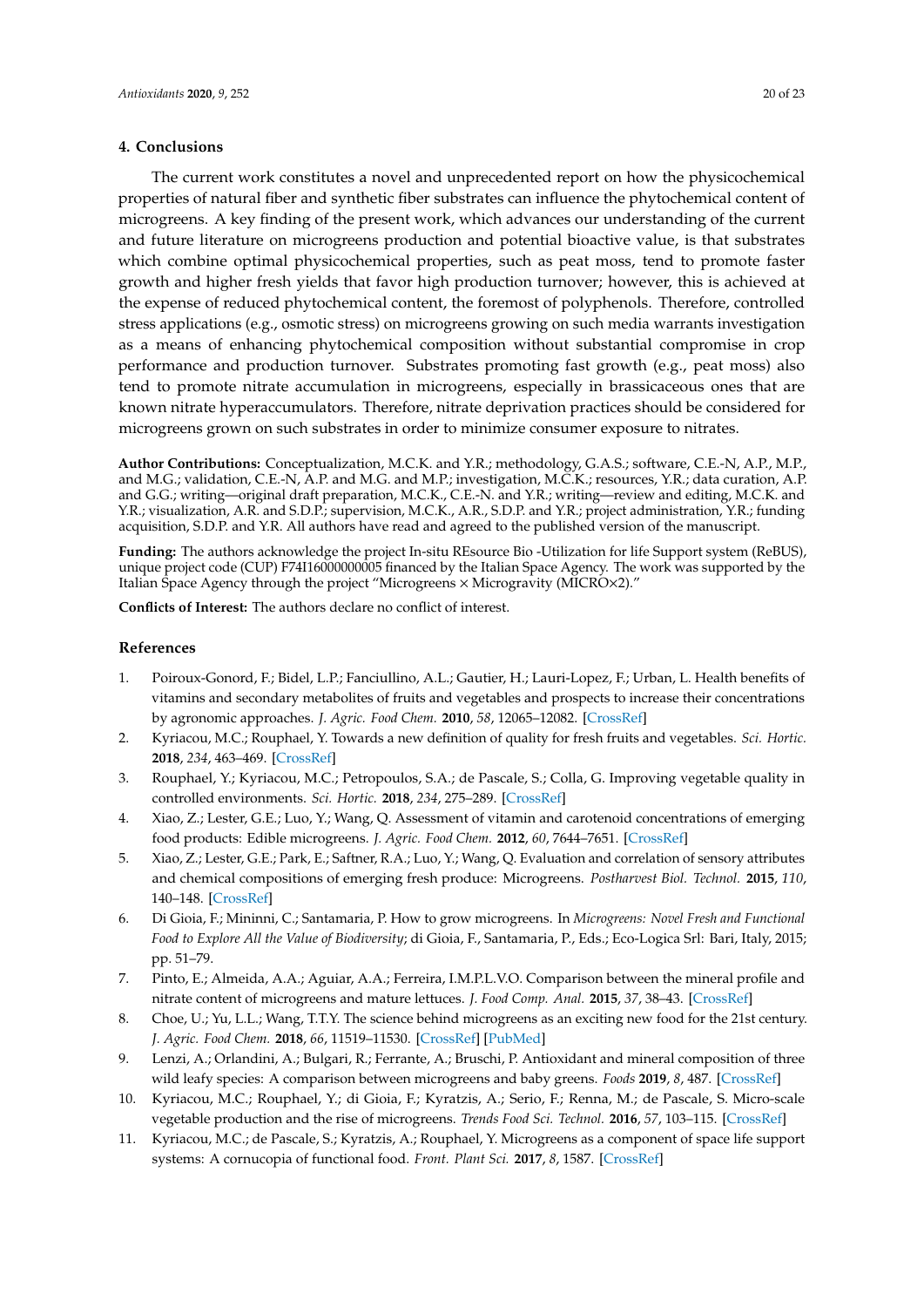- <span id="page-20-0"></span>12. Brazaitytė, A.; Sakalauskiené, S.; Samuoliené, G.; Jankauskienė, J.; Viršilė, A.; Novičkovas, A.; Sirtautas, R.; Miliauskienė, J.; Vaštakaitė, V.; Dabašinskas, L.; et al. The effects of LED illumination spectra and intensity on carotenoid content in *Brassicaceae* microgreens. *Food Chem.* **2015**, *173*, 600–606. [\[CrossRef\]](http://dx.doi.org/10.1016/j.foodchem.2014.10.077) [\[PubMed\]](http://www.ncbi.nlm.nih.gov/pubmed/25466065)
- <span id="page-20-8"></span>13. Kyriacou,M.C.; El-Nakhel, C.; Graziani, G.; Pannico, A.; Soteriou, G.A.; Giordano,M.; Ritieni, A.; de Pascale, S.; Rouphael, Y. Functional quality in novel food sources: Genotypic variation in the nutritive and phytochemical composition of thirteen microgreens species. *Food Chem.* **2019**, *277*, 107–118. [\[CrossRef\]](http://dx.doi.org/10.1016/j.foodchem.2018.10.098) [\[PubMed\]](http://www.ncbi.nlm.nih.gov/pubmed/30502125)
- <span id="page-20-14"></span>14. Kyriacou, M.C.; El-Nakhel, C.; Pannico, A.; Graziani, G.; Soteriou, G.A.; Giordano, M.; Zarrelli, A.; Ritieni, A.; De Pascale, S.; Rouphael, Y. Genotype-specific modulatory effects of select spectral bandwidths on the nutritive and phytochemical composition of microgreens. *Front. Plant Sci.* **2019**, *10*, 1501. [\[CrossRef\]](http://dx.doi.org/10.3389/fpls.2019.01501)
- 15. Samuoliene, G.; Brazaitytė, A.; Viršilė, A.; Jankauskienė, J.; Sakalauskiene, S.; Duchovskis, P. Red light-dose or wavelength-dependent photoresponse of antioxidants in herb microgreens. *PLoS ONE* **2016**, *11*, e0163405. [\[CrossRef\]](http://dx.doi.org/10.1371/journal.pone.0163405)
- <span id="page-20-15"></span>16. Samuolienė, G.; Viršilė, A.; Brazaitytė, A.; Jankauskienė, J.; Sakalauskienė, S.; Vaštakaitė, V.; Novičkovas, A.; Viškelienė, A.; Sasnauskas, A.; Duchovskis, P. Blue light dosage affects carotenoids and tocopherols in microgreens. *Food Chem.* **2017**, *228*, 50–56. [\[CrossRef\]](http://dx.doi.org/10.1016/j.foodchem.2017.01.144)
- 17. Craver, J.K.; Gerovac, J.R.; Lopez, R.G.; Kopsell, D.A. Light intensity and light quality from sole-source light-emitting diodes impact phytochemical concentrations within *Brassica* microgreens. *J. Am. Soc. Hortic. Sci.* **2017**, *142*, 3–12. [\[CrossRef\]](http://dx.doi.org/10.21273/JASHS03830-16)
- 18. Vaštakaitė, V.; Viršilė, A.; Brazaitytė, A.; Samuolienė, G.; Jankauskienė, J.; Novičkovas, A.; Duchovskis, P. Pulsed light emitting diodes for a higher phytochemical level in microgreens. *J. Agric. Food Chem.* **2017**, *65*, 6529–6534. [\[CrossRef\]](http://dx.doi.org/10.1021/acs.jafc.7b01214)
- 19. Alrifai, O.; Hao, X.; Marcone, M.F.; Tsao, R. Current review of the modulatory effects of LED lights on photosynthesis of secondary metabolites and future perspectives of microgreen vegetables. *J. Agric. Food Chem.* **2019**, *67*, 6075–6090. [\[CrossRef\]](http://dx.doi.org/10.1021/acs.jafc.9b00819)
- 20. De la Fuente, B.; López-García, G.; Máñez, V.; Alegría, A.; Barberá, R.; Cilla, A. Evaluation of the bioaccessibility of antioxidant bioactive compounds and minerals of four genotypes of *Brassicaceae* Microgreens. *Foods* **2019**, *8*, 250. [\[CrossRef\]](http://dx.doi.org/10.3390/foods8070250)
- <span id="page-20-1"></span>21. Xiao, Z.; Rausch, S.R.; Luo, Y.; Sun, J.; Yu, L.; Wang, Q.; Chen, P.; Yu, L.; Stommel, J.R. Microgreens of *Brassicaceae*: Genetic diversity of phytochemical concentrations and antioxidant capacity. *LWT* **2019**, *101*, 731–737. [\[CrossRef\]](http://dx.doi.org/10.1016/j.lwt.2018.10.076)
- <span id="page-20-2"></span>22. Di Gioia, F.; De Bellis, P.; Mininni, C.; Santamaria, P.; Serio, F. Physicochemical, agronomical and microbiological evaluation of alternative growing media for the production of rapini (*Brassica rapa* L.) microgreens. *J. Sci. Food Agric.* **2017**, *97*, 1212–1219. [\[CrossRef\]](http://dx.doi.org/10.1002/jsfa.7852) [\[PubMed\]](http://www.ncbi.nlm.nih.gov/pubmed/27311947)
- <span id="page-20-3"></span>23. Muchjajib, U.; Muchjajib, S.; Suknikom, S.; Butsai, J. Evaluation of organic media alternatives for the production of microgreens in Thailand. *Acta Hortic.* **2015**, *1102*, 157–162. [\[CrossRef\]](http://dx.doi.org/10.17660/ActaHortic.2015.1102.19)
- <span id="page-20-4"></span>24. Rouphael, Y.; Colla, G.; Giordano, M.; El-Nakhel, C.; Kyriacou, M.C.; de Pascale, S. Foliar applications of a legume-derived protein hydrolysate elicit dose-dependent increases of growth, leaf mineral composition, yield and fruit quality in two greenhouse tomato cultivars. *Sci. Hortic.* **2017**, *226*, 353–360. [\[CrossRef\]](http://dx.doi.org/10.1016/j.scienta.2017.09.007)
- <span id="page-20-5"></span>25. Lichtenthaler, H.K.; Buschmann, C. Chlorophylls and carotenoids: Measurement and characterization by UV-VIS spectroscopy. *Curr. Protoc. Food Anal. Chem.* **2001**, 1. [\[CrossRef\]](http://dx.doi.org/10.1002/0471142913.faf0403s01)
- <span id="page-20-6"></span>26. Kampfenkel, K.; van Montagu, M.; Inzé, D. Extraction and determination of ascorbate and dehydroascorbate from plant tissue. *Anal. Biochem.* **1995**, *225*, 165–167. [\[CrossRef\]](http://dx.doi.org/10.1006/abio.1995.1127)
- <span id="page-20-7"></span>27. Kim, H.J.; Fonseca, J.M.; Choi, J.H.; Kubota, C.; Kwon, D.Y. Salt in irrigation water affects the nutritional and visual properties of Romaine lettuce (*Lactuca sativa* L.). *J. Agric. Food Chem.* **2008**, *56*, 3772–3776. [\[CrossRef\]](http://dx.doi.org/10.1021/jf0733719)
- <span id="page-20-9"></span>28. Llorach, R.; Martínez-Sánchez, A.; Tomás-Barberán, F.A.; Gil, M.I.; Ferreres, F. Characterisation of polyphenols and antioxidant properties of five lettuce varieties and escarole. *Food Chem.* **2008**, *108*, 1028–1038. [\[CrossRef\]](http://dx.doi.org/10.1016/j.foodchem.2007.11.032)
- <span id="page-20-10"></span>29. Abad, M.; Noguera, P.; Bures, S. National inventory of organic wastes for use as growing media for ornamental potted plant production: Case study in Spain. *Bioresour. Technol.* **2011**, *77*, 197–200. [\[CrossRef\]](http://dx.doi.org/10.1016/S0960-8524(00)00152-8)
- <span id="page-20-11"></span>30. Barrett, G.E.; Alexander, P.D.; Robinson, J.S.; Bragg, N.C. Achieving environmentally sustainable growing media for soilless plant cultivation systems—A review. *Sci. Hortic.* **2016**, *212*, 220–234. [\[CrossRef\]](http://dx.doi.org/10.1016/j.scienta.2016.09.030)
- <span id="page-20-12"></span>31. Savvas, D. Modern developments in the use of inorganic media for greenhouse vegetable and flower production. *Acta Hort.* **2007**, *819*, 73–86. [\[CrossRef\]](http://dx.doi.org/10.17660/ActaHortic.2009.819.7)
- <span id="page-20-13"></span>32. Schmilewski, G. The role of peat in assuring the quality of growing media. *Mires Peat* **2008**, *3*, 1–8.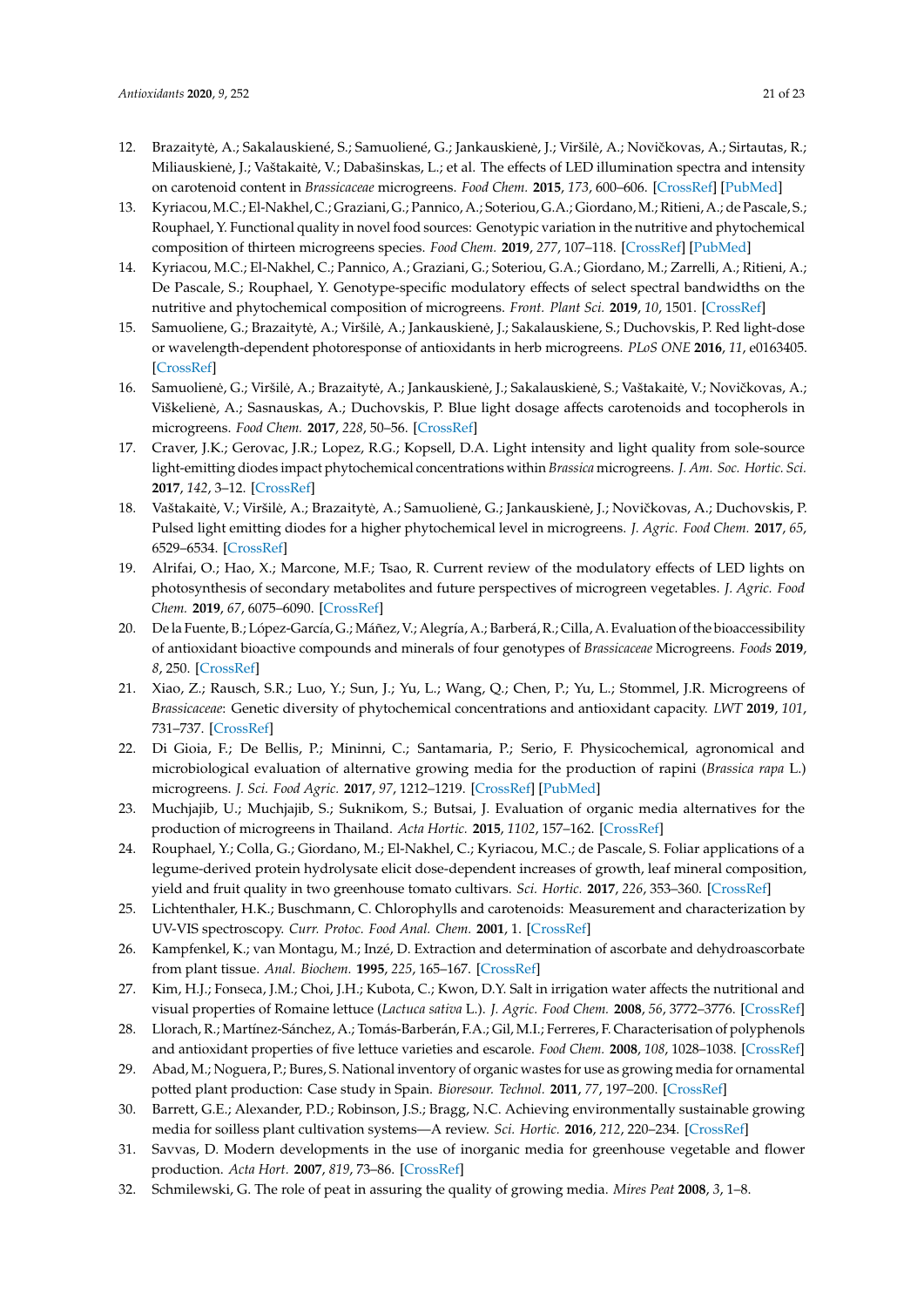- <span id="page-21-0"></span>33. Sánchez-Monedero, M.A.; Roig, A.; Cegarra, J.; Bernal, M.P.; Noguera, P.; Abad, M.; Antón, A. Composts as media constituents for vegetable transplant production. *Compost Sci. Utilization* **2004**, *12*, 161–168. [\[CrossRef\]](http://dx.doi.org/10.1080/1065657X.2004.10702175)
- <span id="page-21-1"></span>34. Shannon, M.C.; Grieve, C.M. Tolerance of vegetable crops to salinity. *Sci. Hortic.* **1998**, *78*, 5–38. [\[CrossRef\]](http://dx.doi.org/10.1016/S0304-4238(98)00189-7)
- <span id="page-21-2"></span>35. Okkaoğlu, H.; Sönmez, Ç.; Şimşek, A.O.; Bayram, E. Effect of salt stress on some agronomical characteristics and essential oil content of coriander (*Coriandrum sativum* L.) cultivars. *J. Appl. Biol. Sci. JABS* **2015**, *9*, 21–24.
- <span id="page-21-3"></span>36. Bulgari, R.; Baldi, A.; Ferrante, A.; Lenzi, A. Yield and quality of basil, Swiss chard, and rocket microgreens grown in a hydroponic system. *N. Z. J. Crop Hortic. Sci.* **2017**, *45*, 119–129. [\[CrossRef\]](http://dx.doi.org/10.1080/01140671.2016.1259642)
- <span id="page-21-4"></span>37. Carillo, P.; Raimondi, G.; Kyriacou, M.C.; Pannico, A.; El-Nakhel, C.; Cirillo, V.; Colla, G.; de Pascale, S.; Rouphael, Y. Morpho-physiological and homeostatic adaptive responses triggered by omeprazole enhance lettuce tolerance to salt stress. *Sci. Hortic.* **2019**, *249*, 22–30. [\[CrossRef\]](http://dx.doi.org/10.1016/j.scienta.2019.01.038)
- <span id="page-21-5"></span>38. Santamaria, P. Nitrate in vegetables: Toxicity, content, intake and EC regulation. *J. Sci. Food Agric.* **2006**, *86*, 10–17. [\[CrossRef\]](http://dx.doi.org/10.1002/jsfa.2351)
- <span id="page-21-6"></span>39. Colla, G.; Kim, H.J.; Kyriacou, M.C.; Rouphael, Y. Nitrate in fruits and vegetables. *Sci. Hortic.* **2018**, *237*, 221–238. [\[CrossRef\]](http://dx.doi.org/10.1016/j.scienta.2018.04.016)
- <span id="page-21-7"></span>40. Raviv, M.; Wallach, R.; Silber, A.; Bar-Tal, A. Substrates and their analysis. *Hydroponic Prod. Veg. Ornam.* **2002**, *2*, 25–105.
- <span id="page-21-8"></span>41. *Commission Regulation (EC) No. 1881*/*2006 of 19 December Setting Maximum Levels for Certain Contaminants in Foodstu*ff*s*; European Commission: Brussels, Belgium, 2006.
- <span id="page-21-9"></span>42. EFSA. Opinion of the scientific panel on contaminants in the food chain on a request from the European commission to perform a scientific risk assessment on nitrate in vegetables. *EFSA J.* **2008**, *689*, 1–79.
- <span id="page-21-10"></span>43. Gharibzahedi, S.M.T.; Jafari, S.M. The importance of minerals in human nutrition bioavailability, food fortification, processing effects and nanoencapsulation. *Trends Food Sci. Technol.* **2017**, *62*, 119–132. [\[CrossRef\]](http://dx.doi.org/10.1016/j.tifs.2017.02.017)
- <span id="page-21-11"></span>44. Levander, O.A. Fruit and vegetable contributions to dietary mineral intake in human health and disease. *HortScience* **1990**, *25*, 1486–1488. [\[CrossRef\]](http://dx.doi.org/10.21273/HORTSCI.25.12.1486)
- <span id="page-21-12"></span>45. Xiao, Z.; Codling, E.E.; Luo, Y.; Nou, X.; Lester, G.E.; Wang, Q. Microgreens of *Brassicaceae*: Mineral composition and content of 30 varieties. *J. Food Compos. Anal.* **2016**, *49*, 87–93. [\[CrossRef\]](http://dx.doi.org/10.1016/j.jfca.2016.04.006)
- <span id="page-21-13"></span>46. Neugart, S.; Baldermann, S.; Hanschen, F.S.; Klopsch, R.; Wiesner-Reinhold, M.; Schreiner, M. The intrinsic quality of brassicaceous vegetables: How secondary plant metabolites are affected by genetic, environmental, and agronomic factors. *Sci. Hortic.* **2018**, *233*, 460–478. [\[CrossRef\]](http://dx.doi.org/10.1016/j.scienta.2017.12.038)
- <span id="page-21-14"></span>47. Young, A.J.; Lowe, G.M. Antioxidant and prooxidant properties of carotenoids. *Arch. Biochem. Biophys.* **2001**, *385*, 20–27. [\[CrossRef\]](http://dx.doi.org/10.1006/abbi.2000.2149)
- <span id="page-21-15"></span>48. Kvansakul, J.; Rodriguez-Carmona, M.; Edgar, D.F.; Barker, F.M.; Koepcke, W.; Schalch, W.; Barbur, J.L. Supplementation with the carotenoids lutein or zeaxanthin improves human visual performance. *Ophthalmic Physiol. Opt.* **2006**, *26*, 362–371. [\[CrossRef\]](http://dx.doi.org/10.1111/j.1475-1313.2006.00387.x)
- <span id="page-21-16"></span>49. Saltveit, M.E.; Choi, Y.J.; Tomas-Barberan, F.A. Involvement of components of the phosopholipid-signalling pathway in wound-induced phenylpropanoid metabolism in lettuce (*Lactuca sativa*) leaf tissue. *Physiol. Plant.* **2005**, *125*, 345–355. [\[CrossRef\]](http://dx.doi.org/10.1111/j.1399-3054.2005.00574.x)
- <span id="page-21-17"></span>50. Vallejo, F.; García-Viguera, C.; Tomás-Barberán, F.A. Changes in broccoli (*Brassica oleracea* L. var. *italica)* health-promoting compounds with inflorescence development. *J. Agric. Food Chem.* **2003**, *51*, 3776–3782. [\[CrossRef\]](http://dx.doi.org/10.1021/jf0212338)
- <span id="page-21-18"></span>51. Boerjan, W.; Ralph, J.; Baucher, M. Lignin biosynthesis. *Annu. Rev. Plant Biol.* **2003**, *54*, 519–546. [\[CrossRef\]](http://dx.doi.org/10.1146/annurev.arplant.54.031902.134938)
- <span id="page-21-19"></span>52. Onakpoya, I.J.; Spencer, E.A.; Thompson, M.J.; Heneghan, C.J. The effect of chlorogenic acid on blood pressure: A systematic review and meta-analysis of randomized clinical trials. *J. Hum. Hypertens.* **2014**, *29*, 77–81. [\[CrossRef\]](http://dx.doi.org/10.1038/jhh.2014.46)
- <span id="page-21-20"></span>53. Tajik, N.; Takik, M.; Mack, I.; Enck, P. The potential effects of chlorogenic acid, the main phenolic components in coffee, on health: A comprehensive review of the literature. *Eur. J. Nutr.* **2017**, *56*, 2215–2244. [\[CrossRef\]](http://dx.doi.org/10.1007/s00394-017-1379-1) [\[PubMed\]](http://www.ncbi.nlm.nih.gov/pubmed/28391515)
- <span id="page-21-21"></span>54. Whitaker, B.D.; Stommel, J.R. Distribution of hydroxycinnamic acid conjugates in fruit of commercial eggplant (*Solanum melongena* L.) cultivars. *J. Agric. Food Chem.* **2003**, *51*, 3448–3454. [\[CrossRef\]](http://dx.doi.org/10.1021/jf026250b) [\[PubMed\]](http://www.ncbi.nlm.nih.gov/pubmed/12744682)
- <span id="page-21-22"></span>55. Santos, J.S.; Escher, G.B.; do Carmo, M.V.; Azevedo, L.; Marques, M.B.; Daguer, H.; Oh, W.Y. A new analytical concept based on chemistry and toxicology for herbal extracts analysis: From phenolic composition to bioactivity. *Food Res. Int.* **2020**. [\[CrossRef\]](http://dx.doi.org/10.1016/j.foodres.2020.109090)